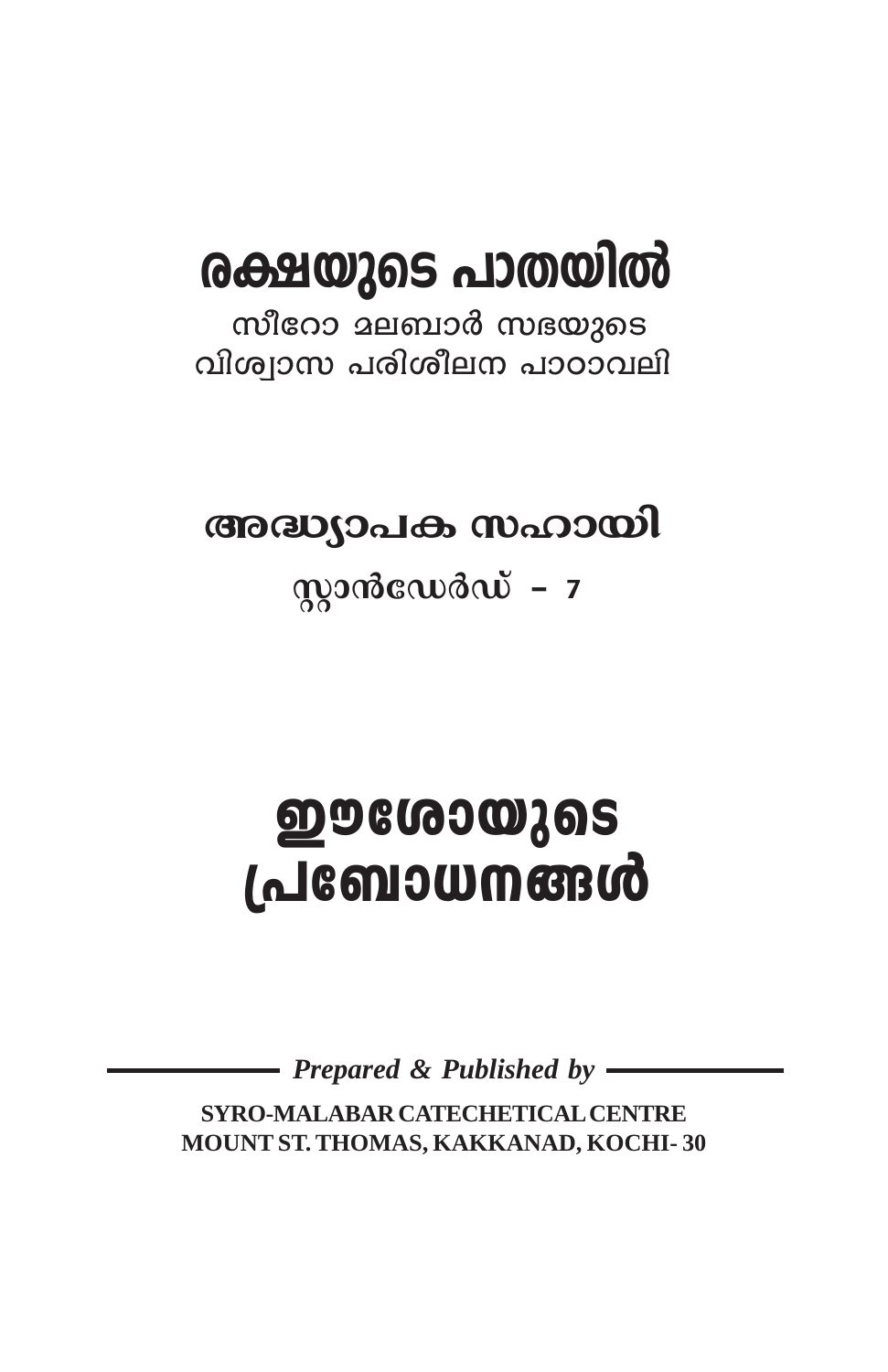### *Title :* **ISOYUDE PRABODANANGAL (Malayalam)**

### *Text Prepared & Published by* SYRO-MALABAR CATECHETICAL CENTRE MOUNT ST. THOMAS, KAKKANAD, KOCHI- 30

*Distributed by* SMCC, MOUNT ST. THOMAS KAKKANAD, KOCHI-30

*Printed at*

Year of Publication 2009 Price : Rs. 15/-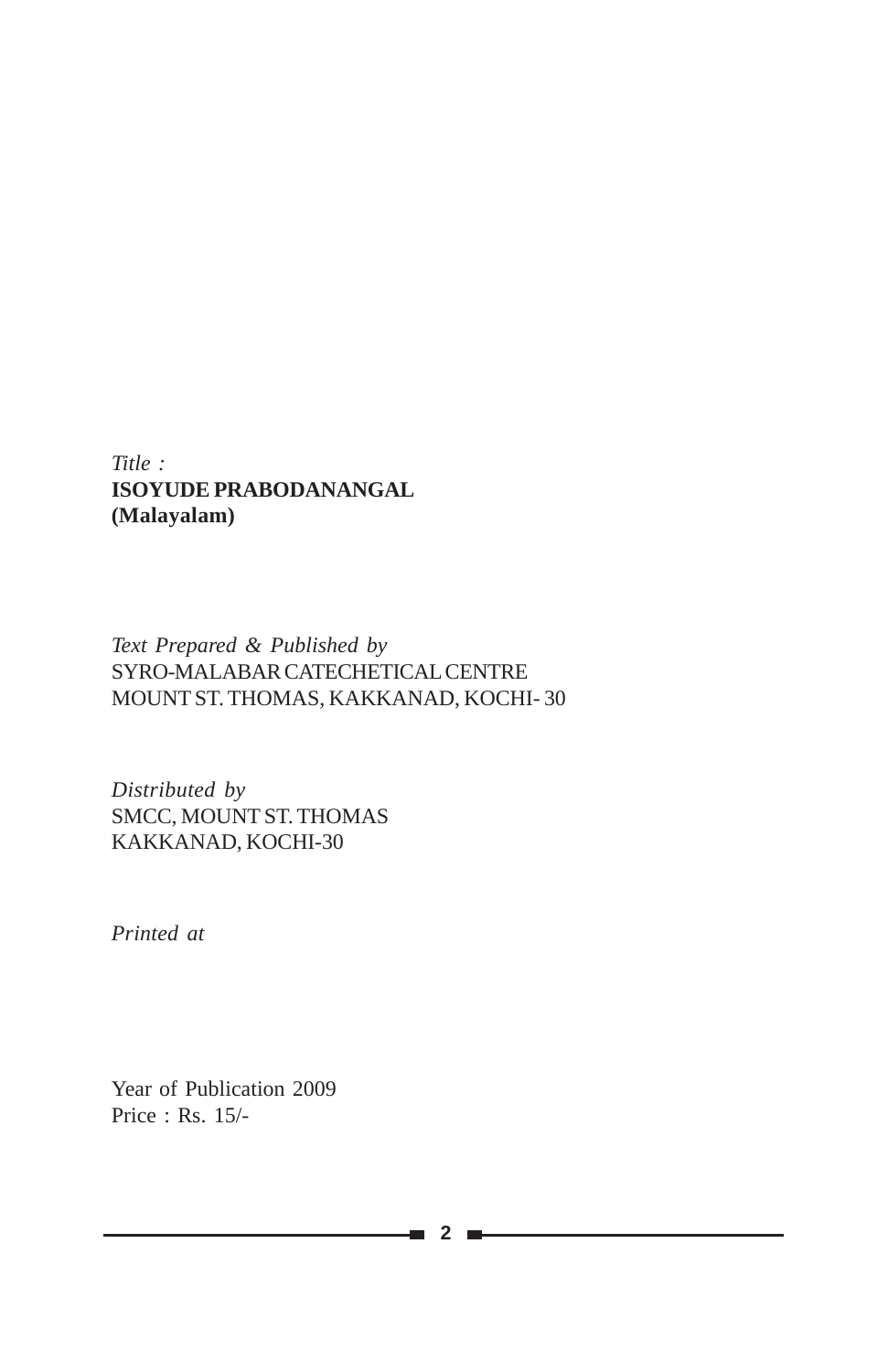## ആമുഖം

ഏഴാം ക്ലാസ്സിലെ കുട്ടികൾക്ക് വിശ്വാസപരിശീലനം നൽകുന്ന വ്യക്തിയാണ് നിങ്ങൾ. കേവലം പന്ത്രണ്ടു വയസ്സ് പ്രായമുള്ള മാലാഖ ക്കുഞ്ഞുങ്ങളാണല്ലോ നിങ്ങളുടെ മുമ്പിലിരിക്കുന്നത്. സത്യവിശ്വാസ ത്തിന്റെ ബാലപാഠങ്ങൾ അവർക്ക് പകരേണ്ട ചുമതലയാണ് നിങ്ങൾ ക്കുള്ളത്. അതു നന്നായി നിർവ്വഹിക്കാൻ നിങ്ങൾക്കു കഴിയുമോ?

ഒന്നോർത്തുനോക്കൂ. ഏഴാം ക്ലാസ്സിൽ വച്ച് എന്തൊക്കെ കാര്യങ്ങളാണ് നിങ്ങൾ സൺഡേ സ്ക്കൂളിൽനിന്ന് പഠിച്ചത്. അവിടെ നിങ്ങൾ ഏറ്റവും ഇഷ്ടപ്പെട്ട കാര്യങ്ങൾ എന്തൊക്കെയായിരുന്നു? അവ ഇന്നത്തെ കുട്ടികൾക്ക് നിങ്ങളും നൽകേണ്ടതല്ലേ? അക്കാലത്ത് നിങ്ങൾക്ക് ക്ലാസ്സിൽ നിന്ന് ലഭിച്ചിട്ടുള്ള സന്തോഷാനുഭവങ്ങൾ ഓർമ്മ യുണ്ടോ? അത്തരം അനുഭവങ്ങൾ ഇന്നത്തെ കുട്ടികൾക്കും ലഭിക്കേണ്ടേ? ഇനി ചോദ്യമൊന്നു മറിച്ചാകാം. പഠിച്ചിരുന്ന കാലത്ത് നിങ്ങൾക്ക് പ്രയാസമുണ്ടാക്കിയതും മതബോധനത്തിൽ താൽപര്യം കുറയ്ക്കുന്ന

തുമായ അനുഭവങ്ങൾ ഉണ്ടായിട്ടുണ്ടോ? അത്തരം അനുഭവങ്ങളൊന്നും നമ്മുടെ ക്ലാസ്സിലെ കുട്ടികൾക്ക് ഉണ്ടാവാതിരിക്കാൻ ശ്രദ്ധിക്കേണ്ടതല്ലേ?

മറ്റൊരു കാര്യവും കൂടി ഓർമ്മിപ്പിക്കട്ടെ. കാലം മാറുകയാണ്. കുട്ടികളുടെ ജീവിതസാഹചര്യങ്ങളിലും താൽപര്യങ്ങളിലും പ്രവർത്ത നങ്ങളിലുമൊക്കെ വലിയ മാറ്റങ്ങളുണ്ട്. അദ്ധ്യാപകരെന്ന നിലയിൽ അതു പരിഗണിക്കാതെ പറ്റില്ല. അതേസമയം മാറ്റങ്ങളുടെ ലോകത്ത് മാറ്റമില്ലാത്ത ദൈവത്തെയും മാറ്റം വരാത്ത ക്രിസ്തീയ സതൃങ്ങ ളെയും കുട്ടികളിൽ ഉറപ്പിക്കുകയാണ് വിശ്വാസപരിശീലനത്തിന്റെ ലക്ഷ്യം. അതിനു സഹായിക്കുന്ന പാഠപുസ്തകം നിങ്ങളുടെ

3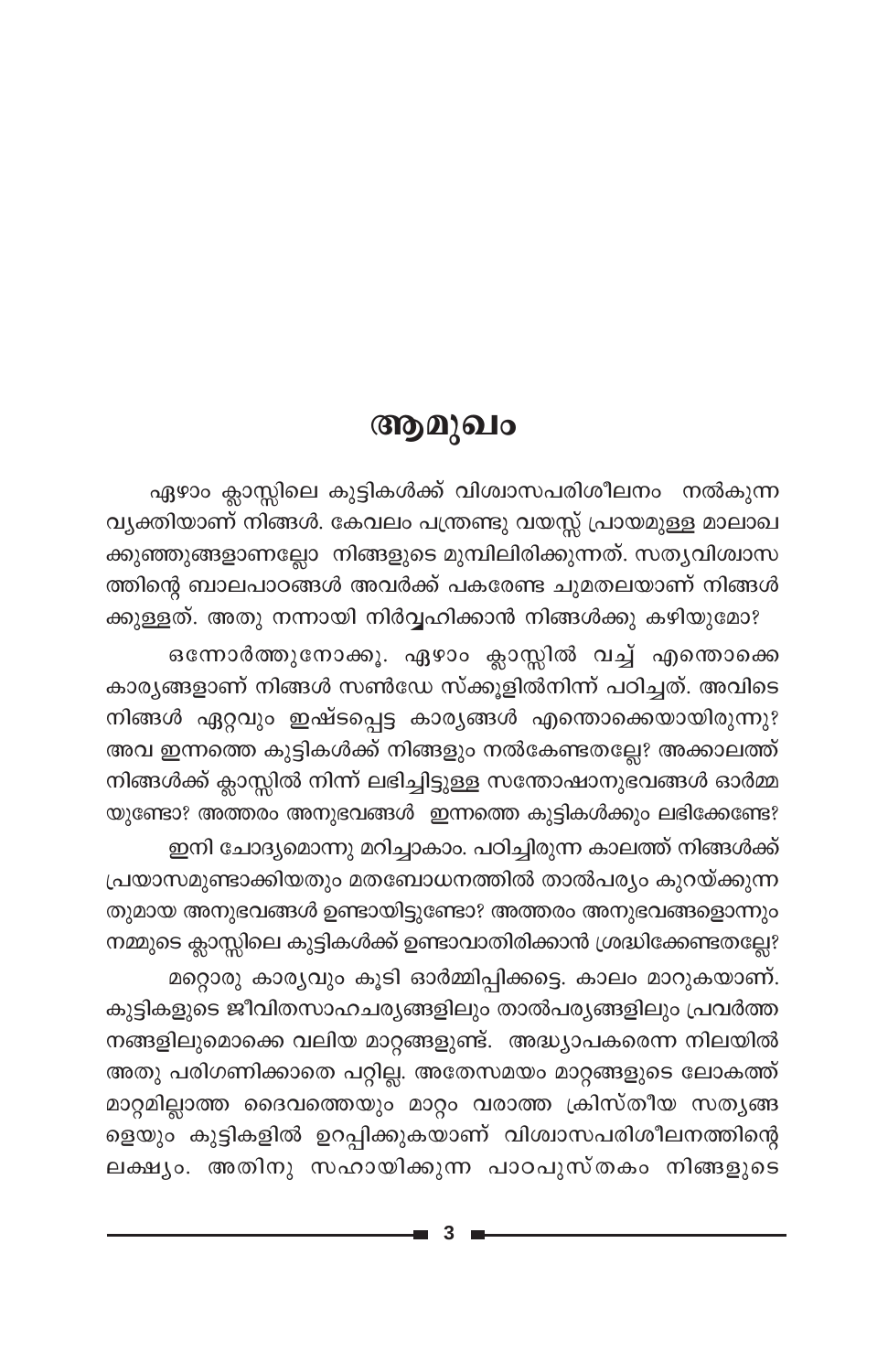പക്കലുണ്ട്. ഇപ്പോഴിതാ അദ്ധ്യാപകർക്കായി പ്രത്യേകം തയ്യാറാക്കിയ ഏഴാം ക്ലാസ്സിലെ അദ്ധ്യാപക സഹായിയും നിങ്ങളുടെ കൈകളിലെ ത്തിക്കഴിഞ്ഞു. കഴിവുകൾ വളർത്തിയും കുറവുകൾ നികത്തിയും നല്ലൊരു ടീച്ചറാകാൻ നിങ്ങൾക്കു കഴിയട്ടെ. അതിന് ഈ അദ്ധ്യാപക സഹായി നിങ്ങളെ സഹായിക്കും.

## അദ്ധ്യാപകസഹായി എന്ത്? എന്തിന്?

ഒരു അദ്ധ്യാപകസഹായി ടീച്ചറിന്റെ വഴികാട്ടിയാണ്. പാഠ പുസ്തകത്തിന്റെ അനുബന്ധമാണ്. പാഠങ്ങളുടെ വ്യാഖ്യാനരൂപമാണ്. പല വിധത്തിൽ ഇത് ടീച്ചറിന് സഹായമേകുന്നുണ്ട്.

- പാഠത്തിന്റെ ലക്ഷ്യം ഗ്രഹിക്കാൻ
- പാഠത്തിന്റെ ഉള്ളടക്കം മനസ്സിലാക്കാൻ
- പാഠസംബന്ധിയായ സംശയങ്ങൾ അകറ്റാൻ
- കുട്ടികൾക്ക് തൃപ്തികരമായ മറുപടി നൽകാൻ
- പഠന പ്രവർത്തനങ്ങൾ ശരിയായി സംഘടിപ്പിക്കാൻ
- ഉചിതമായ പ്രവർത്തനങ്ങൾ ശരിയായി സംഘടിപ്പിക്കാൻ
- ചോദ്യങ്ങൾക്കുള്ള ഉത്തരം കണ്ടുപിടിക്കാൻ
- പാഠപുസ്തകത്തെ ശരിയായി ഉപയോഗപ്പെടുത്താൻ
- $\ddot{\bullet}$ അധികവിവരങ്ങൾ ശേഖരിക്കാൻ
- സ്വന്തം അദ്ധ്യാപനരീതികളെ മെച്ചപ്പെടുത്താൻ
- പുതിയ പുസ്തകത്തിന്റെ സമീപനം ഉൾക്കൊള്ളാൻ
- പാഠപുസ്തകത്തിലെ നിർദ്ദേശങ്ങൾ പാലിക്കുവാൻ
- അദ്ധ്യാപന ശാസ്ത്രത്തിന്റെ പ്രഥമപാഠങ്ങൾ മനസ്സിലാക്കുവാൻ.

## മൂന്നു ചോദ്യങ്ങൾ

- എന്താണ് പഠിപ്പിക്കേണ്ടത്? എന്ത് ലക്ഷ്യത്തോടെയാണ് 1. പഠിപ്പിക്കേണ്ടത്?
- ആരെയാണ് പഠിപ്പിക്കേണ്ടത്?  $\overline{2}$ .
- എങ്ങനെയാണ് പഠിപ്പിക്കേണ്ടത്? 3. വിശ്വാസപരിശീലനത്തിൽ ഏർപ്പെട്ടിരിക്കുന്ന എല്ലാവരും ഈ

ചോദ്യങ്ങൾക്ക് ശരിയായ ഉത്തരം അറിഞ്ഞിരിക്കേണ്ടതാണ്.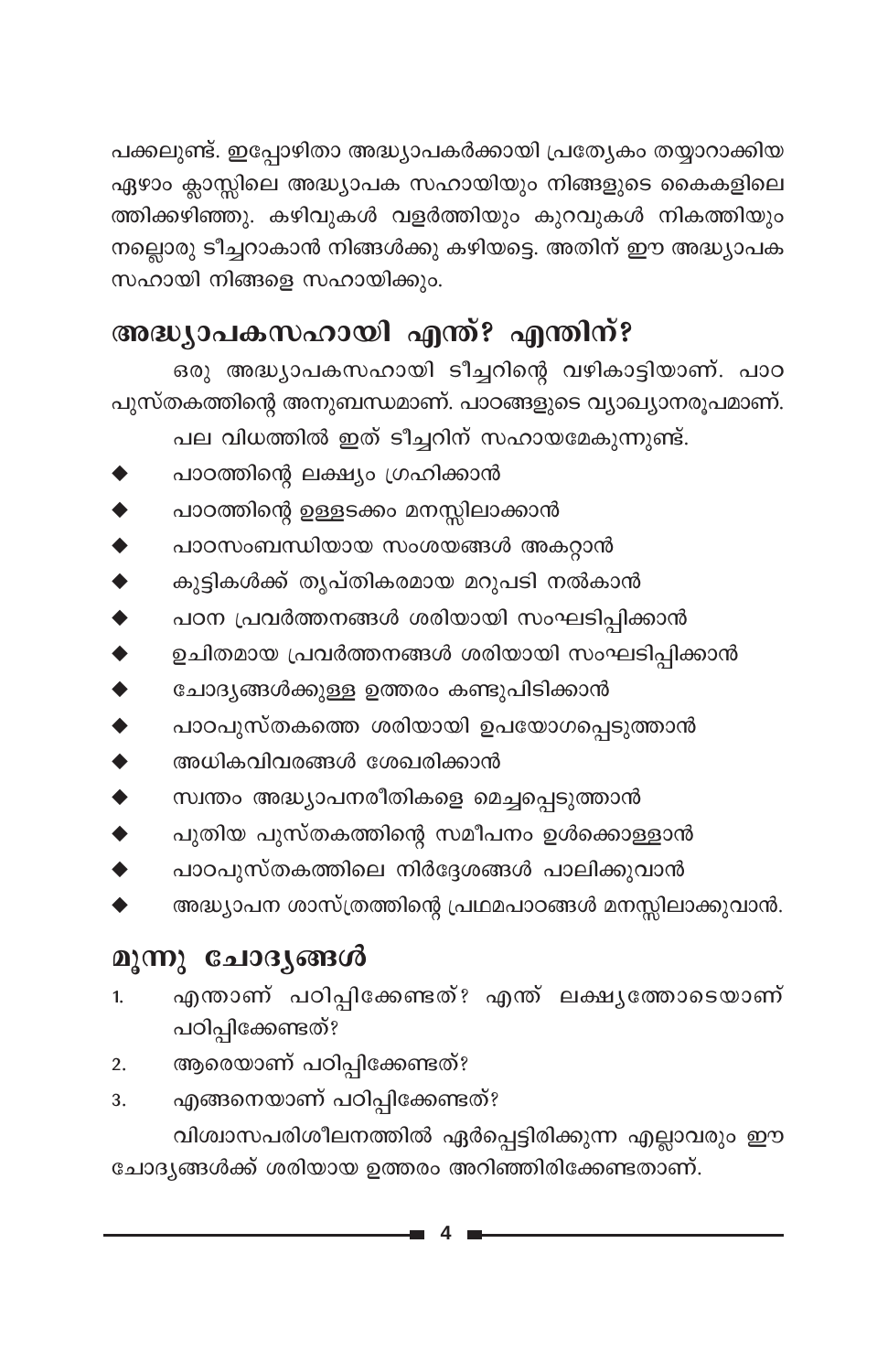### വിശ്വാസപരിശീലനം എന്തെന്ന് അറിയുക 1.

ആദ്യത്തെ ചോദ്യത്തിന്റെ ഉത്തരം ഇതാണ്. മാമ്മോദീസ സ്വീക രിച്ചവരെ ക്രിസ്തീയ വിശ്വാസത്തിന്റെ പക്വതയിലേയ്ക്കും ക്രിസ്തീയ .<br>ജീവിതത്തിന്റെ പൂർണ്ണതയിലേയ്ക്കും നയിച്ചുകൊണ്ട് ക്രിസ്തുവിൽ വളരുന്നതിന് സഹായിക്കുകയാണ് വിശ്വാസപരിശീലനത്തിന്റെ അടി സ്ഥാന ലക്ഷ്യം. ഇതിനായി വിശ്വാസത്തിന്റെ അറിവിലേയ്ക്കും അനു ഭവത്തിലേയ്ക്കും ജീവിതത്തിലേയ്ക്കും കുട്ടികൾക്ക് വഴികാട്ടുന്നതാണ് ശരിയായ വിശ്വാസ പരിശീലനം.

"മിശിഹാ നിങ്ങളിൽ രൂപപ്പെടുവോളം ഞാൻ ഈറ്റുനോവനുഭ വിക്കുന്നു" എന്ന വി. പൗലോസിന്റെ തീക്ഷ്ണതയാണ് ടീച്ചറിനു വേണ്ടത്. പുതിയ നിയമത്തിലെ ഈശോയുടെ പ്രബോധനങ്ങളെക്കു റിച്ചാണ് ഏഴാം ക്ലാസ്സിൽ പഠിപ്പിക്കുവാനുള്ളത്. ഈശോയുടെ പ്രബോ ധനങ്ങളും അതിന്റെ പ്രത്യേക സാഹചര്യങ്ങളും ചരിത്ര വസ്തുത കളും മനസ്സിലാക്കി വേണം കുട്ടികളെ ഇതു പഠിപ്പിക്കുവാൻ. എന്താണ് പഠിപ്പിക്കേണ്ടത് എന്നതിന്റെ ആന്തരാർത്ഥം ഇതാണ്.

എന്തു ലക്ഷ്യത്തോടെയാണ് പഠിപ്പിക്കേണ്ടത് എന്നതിനും ടീച്ചറിന്റെ പക്കൽ വ്യക്തമായ ഉത്തരം ഉണ്ടായിരിക്കണം. പുതിയ ഇസ്രായേലിലെ അംഗമായ താൻ ദൈവഹിതം അനുസരിച്ച് ജീവി ക്കേണ്ട വ്യക്തിയാണെന്ന അവബോധം ഓരോ കുട്ടിയിലും വളർത്തു കയാണ് ലക്ഷ്യമെന്ന് അറിഞ്ഞിരിക്കണം.

### കുട്ടികളെ അറിയണം  $2.$

നിങ്ങൾ പഠിപ്പിക്കേണ്ടതും വിശ്വാസപരിശീലനം നൽകേണ്ടതും കുട്ടികൾക്കാണല്ലോ. രണ്ടാമത്തെ ചോദ്യത്തിനുള്ള ഉത്തരം ഇതി ലുണ്ട്. കുട്ടികളുടെ കാര്യത്തിൽ മൂന്നു സംഗതികൾ പ്രത്യേകം പരിഗ ണിക്കേണ്ടതുണ്ട്.

പ്രായഭേദം : കുട്ടികളുടെ പ്രായവൃത്യാസം കണക്കിലെടുക്കണം. a) നിങ്ങളുടെ മുമ്പിലുള്ള കുട്ടികളുടെ പ്രായത്തോട് സംവാദിക്കാൻ കഴിയണം. നാലിലും അഞ്ചിലും പഠിക്കുന്ന കുട്ടികളിൽനിന്ന് കുറെയൊക്കെ വ്യത്യസ്തരാണ് ഏഴാം ക്ലാസ്സുകാർ എന്നോർ മ്മിക്കണം. പ്രായം കവിഞ്ഞ കുട്ടികൾ ക്ലാസ്സിലുണ്ടെങ്കിൽ അതും പരിഗണിക്കാൻ മറക്കരുത്. പ്രായത്തിനു ചേർന്ന വിധത്തിൽ ആത്മീയാഹാരം പകർന്നു കൊടുക്കാൻ വിശ്വാസപരിശീലകർക്കു കടമയുണ്ട്.

5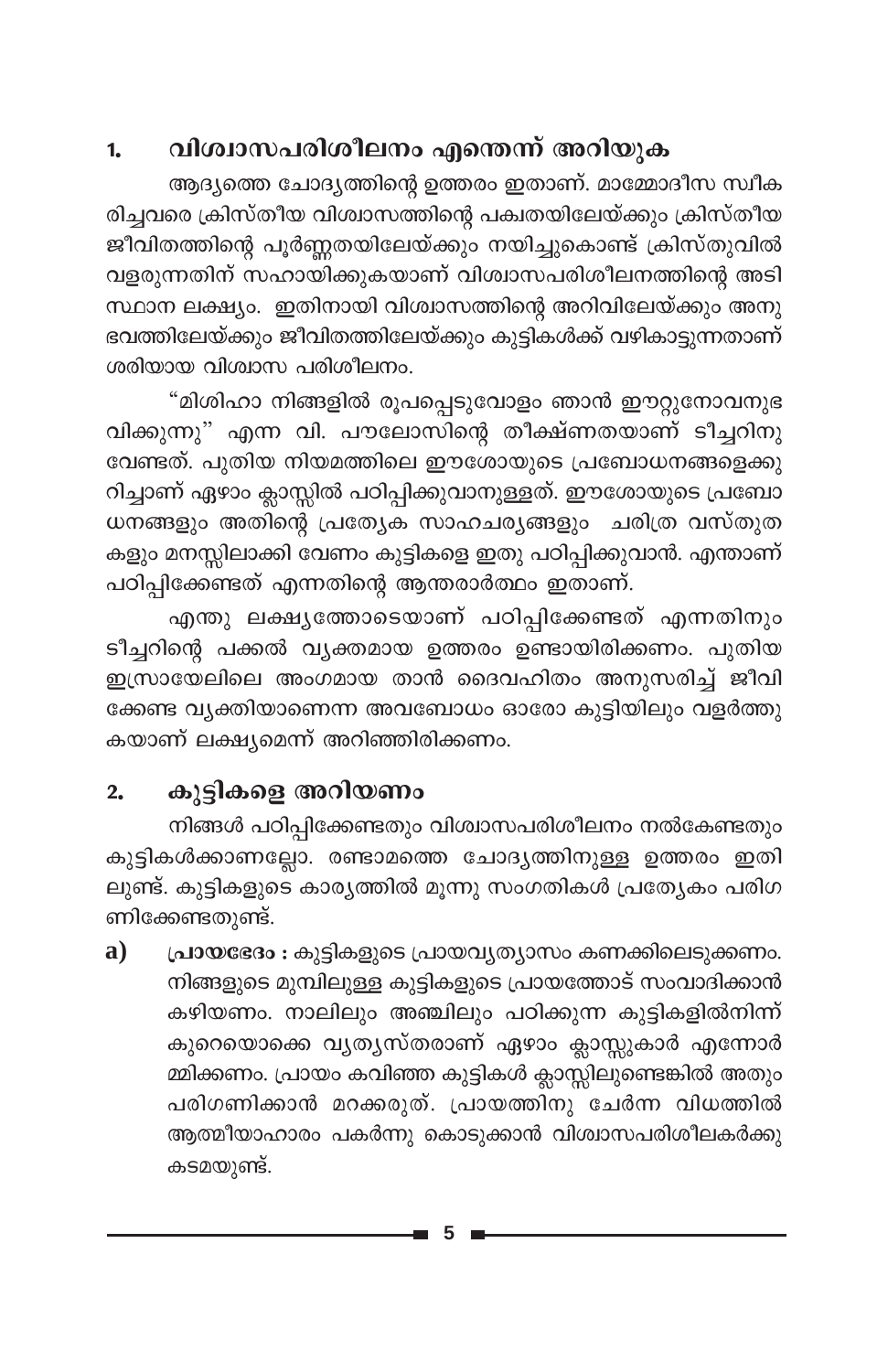$\mathbf{b}$ ദേശഭേദം: കുട്ടികൾ വളർന്നുവരുന്ന ദേശത്തിന്റെ അഥവാ പ്രാ ദേശികഘടനയുടെ സന്താനങ്ങൾ കൂടിയാണ്. പ്രദേശത്തിന്റെ പ്രത്യേകതകൾ അവരിൽ നിഴലിക്കും. ഗ്രാമത്തിലെ പന്ത്രണ്ടു വയസ്സുകാരിയും നഗരത്തിലെ പന്ത്രണ്ടുവയസ്സുകാരിയും ചിന്തയിലും പ്രവൃത്തിയിലും വ്യത്യസ്തത പുലർത്തുന്നവരാണ്. ഈ വ്യത്യാസം വിശാസപരിശീലനത്തിലും പരിഗണിക്കേണ്ട തുണ്ട്. പഠനപ്രവർത്തനങ്ങൾ നൽകുമ്പോഴും ചർച്ചകൾ സംഘ ടിപ്പിക്കുമ്പോഴും ഒക്കെ ദേശഭേദത്തിന് പ്രാധാന്യമുണ്ടെന്ന് ടീച്ചർ ഓർമ്മിക്കണം.

 $\mathbf{c})$ കാലഭേദം: അടുത്ത ഘടകം കാലത്തിന്റെ മാറ്റമാണ്. ടീച്ചർ കുട്ടിക്കാലം കഴിഞ്ഞുവന്ന വ്യക്തിയാണെങ്കിലും കുട്ടികളെ മനസ്സിലാക്കാൻ അതുമാത്രം പോരാ. കാരണം, കുട്ടികൾ വളരുന്നത് പുതിയ കാലത്താണ്. ഗതിവേഗം കൂടിയ ഇക്കാലത്ത് ജീവിക്കുന്ന കുട്ടികളുടെ പ്രത്യേകതകൾ ഗ്രഹിക്കാതെ ടീച്ചറിന് അവരെ നന്നായി പരിശീലിപ്പിക്കാൻ ആവില്ലെന്നോർക്കുക.

കുട്ടികളുടെ കഴിവുകൾ, കുറവുകൾ, താൽപര്യങ്ങൾ, സാധ്യ തകൾ എന്നിവയൊക്കെ ടീച്ചർ അറിഞ്ഞിരിക്കണം. ചിരിക്കാനും കര യാനും സംസാരിക്കാനും കേൾക്കാനും കാണാനും ഓടാനും ചാടാ നുമൊക്കെ കഴിവും ഉത്സാഹവുമുള്ളവരാണ് കുട്ടികൾ. അവ ഉപയോ ഗപ്പടുത്താൻ കഴിയണം.

ഉദാഹരണമായി കുട്ടികളുടെ സംസാരിക്കാനുള്ള കഴിവുമാത്രം പരിഗണിക്കാം. നിരവധി കാര്യങ്ങൾ വാമൊഴിയിലൂടെ അവർ ചെയ്യും. അതൊന്നു കുറിച്ചുവച്ചാൽ ഇങ്ങനെയായിരിക്കില്ലേ?

- കഥ പറയും
- പാട്ടുപാടും
- ചോദ്യം ചോദിക്കും
- ഉത്തരം പറയും
- വിശേഷങ്ങൾ പങ്കുവയ്ക്കും
- അറിയാവുന്ന കാര്യങ്ങൾ വിവരിക്കും
- ഭാവനാപരമായി ചിന്തിച്ചുപറയും
- സംഭവങ്ങൾ വിവരിക്കും
- പരാതികൾ പറയും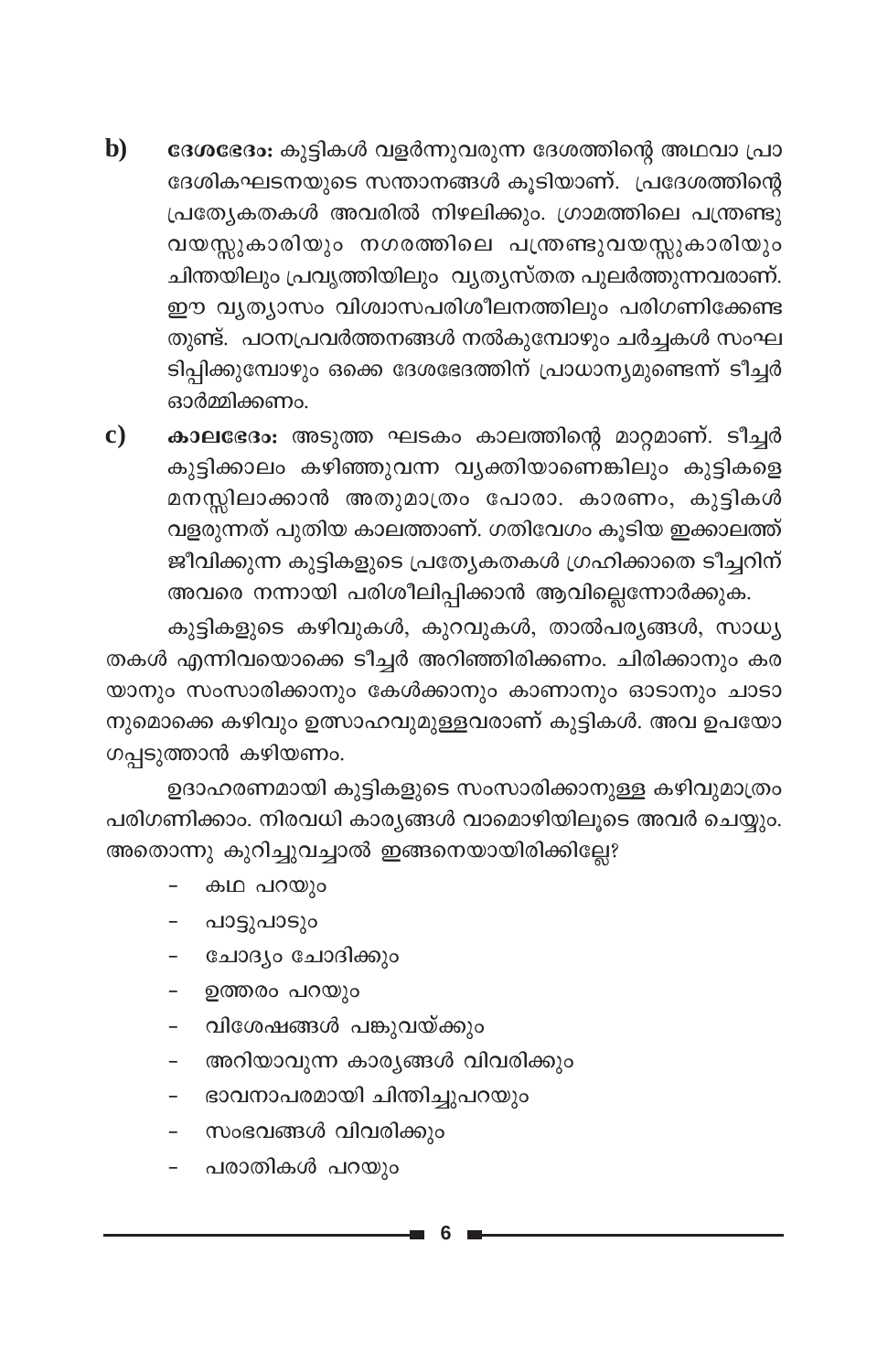- നിർദ്ദേശങ്ങൾ ഉന്നയിക്കും

ചിത്രം നോക്കി ആശയം പറയും...

ഇതെല്ലാം ചെയ്യാൻ അവസരമുള്ളതാണ് വിശ്വാസപരിശീലന വേദിയെങ്കിൽ കുട്ടികൾക്ക് ഇഷ്ടപ്പെടില്ലേ?

കളികൾ ഇഷ്ടപ്പെടുന്നവരാണ് കുട്ടികൾ. ഒത്തിരി കളിക്കുന്ന വരാണ് ഏഴാം ക്ലാസ്സിലെ കുട്ടികൾ. അതിലൂടെ നിരവധി കാര്യങ്ങൾ സാധിക്കുന്നുണ്ട്.

- നിർദ്ദേശങ്ങൾ മനസ്സിലാക്കുന്നു
- നിയമങ്ങൾ അനുസരിക്കുന്നു
- നിയമം തെറ്റിച്ചാൽ തിരിച്ചറിയുന്നു
- തെറ്റുകൾ തിരുത്തുന്നു
- സന്തോഷവും സങ്കടവും പങ്കുവയ്ക്കുന്നു
- വികാരങ്ങൾ പ്രകടിപ്പിക്കുന്നു
- സംഘമായി പ്രവർത്തിക്കുന്നു
- പ്രവർത്തനങ്ങളിൽ ഉത്സാഹത്തോടെ ഏർപ്പെടുന്നു.

ഇതെല്ലാം വിശ്വാസപരിശീലന ക്ലാസ്സിലും സംഭവിക്കുന്ന സംഗതി കളാണ്. ഇതിനെല്ലാം കഴിവുള്ളവരാണ് മുന്നിലിരിക്കുന്ന കുട്ടികളെന്ന തിരിച്ചറിവ് ടീച്ചറിനുണ്ടാവണം. കുട്ടികളെ ശരിയായി മനസ്സിലാക്കാൻ ടീച്ചറിന് സഹായകമായ പല മാർഗങ്ങളുണ്ട്. അവയിൽ ചിലത് താഴെ പ്പറയുന്നവയാണ്.

- കുട്ടികളുമായുള്ള ഇടപെടൽ
- സൂക്ഷ്മനിരീക്ഷണം
- ബാലമനഃശാസ്ത്രത്തിലുള്ള അറിവ്
- കുട്ടികളെ സംബന്ധിക്കുന്ന പുസ്തകങ്ങളുടെ വായന

### പഠനരീതി അറിയണം  $3<sub>z</sub>$

പുതിയ കാലം, പുതിയ കുട്ടികൾ, പുതിയ പാഠപുസ്തകം. ഇത്ത രമൊരു സാഹചര്യത്തിൽ പുത്തൻ പഠനരീതികൾ കുട്ടികൾക്കു നൽകണം. അദ്ധ്യാപനത്തിന് പുതിയ മാർഗങ്ങൾ സ്വീകരിക്കണം. മുൻപ് കണ്ടതുപോലെ കുട്ടികളുടെ നാനാതരം കഴിവുകൾ ഉപയോ ഗപ്പെടുത്തുന്ന പഠനസമ്പ്രദായം ആവശ്യമാണ്. പ്രവർത്തനങ്ങൾക്കുള്ള അവസരം കുട്ടികൾക്ക് ആവോളം നൽകണം.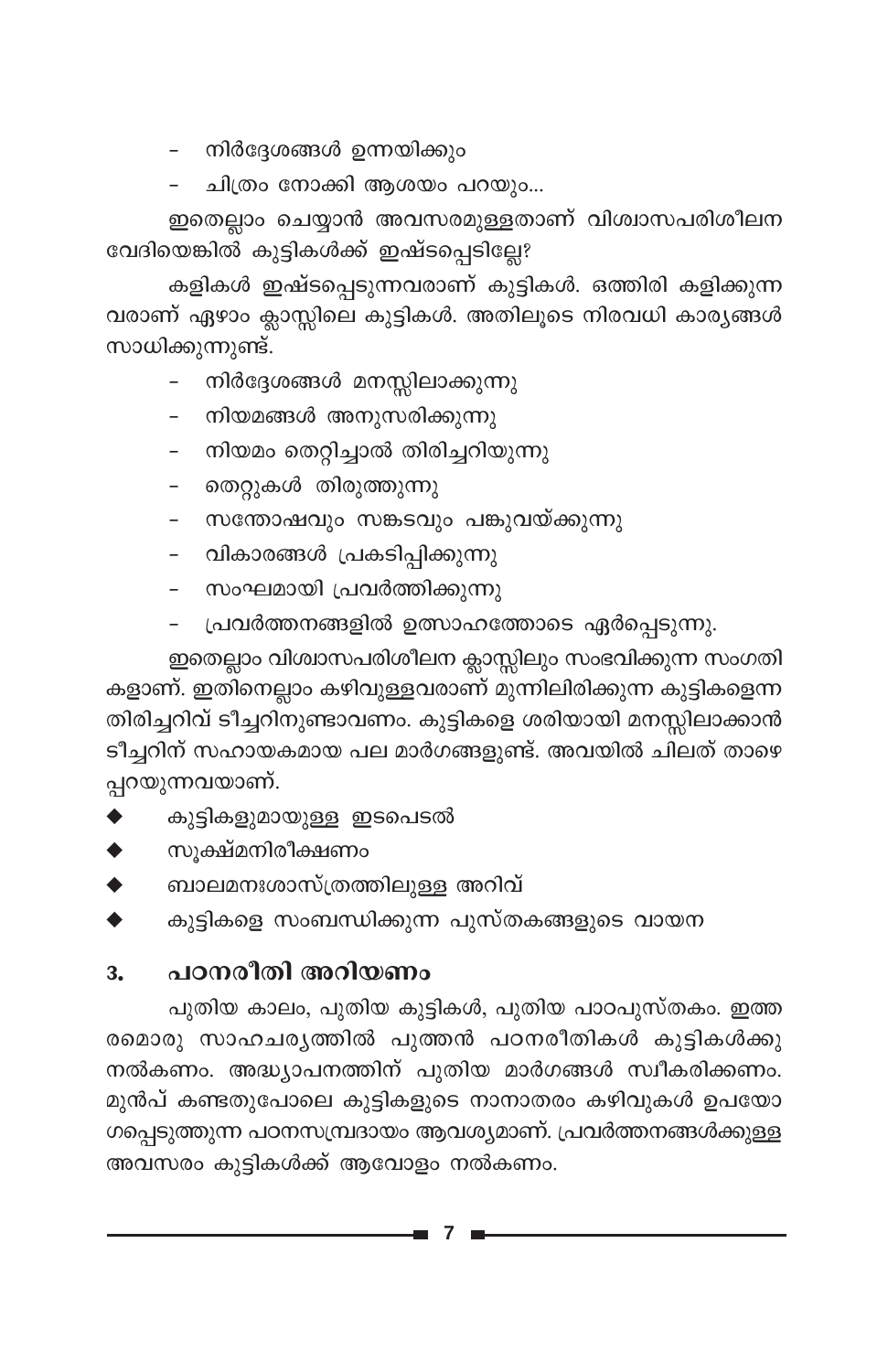കേൾക്കാൻ മാത്രമല്ല, പറയാനും എഴുതാനും കാണാനും ചെയ്യാനും പറ്റിയ നിരവധി അവസരങ്ങൾ പാഠപുസ്തകം പ്രദാനം ചെയ്യുന്നു. ലളിതമായ പ്രവർത്തനങ്ങൾ വിശ്വാസത്തിന്റെ ഓരോരോ അംശങ്ങൾ സ്വായത്തമാക്കാൻ കുട്ടികളെ സഹായിക്കുന്നു. അവ യൊന്നും നിസ്സാരങ്ങളല്ലതാനും. അതിനാൽ പുതിയ ബോധനരീതി കൾ ഗ്രഹിക്കാൻ ടീച്ചർ തയ്യാറാവേണ്ടതാണ്.

## പഠനപ്രവർത്തനങ്ങൾ

വിശ്വാസപരിശീലന ക്ലാസ്സിൽ പ്രവർത്തനങ്ങളിലൂടെയാണ് പഠനം നടക്കേണ്ടത്. എന്നാൽ ശരിയായ പഠനപ്രവർത്തനങ്ങൾക്ക് ചില സവിശേഷതകൾ ഉണ്ടായേ മതിയാവൂ. ആ സവിശേഷതകൾ എന്തൊക്കെയാണെന്നു നോക്കാം.

- ഒരു ലക്ഷ്യത്തെ മുൻനിർത്തിയുള്ളത്
- കുട്ടികളിൽ താൽപര്യം ജനിപ്പിക്കുന്നത്
- കുട്ടികളുടെ പ്രകൃതത്തിന് ചേർന്നത്
- കുട്ടികൾക്ക് പ്രവർത്തനസ്വാതന്ത്ര്യം നൽകുന്നത്
- വിഷയവുമായി ബന്ധമുള്ളത്
- എല്ലാവർക്കും പങ്കാളിത്തമുള്ളത്
- സമയബന്ധിതമായി ചെയ്യാവുന്നത്
- പ്രായോഗികമായി എളുപ്പമുള്ളത്.
- കുട്ടികളുടെ നിലവാരത്തിന് യോജിച്ചത്
- കുട്ടികളിൽ വെല്ലുവിളി ഉയർത്തുന്നത്
- തുടർപഠനത്തിന് അവസരമുള്ളത്
- ടീച്ചറിന് വിലയിരുത്താൻ കഴിയുന്നത്.

പാഠപുസ്തകത്തിലെയും അദ്ധ്യാപക സഹായിയിലേയും പ്രവർത്തനങ്ങൾ കുട്ടികൾക്കു നൽകാം. പുതിയ പ്രവർത്തനങ്ങൾ ടീച്ചർ കണ്ടെത്തി കൊടുക്കുകയുമാവാം. അപ്പോഴൊക്കെ ഇപ്പറഞ്ഞ സവിശേഷതകൾ ഓർത്തിരിക്കുന്നത് നല്ലതാണ്.

## ടീച്ചർ ശ്രദ്ധിക്കേണ്ട കാര്യങ്ങൾ

എല്ലാ കുട്ടികൾക്കും പാഠപുസ്തകം ഉണ്ടെന്ന് ഉറപ്പുവരുത്തണം. 1. അത് തുടക്കത്തിലേ വാങ്ങാൻ നിർദ്ദേശിക്കുകയും വേണം.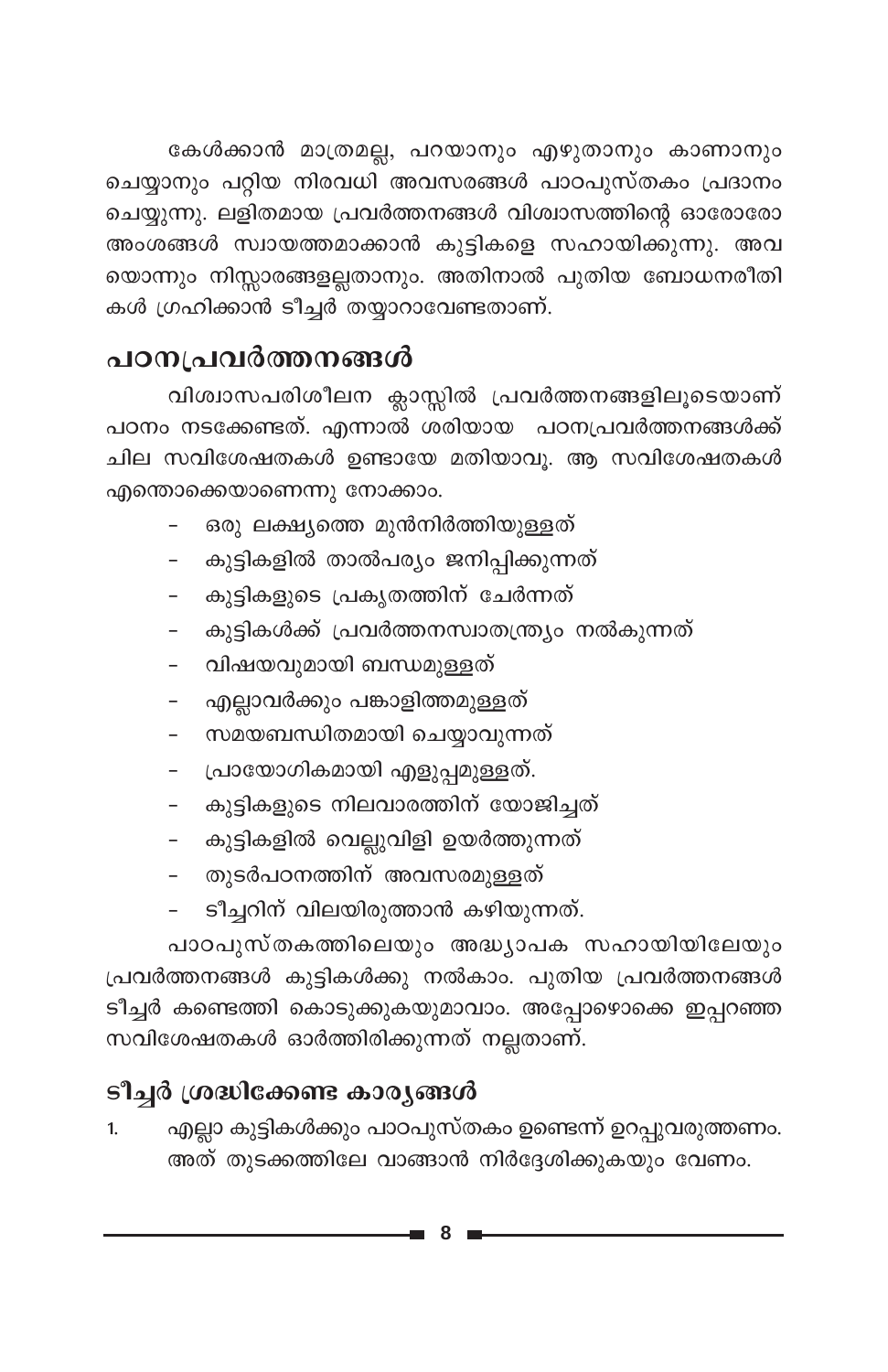- പാഠപുസ്തകത്തിൽ വരയ്ക്കാനും എഴുതാനുമുള്ള കാര്യങ്ങൾ  $\overline{2}$ . ക്ലാസ്സിൽവച്ചു മാത്രം ചെയ്യട്ടെ. ഇക്കാര്യം ടീച്ചർ മുൻകൂട്ടി കുട്ടികളെ ബോധ്യപ്പെടുത്തണം.
- അധികപ്രവർത്തനങ്ങൾ വീട്ടിൽ വച്ച് ചെയ്യുന്നതിനായി കുട്ടി  $\overline{3}$ . കൾക്കു നൽകാം. അതു വൃക്തമായി പറഞ്ഞു കൊടുത്തു വിടണം. പിറ്റേ ആഴ്ചവരുമ്പോൾ ചെയ്തത് പരിശോധിക്കു കയും വേണം.

## പാഠത്തിലേയ്ക്ക് പ്രവേശിക്കുമ്പോൾ

വിശ്വാസപരിശീലനം, കുട്ടികളുടെ പ്രത്യേകതകൾ, പുതിയ പഠനരീതി എന്നിവയെക്കുറിച്ച് നിങ്ങൾ മനസ്സിലാക്കി. ഇനി പാഠങ്ങളിലേയ്ക്ക് വരികയാണ്. പാഠവിശകലനത്തിൽ പ്രത്യേക മായൊരു രൂപഘടന സ്വീകരിച്ചിട്ടുണ്ട്. അത് താഴെപ്പറയുന്ന വിധത്തിലാണ്.

#### ആമുഖം 1.

പാഠത്തിന്റെ ഉള്ളടക്കം, സന്ദേശം, ഊന്നൽ കൊടുക്കേണ്ട പാഠൃവസ്തുത എന്നിവയെക്കുറിച്ചുള്ള സംക്ഷിപ്തവിവരമാണ് ആമുഖത്തിൽ ചേർക്കുന്നത്. പാഠത്തെക്കുറിച്ച് ടീച്ചറിന് ഒരു കാഴ്ചപ്പാട് ഉണ്ടാകാൻ ഇതുപകരിക്കും.

#### കുട്ടികൾ സ്വന്തമാക്കേണ്ടത്  $2.$

ഒരു പാഠത്തിലൂടെ കുട്ടികൾ നേടേണ്ട ഉദ്ദേശ്യങ്ങൾ ഇവിടെ സൂചിപ്പിക്കുന്നു. അവയെ മൂന്നായി തിരിക്കാം.

- a) ബോധ്യം
- b) മനോഭാവം

c) ശീലം എന്നിവയാണവ. ചോദ്യോത്തരങ്ങൾക്കും പ്രവർ ത്തനങ്ങൾക്കും ശേഷം കുട്ടികളിൽ ഇവ അവശേഷിച്ചാലേ വിശ്വാസ പരിശീലനം ഫലപ്രദമാവുകയുള്ളൂ.

#### ബോധനോപാധികൾ 3.

ഓരോ പാഠവും നന്നായി അവതരിപ്പിക്കുന്നതിന് ചില പഠനോ പകരണങ്ങൾ ആവശ്യമാണ്. ടീച്ചർ അവയെല്ലാം മുൻകൂട്ടി ശേഖരിച്ച് ക്ലാസ്സിൽ കൊണ്ടുപോകണം. ഗാനങ്ങൾ, കഥകൾ, കളികൾ, നാടക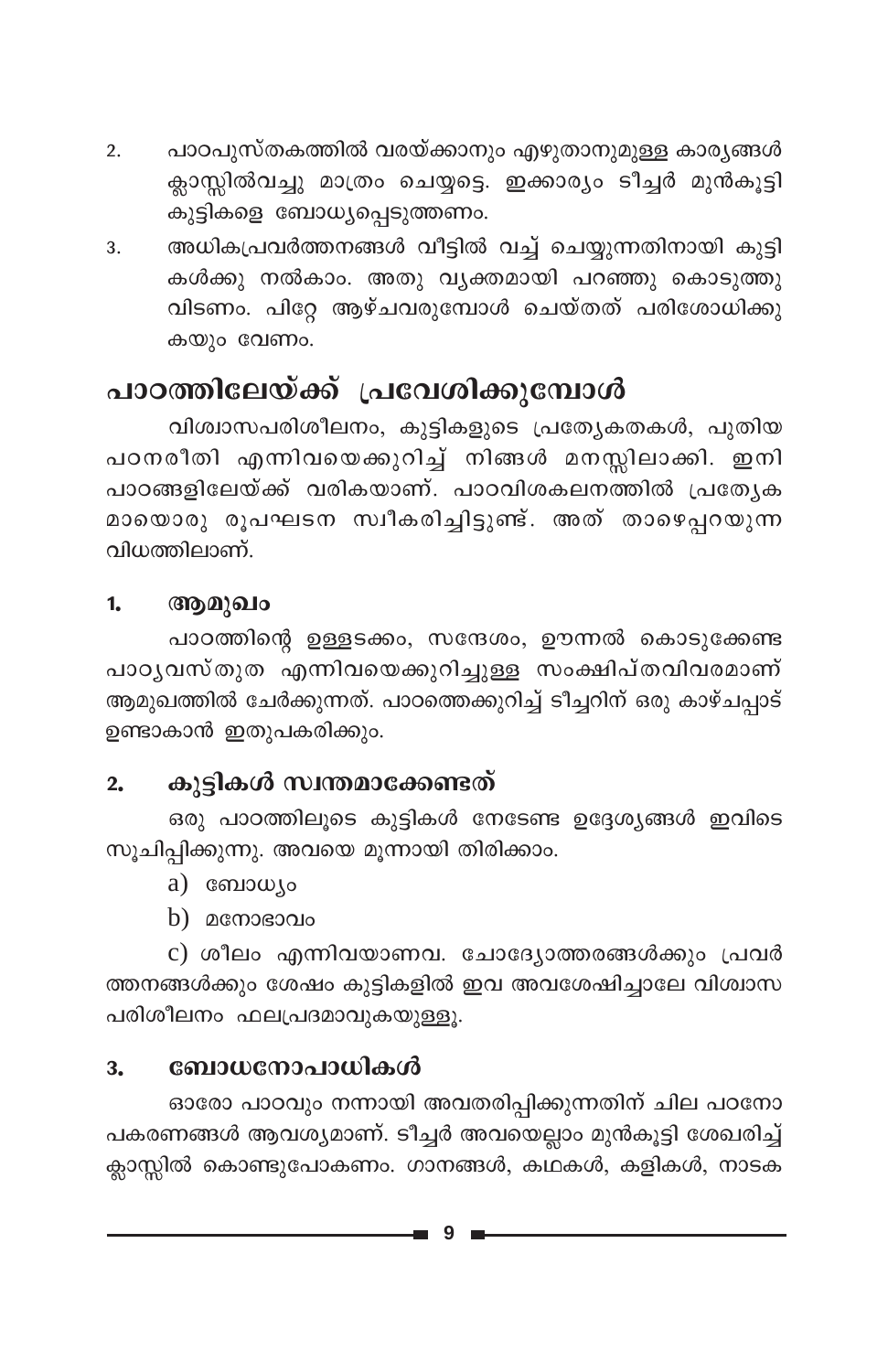രൂപങ്ങൾ ചാർട്ടുകൾ, കാർഡുകൾ, ഫ്ളാനൽ, ചിത്രങ്ങൾ എന്നിവ യൊക്കെ ചിലപ്പോൾ ആവശ്യമായി വരും. വസ്തുക്കൾ മാത്രമല്ല, വസ്തുതകളും കൂടി ഉൾപ്പെടുന്നതാണ് ബോധനോപാധികൾ. ടീച്ചർ മനസ്സിൽ തയ്യാറാക്കി കൊണ്ടുപോകുന്ന ഒരു പഠനപ്രവർത്തനവും ബോധനോപാധികളുടെ പരിധിയിൽ വരുന്നതാണ് എന്നോർമ്മിക്കുക.

#### പാഠാവതരണം  $\overline{4}$ .

ഓരോ പാഠവും കുട്ടികളുടെ മുന്നിൽ എങ്ങനെ അവതരിപ്പിക്ക ണമെന്ന് വിവരിക്കുന്ന ഭാഗമാണിത്. പാഠം തുടക്കം മുതൽ ഒടുക്കം വരെ വായിച്ചവതരിപ്പിക്കുന്ന കാലമൊക്കെ കടന്നുപോയി. കുട്ടികൾക്ക് ആകർഷകമായ വിധത്തിൽ പാഠം തുടങ്ങാൻ കഴിയണം. തുടരാനും അവസാനിപ്പിക്കാനും കഴിയണം. അതിനുള്ള സൂചനകളാണ് പാഠാവതരണത്തിൽ ചേർത്തിട്ടുള്ളത്. അവയേക്കാൾ മെച്ചമെന്നു തോന്നുന്നവ കണ്ടെത്തിയാൽ ഉപയോഗിക്കാവുന്നതാണ്. ഏറ്റവു മധികം ഒരുക്കം ആവശ്യമുള്ള കാര്യമാണ് പാഠാവതരണമെന്ന് മറക്കരുത്.

#### പാഠബന്ധിതപ്രവർത്തനങ്ങൾ 5.

പാഠപുസ്തകത്തിലെ പ്രവർത്തനങ്ങളെക്കുറിച്ചുള്ള നിർദ്ദേശങ്ങൾ ഈ ഭാഗത്ത് ചേർത്തിരിക്കുന്നു. ചോദ്യങ്ങൾക്കുള്ള ഉത്തരങ്ങളും നൽകിയിട്ടുണ്ട്. ടീച്ചറിനുള്ള സൂചനയായി എല്ലാ പ്രവർത്തനങ്ങളും ചെയ്യാൻ കുട്ടികളോട് നിഷ്കർഷിക്കണം.

#### അനുബന്ധിത പ്രവർത്തനങ്ങൾ 6.

പാഠപുസ്തകത്തിൽ ഇല്ലാത്തതും പാഠങ്ങളോടു കൂട്ടിച്ചേർക്കാ വുന്നതുമായ പ്രവർത്തനങ്ങളാണ് ഇവ. ഓരോന്നും ടീച്ചറിന്റെ ഇഷ്ടാ നുസരണം സ്വീകരിക്കാവുന്നവയാണ്. സന്ദർഭത്തിന് ഇണങ്ങും വിധം ആവശ്യമുള്ളിടത്തോളം. ഉപയോഗിക്കുക. അധ്യാപകസഹായിയിൽ ചേർക്കാത്ത പ്രവർത്തനങ്ങൾ കിട്ടുമെങ്കിൽ അവയും ക്ലാസ്സിൽ ഉപ യോഗിക്കാം. അനുബന്ധിത പ്രവർത്തങ്ങളെല്ലാം ടീച്ചറിന്റെ മനോഭാവ ത്തിനനുസൃതമായി ചെയ്യാനുള്ളതാണെന്ന് ഓർത്തിരിക്കുക.

## ഓരോ പാഠത്തിലും ഓർക്കേണ്ട കാര്യങ്ങൾ

ഓരോ പാഠവും രണ്ട് ദിവസം (2 ഞായറാഴ്ചകൾ) കൊണ്ട്  $\mathbf{1}$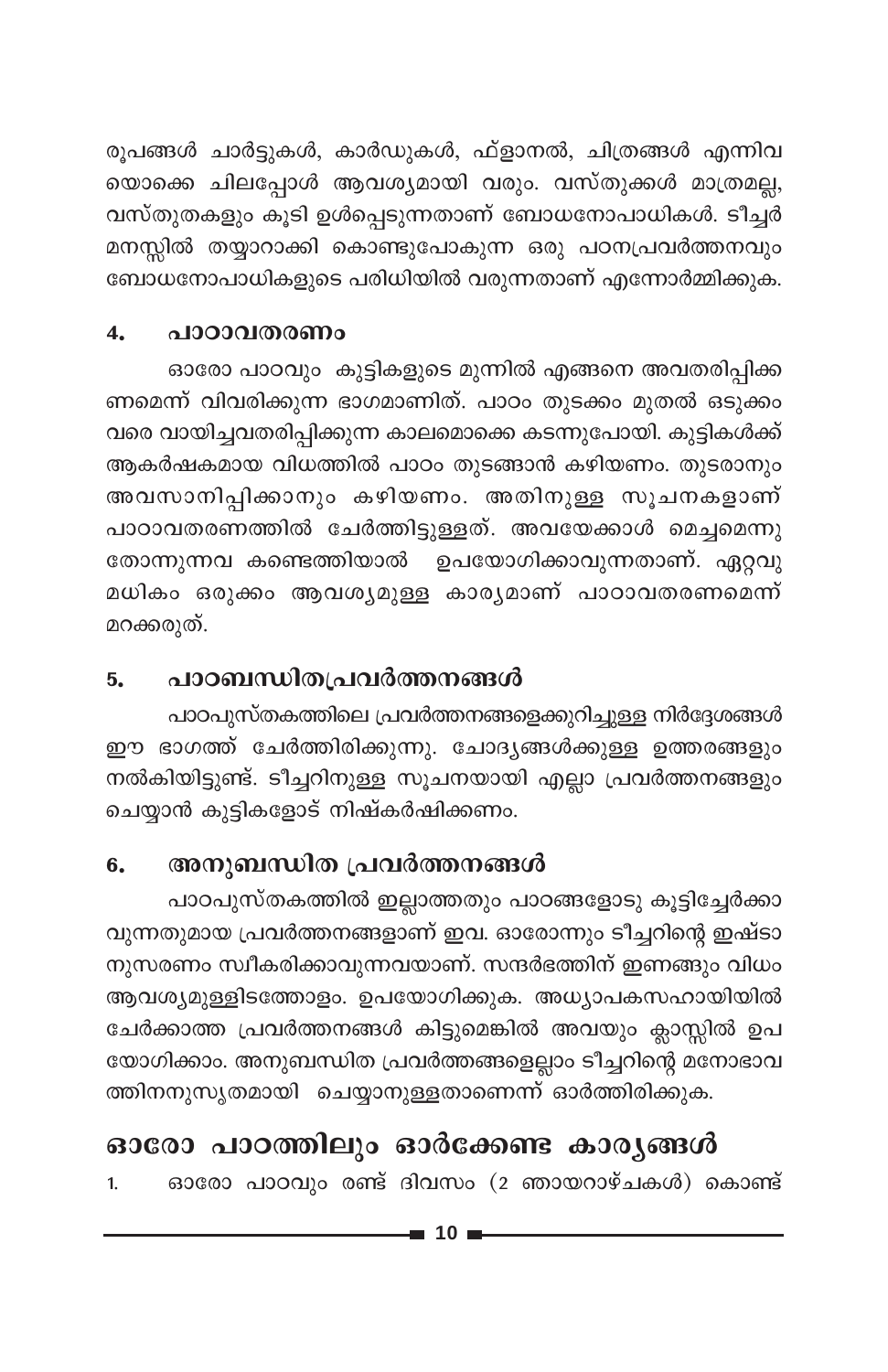പഠിപ്പിച്ചുതീർക്കണം എന്നാണ് ധാരണ. അതിനാൽ ഓരോ പാഠത്തിലെയും കാര്യങ്ങൾ രണ്ടായി വിഭജിച്ച് ഒരുങ്ങുന്നതാണ് സൗകര്യം. കഴിയുമെങ്കിൽ പാഠവസ്തുതകളും (Content) പ്രവർത്തനങ്ങളും (Activity) രണ്ടുദിവസങ്ങളിലും ഉൾപ്പെടുന്ന വിധത്തിൽ ക്രമീകരിക്കുന്നതാണ് നല്ലത്.

- പ്രവർത്തനങ്ങൾ പലതും ക്ലാസ്സിൽവച്ചുതന്നെ കുട്ടികൾ ചെയ്യേ  $\overline{2}$ . ണ്ടതാണ്. രണ്ടു ദിവസങ്ങളിലായി ഒരു പാഠം പൂർത്തിയാക്കാൻ സമയം ലഭിക്കും. ഓരോ പ്രവർത്തനവും ചെയ്യാനുള്ള നിർദ്ദേശ ങ്ങൾ വൃക്തമായും കൃത്യമായും നൽകണം. വീട്ടിൽ വച്ച് ചെയ്യേണ്ടവ ഉണ്ടെങ്കിൽ അത് രണ്ടാംദിവസം തന്നെ കുട്ടികളോട് പറഞ്ഞുവിടണം.
- 'എന്റെ തീരുമാനം' എന്ന പേരിൽ കൊടുത്തിരിക്കുന്നവ കുട്ടി 3. കളിൽ രൂപപ്പെടേണ്ട ശീലം തന്നെയാണ്. ഓരോ പാഠത്തിലെയും തീരുമാനം എങ്ങനെ പ്രായോഗികമാക്കാമെന്നു വിശദമാക്കി ക്കൊടുക്കണം. അത് അവരുടെ സ്വന്തം തീരുമാനമാക്കി മാറ്റണം. പിറ്റേ ആഴ്ചയിൽ തീരുമാനം എത്രത്തോളം നടപ്പിലാക്കി എന്ന് അന്വേഷിക്കണം
- മിക്ക പാഠങ്ങളിലും കഥ പറയാൻ അവസരങ്ങളുണ്ട്. പരമാവധി  $\overline{4}$ . സന്ദർഭങ്ങൾ ഇതിനായി ഉപയോഗിക്കണം. ഇടയ്ക്ക് കഥപറയാൻ കുട്ടികൾക്കും അവസരം നൽകണം. താൽപര്യം ഉണർത്തി, ആകാംക്ഷ വളർത്തി, ആശയങ്ങൾ സ്ഥീകരിക്കാൻ തക്കവിധം കഥ അവതരിപ്പിക്കണം. അതിന് താഴെ പറയുന്ന കാര്യങ്ങൾ ശ്രദ്ധിക്കണം.
	- വിശദാംശങ്ങൾ വിട്ടുകളയരുത്.
	- വ്യക്തികളെയും സംഭവങ്ങളെയും വർണ്ണിക്കണം.
	- കുട്ടികൾക്കിണങ്ങുന്ന പദങ്ങളും ഭാഷാശൈലിയും ഉപയോഗിക്കണം.
	- കഥയ്ക്കിടയിൽ ചെറിയ ചോദ്യങ്ങൾ ചോദിക്കണം.
	- കുട്ടികളുടെ സഹായത്തോടെ കഥ പൂർത്തിയാക്കാൻ കഴിഞ്ഞാൽ നന്ന്.
	- വിശ്വാസപരിശീലനക്ലാസ്സിന് ഉതകുന്ന കഥകൾ തെരഞ്ഞെടുത്ത് അവതരിപ്പിക്കണം.

▄ 11 :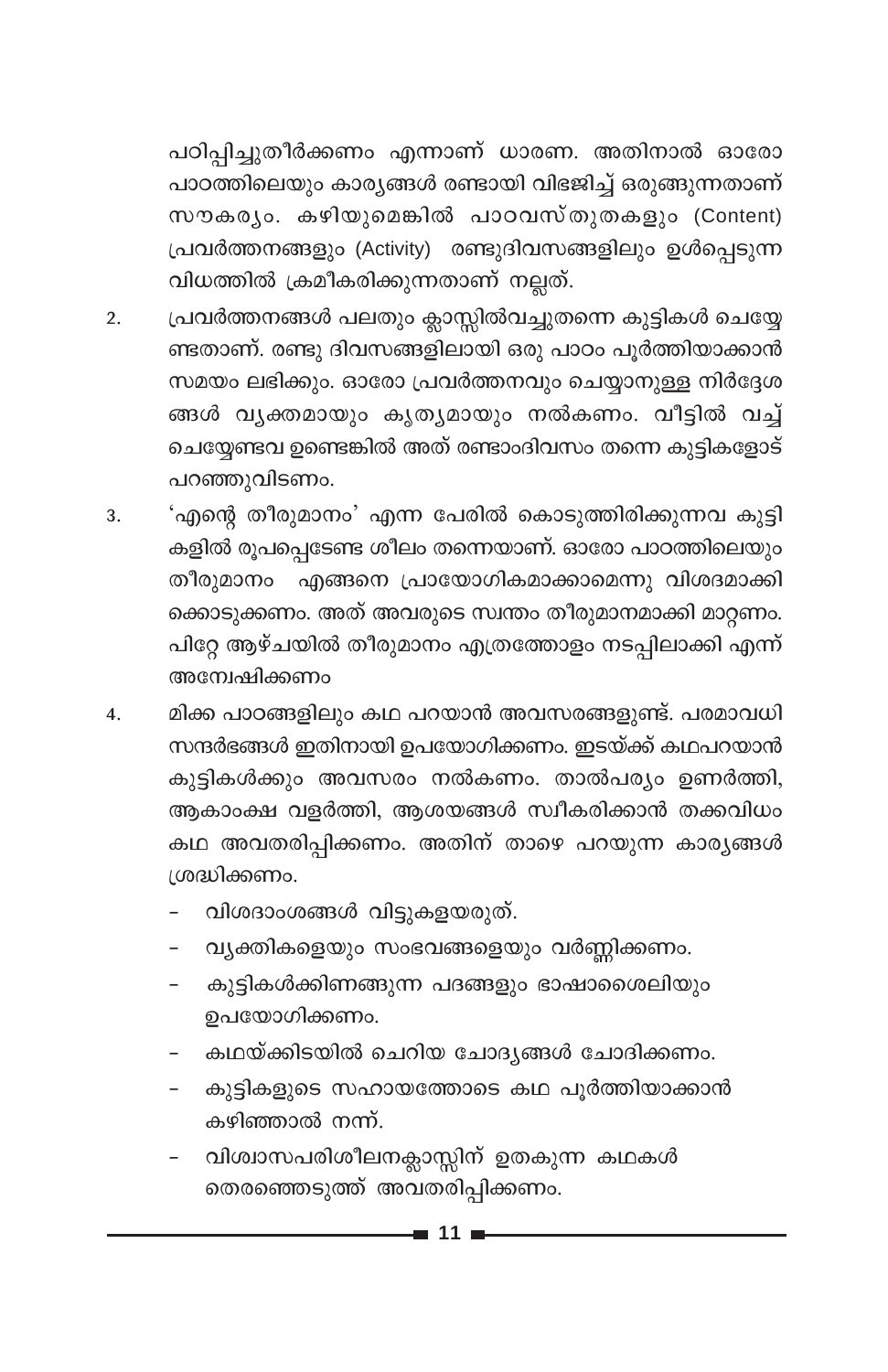- കളികളുടെ സ്വഭാവമുള്ള പ്രവർത്തനങ്ങൾ കുട്ടികൾക്ക് നൽകാ 5. വുന്നതാണ്. അവ സംഘടിപ്പിക്കുമ്പോൾ ചില കാര്യങ്ങളിൽ ശ്രദ്ധിക്കണം.
	- ക്ലാസ്സിന്റെ അന്തരീക്ഷത്തിനു ചേർന്നവ തെരഞ്ഞെടുക്കണം.
	- പ്രവർത്തനത്തിന്റെ വിശദാംശങ്ങൾ മുൻകൂട്ടി തീരുമാനി ക്കണം.
	- $\blacklozenge$  നിർദ്ദേശങ്ങൾ വ്യക്തമായി കൃത്യമായും നൽകണം.
	- ▶ നിർദ്ദേശങ്ങൾ കൃത്യമായി പാലിക്കാൻ നിഷ്കർഷിക്കണ<mark>ം</mark>.
	- $\blacklozenge$  എല്ലാവരുടെയും പങ്കാളിത്തം ഉറപ്പുവരുത്തണം.
	- $\blacklozenge$  നിർദ്ദേശങ്ങൾ പാലിക്കാത്തവരെ തിരുത്തണം.
	- $\blacklozenge$  പ്രവർത്തനത്തിന്റെ ലക്ഷ്യം കൈവരിക്കുന്നുണ്ടോയെന്ന് നിരീക്ഷിക്കണം.

## ഓർമ്മിക്കാൻ മൂന്ന് കാര്യങ്ങൾക്കൂടി

- ഈ അദ്ധ്യാപനസഹായി പൂർണ്ണമായി ശ്രദ്ധാപൂർവം വായിക്കണം.  $\mathbf{1}$ ഓരോ പാഠവിശകലനവും മനസ്സിലാക്കണം. മുൻ ക്ലാസ്സുകളിലെ പാഠപുസ്തകങ്ങളും അദ്ധ്യാപക സഹായിയും വായിച്ചുനോക്കു ന്നത് അദ്ധ്യാപനത്തെ കൂടുതൽ സമഗ്രമാക്കാൻ സഹായിക്കും.
- ഓരോ പാഠവും പഠിപ്പിക്കുന്നതിനു മുമ്പായി അതാത് പാഠ  $\overline{2}$ . വിശകലനത്തിന്റെ സഹായത്തോടെ നല്ല ഒരുക്കം നടത്തണം. പാഠാസൂത്രണം നന്നായാൽ ക്ലാസ്സെടുക്കാൻ ഏറെ എളുപ്പമാകും. എന്തെല്ലാം കാര്യങ്ങൾ, ഏതു വിധത്തിൽ കുട്ടികൾക്ക് നൽകണം. എന്തെല്ലാം പ്രവൃത്തികൾ അവരെക്കൊണ്ടു ചെയ്യിക്കണം എന്നെല്ലാം മൂൻകൂട്ടി തീരുമാനിക്കുന്നതാണ് ആസൂത്രണം. നന്നായി നടത്തുന്ന പാഠാസൂത്രണം, പാഠാവതരണം നന്നായി നിർവ്വഹി ക്കാൻ ടീച്ചറിനെ പ്രാപ്തയാക്കുമെന്നതിൽ സംശയമില്ല.
- പാഠാസൂത്രണത്തിൽ തീരുമാനിച്ച കാര്യങ്ങൾ ഒരു നോട്ടു 3. ബുക്കിൽ എഴുതിവച്ചാൽ എളുപ്പമായി. അതുപയോഗിച്ച് ക്ലാസ്സ് നയിക്കാം. ടീച്ചറിന് വ്യക്തിപരമായി സൗകര്യമെന്നു തോന്നുന്ന വിധത്തിൽ എഴുതിയാൽ മതി. അതാണ് പാഠക്കുറിപ്പ്. ഓരോ പാഠത്തിനും പാഠക്കുറിപ്പ് എഴുതി ശീലിക്കുന്നത് കൂടുതൽ നന്നായി പാഠം ഒരുങ്ങാൻ ഇടവരും. പലയിടത്തുനിന്നായി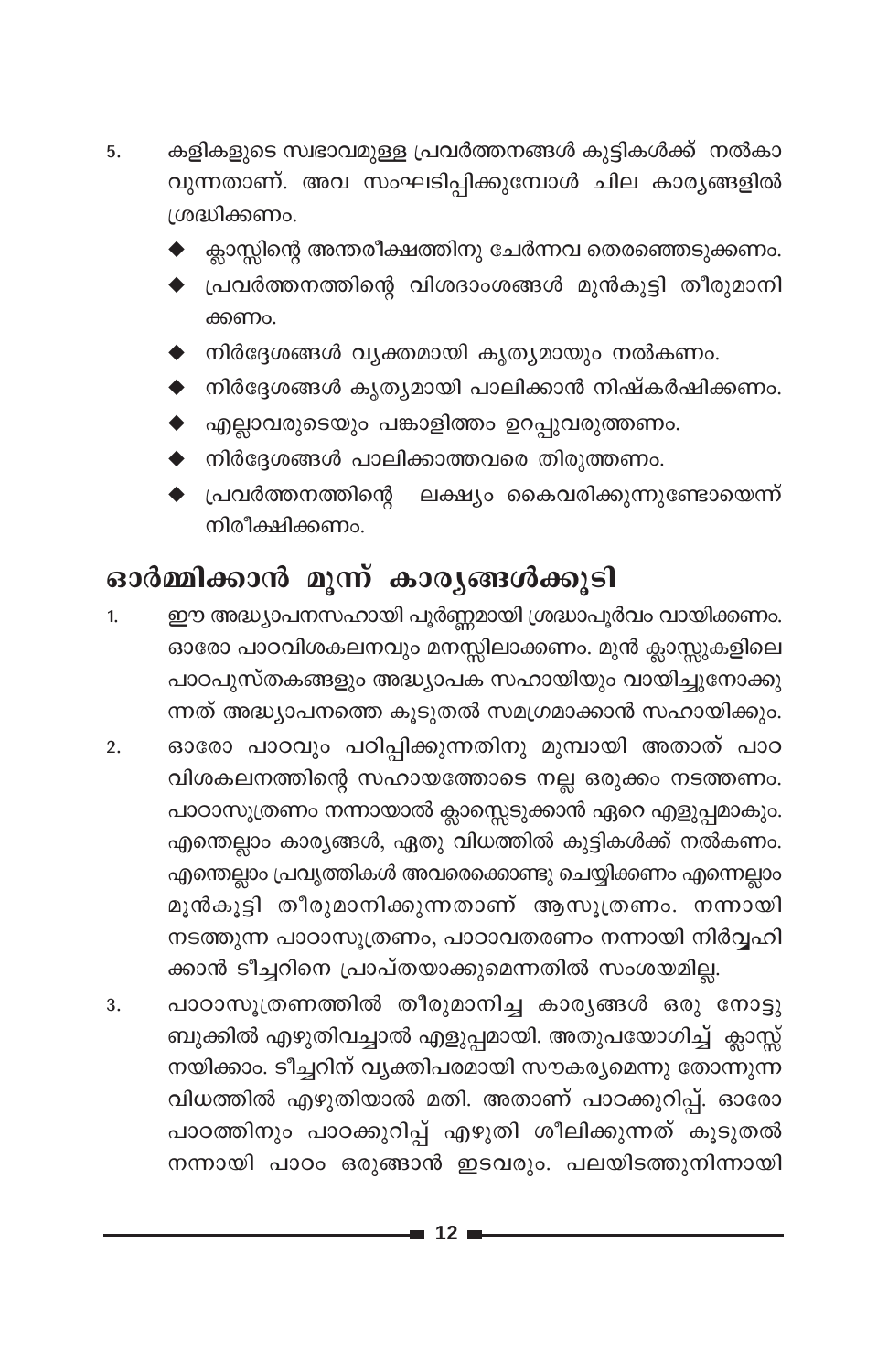ടീച്ചറിനു ലഭിക്കുന്ന അധികവിവരങ്ങളും പ്രവർത്തനങ്ങളും ഈ ബുക്കിൽ എഴുതാനും കഴിയും. ക്ലാസ്സിൽ ഉപയോഗിക്കാൻ പറ്റുന്ന കഥകൾ, പാട്ടുകൾ, ചിത്രങ്ങൾ എന്നിവയൊക്കെ ശേഖരിച്ചുവയ്ക്കാനും ഈ ബുക്ക് ഉപയോഗിക്കാം.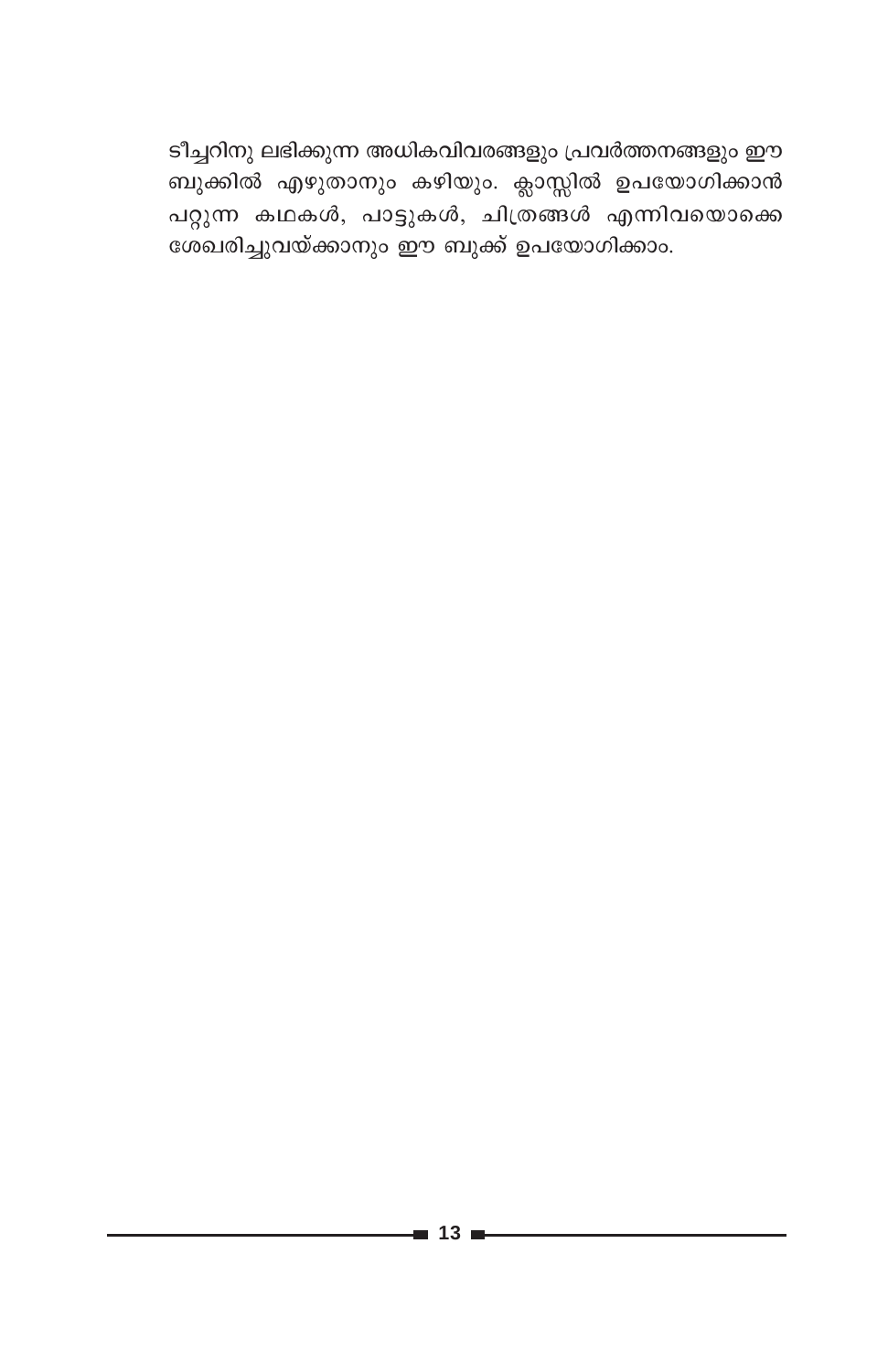1

# നിതൃജീവൻ പ്രാപിക്കാൻ

### T ആമുഖം

നിതൃജീവൻ സ്വന്തമാക്കുകയാണ് മനുഷ്യജീവിതത്തിന്റെ ലക്ഷ്യം. സ്നേഹത്തിൽ വളരുമ്പോഴാണ് നിത്യജീവൻ പ്രാപിക്കുന്ന ത്. സ്നേഹത്തിൽവളരാൻ ദൈവപ്രമാണങ്ങൾ ആത്മാർത്ഥതയോടെ അനുസരിക്കണം. ദൈവം നൽകിയ പ്രമാണങ്ങളെക്കുറിച്ചും അവ അനു ദിന ജീവിതത്തിൽ പാലിക്കേണ്ടതിനെക്കുറിച്ചും വിവരിക്കുന്ന പാഠമാ ണിത്. കല്പന കാത്തു കഴിയാൻ കുട്ടികളെ പ്രേരിപ്പിക്കുന്ന വിധം ഈ പാഠം അവതരിപ്പിക്കേണ്ടതാണ്.

#### $\Pi$ . ബോധന ലക്ഷ്യങ്ങൾ

### a) കുട്ടികൾ സ്വന്തമാക്കേണ്ട ബോധ്യങ്ങൾ

- $\blacklozenge$  മൈപ്രമാണങ്ങളുടെ അടിസ്ഥാനം സ്നേഹമാണ്.
- ദൈവപ്രമാണങ്ങൾ നമ്മുടെ കടമകൾ ബോദ്ധ്യപ്പെടു ത്തുന്നു.

## b) കുട്ടികൾ സ്വന്തമാക്കേണ്ട മനോഭാവങ്ങൾ

- $\blacklozenge$  ദൈവപ്രമാണങ്ങളിലെ സ്നേഹത്തിന്റെ സന്ദേശം നാം ശ്രഹിക്കണം.
- $\blacklozenge$  പ്രമാണങ്ങളുടെ ആന്തരികാർത്ഥം മനസ്സിലാക്കി അവ പാലിക്കണം.
- c) കുട്ടികൾ അനുവർത്തിക്കേണ്ട ശീലങ്ങൾ
	- $\blacklozenge$  ദൈവപ്രമാണങ്ങൾ അനുസരിച്ച് ഞാൻ ജീവിക്കും.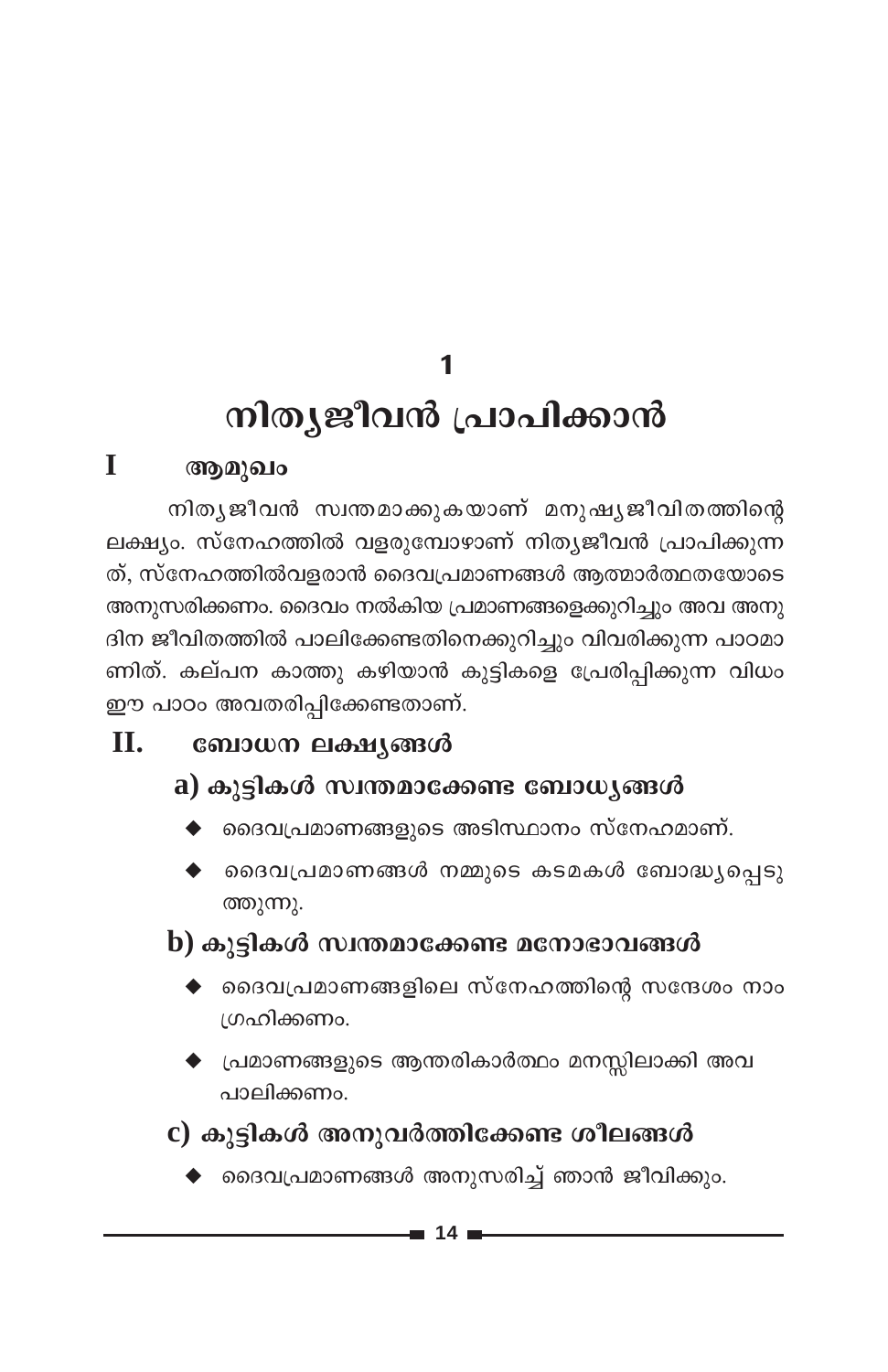### $III.$ ബോധനോപാധികൾ

ഹ്യദയത്തിന്റെ ആകൃതിയിൽ നിർമ്മിച്ച കടലാസുകൊണ്ടുള്ള അറ, പദക്കാർഡുകൾ, സമ്പൂർണ്ണ ബൈബിൾ, ചാർട്ടുപേപ്പർ.

#### $IV.$ <u>പാറാവതരണം</u>

'ഹൃദയം തുറക്കൽ ശസ്ത്രക്രിയ' എന്ന പ്രവർത്തനത്തിലൂടെ പാഠാവതരണം നിർവ്വഹിക്കാം.

കട്ടിയുള്ള കടലാസുകൊണ്ട്, ഹൃദയത്തിന്റെ ആകൃതിയിൽ നിർമ്മിച്ച അറയിൽ താഴെപ്പറയുന്ന പദങ്ങളെഴുതിയ കാർഡുകൾ/ സ്ലിപ്പുകൾ ഇടുക. ഭയം, സങ്കടം, നിരാശ, ദേഷ്യം, സന്തോഷം, ധൈര്യം, അഭിമാനം, സ്നേഹം തുടങ്ങിയവയാണ് ഹൃദയത്തിലുള്ളത്. ഹൃദയം കുട്ടികളെ കാണിച്ച ശേഷം 'ഹൃദയം തുറക്കൽ ശസ്ത്രക്രിയ' നട ത്താൻ പോവുകയാണെന്ന് അറിയിക്കുന്നു. 8 പേരെ ക്ഷണിക്കുന്നു. ഓരോന്ന് എടുക്കാൻ നിർദ്ദേശിക്കുന്നു. കിട്ടിയവ ഉറക്കെ വായിക്കാൻ അവസരം നൽക്കുന്നു. പദങ്ങളുടെ അടിസ്ഥാനത്തിൽ അവരെ രണ്ടു ഗണമായി വേർതിരിച്ചു നിർത്തുന്നു. കല്പനകൾ പാലിച്ചാൻ ലഭിക്കു ന്നവയും ലംഘിച്ചാൽ ലഭിക്കുന്നവയും ഏതെല്ലാമെന്ന് വ്യക്തമാക്കു ന്നു. ടീച്ചറിന്റെ വിശദീകരണത്തിലൂടെ പാഠത്തിലേക്ക് പ്രവേശിക്കാം.

### പാഠബന്ധിതപ്രവർത്തനങ്ങൾ V. നമുക്കു പ്രാർത്ഥിക്കാം

കൈകൾ കൂപ്പി, ഭക്തിപൂർവ്വം പ്രാർത്ഥന ചൊല്ലാൻ അവസരം നൽകണം. ഗ്രൂപ്പിനോ കുട്ടിക്കോ മാറിമാറി അവസരം കൊടുത്താൽ മതി

### നമുക്ക് പ്രവർത്തിക്കാം

പത്തുപ്രമാണങ്ങൾ കുട്ടികൾ നേരത്തേ മനഃപാഠമാക്കിയിട്ടുണ്ട്. അവ ഒന്നുകൂടി ഓർമ്മിച്ചുചൊല്ലാനൻ അവസരം നൽകാം. പ്രമാണ ങ്ങൾ ചാർട്ടു പേപ്പറിൽ വലുതായി എഴുതി ക്ലാസ്സിൽ പ്രദർശിപ്പിക്കാൻ നിർദ്ദേശിക്കാം.

### ഉത്തരം കണ്ടെത്താം

1. പേജ് 9. അവസാനവരിമുതൽ

- 15 -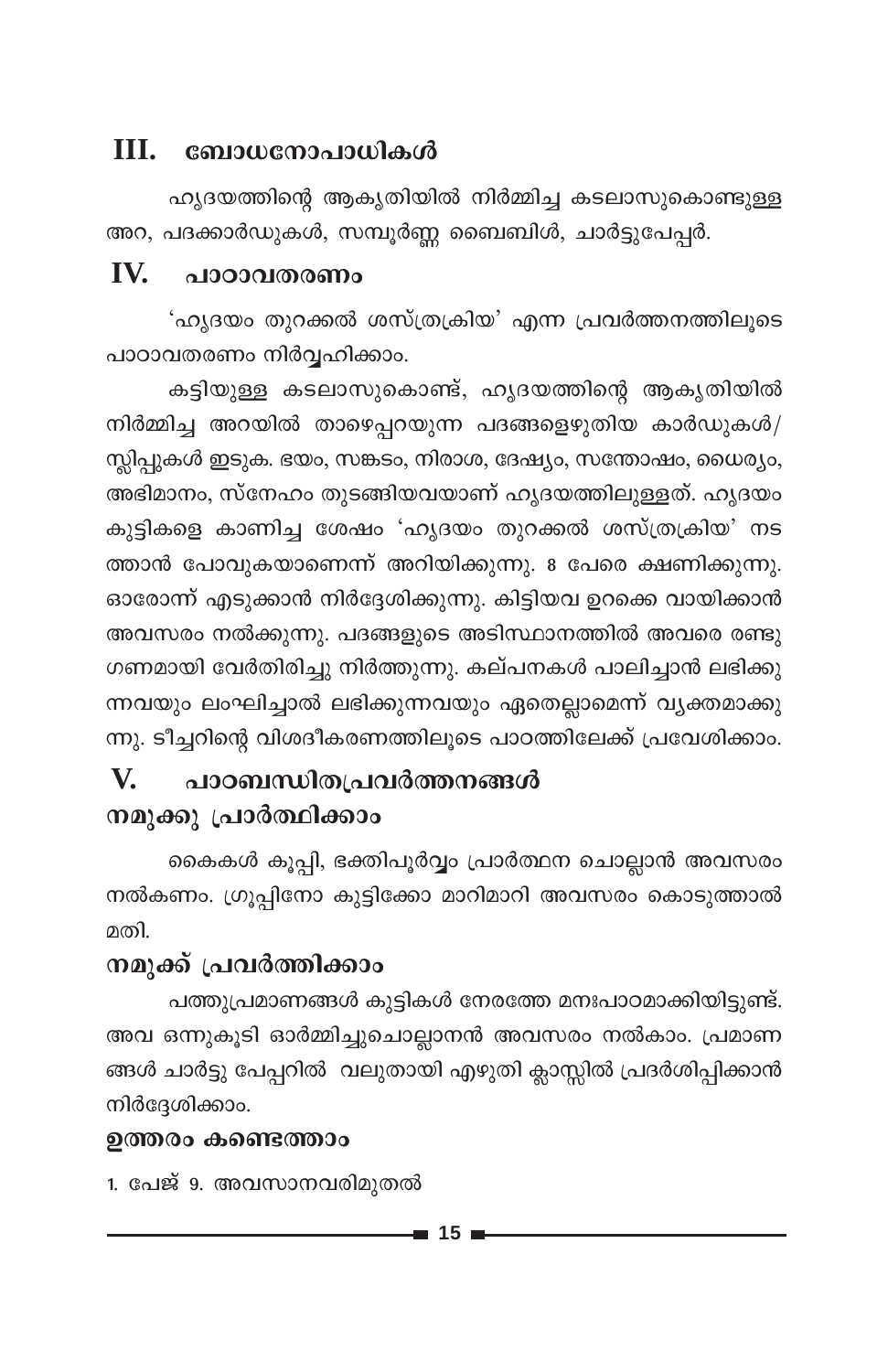- 2. ദൈവസ്നേഹവും സഹോദരസ്നേഹവും
- 3. പേജ് 11. ഖണ്ഡിക 3
- 4. പേജ് 11. ഖണ്ഡിക 4

<u>5. പേജ് 12. ഖണ്ഡിക 3</u>

#### അനുബന്ധിത പ്രവർത്തനങ്ങൾ VI.

### കണ്ടുപിടിക്കാം

വിശുദ്ധരുടെ ജീവിതത്തിൽ പ്രമാണങ്ങൾ അനുസരിച്ചപ്പോൾ ഉണ്ടായ സന്തോഷം വിവരിക്കുന്ന ഭാഗങ്ങൾ ധാരാളമുണ്ട്. അവ കണ്ടെ ത്തുക. ക്ലാസ്സിൽ അവതരിപ്പിക്കുക.

അരുതിനുപകരം

കല്പനകളിൽ 'അരുത്' എന്നതിനു പകരം ചെയ്യേണ്ട കാര്യ ങ്ങൾ ഏവയെന്ന് ചർച്ച ചെയ്യുക. ഉദാ: കൊല്ലരുത്– രോഗികളെ പരി ചരിക്കണം.

മുറിവേറ്റവനെ സഹായിക്കണം.

ജീവികളോട് കരണയോടെ പെരുമാറുക.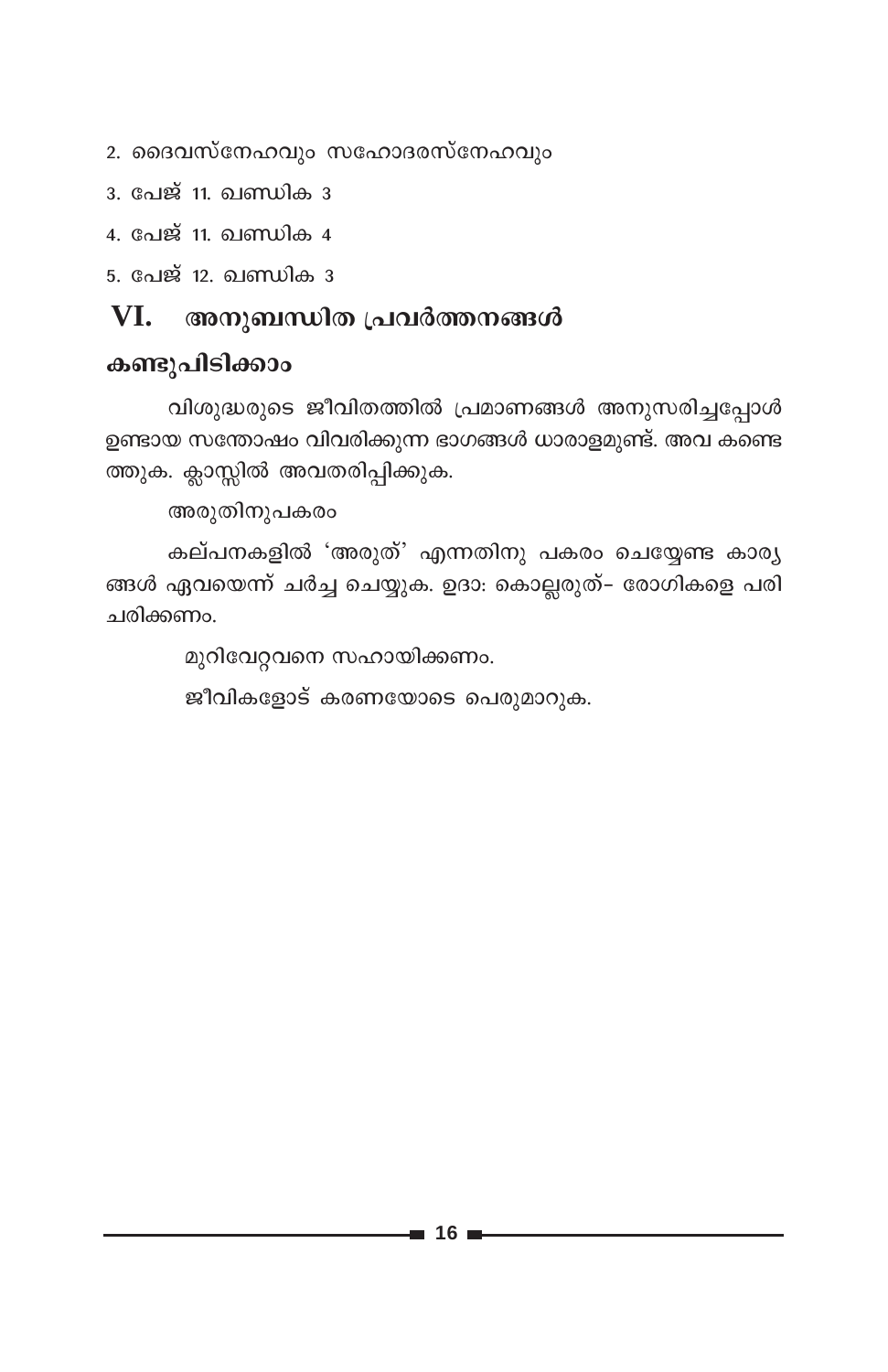$\overline{2}$ 

## കർത്താവായ ദൈവം

#### $\mathbf{I}$ . ആമുഖം

ഒന്നാം പ്രമാണത്തിന്റെ വ്യാഖ്യാനവും വിശദീകരണവുമാണ് ഈ പാഠം. ദൈവത്തെ ആരാധിക്കാനുള്ള നമ്മുടെ കടമയും ദൈവ വിശ്വാസത്തിന് എതിരായ തിന്മകളും ഈ പാഠത്തിൽ വിവരിക്കുന്നു ണ്ട്. ദൈവാരാധനയിൽ ജീവിതം ചെലവഴിക്കേണ്ടത്തിന്റെ ആവശ്യക തയെക്കുറിച്ച് കുട്ടികൾക്ക് അറിവും പരിചയവും നൽക്കാൻ ഈ പാഠം ഉപകരിക്കും.

### Π. കുട്ടികൾ സ്വന്തമാക്കേണ്ടത്

### a)  $\omega_{\text{10}}$

- $\blacklozenge$  സ്രഷ്ടാവായ ദൈവത്തെ മാത്രമാണ് നാം ആരാധിക്കേ ണ്ടത്.
- $\blacklozenge$  വിശുദ്ധർ നമുക്ക് എന്നും മാതൃകയാണ്.

### $\bf{b}$ ) മനോഭാവം

- $\blacklozenge$  ദൈവത്തിന് നന്ദിയും സ്തുതിയും ആരാധനയും അർപ്പി ക്കാൻ നാം കടപ്പെട്ടവരാണ്.
- $\blacklozenge$  എപ്പോഴും ദൈവത്തെ ഏറ്റുപറയാൻ നാം ആഗ്രഹിക്കണം.

### $c)$  ശീലം

 $\blacklozenge$  വിശുദ്ധ കുർബാനയിൽ സജീവമായി പങ്കെടുത്ത് ഞാൻ ദൈവത്തെ ആരാധിക്കും.

#### TIT. ബോധനോപാധികൾ

പാട്ടുപുസ്തകം, സമ്പൂർണ്ണബൈബിൾ വിശുദ്ധരുടെ ചിത്രങ്ങൾ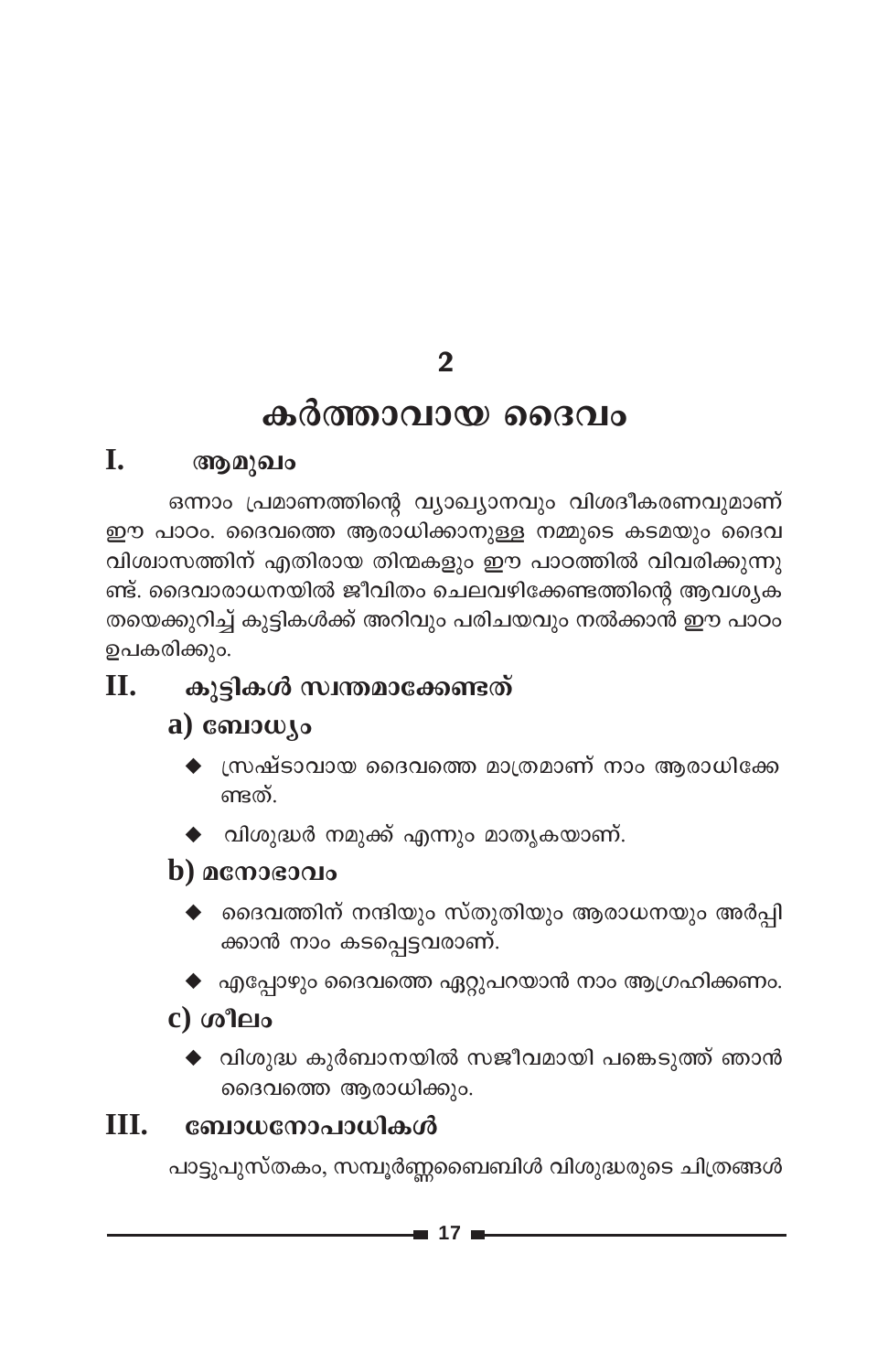### IV. പാഠാവതരണം

ആരാധനയുടെ ഒരു പാട്ടുപാടി ക്ലാസ്സ് ആരംഭിക്കാം. ആവർത്തി ച്ചുപാടാൻ അവസരം നൽകാം. തുടർന്ന് പാട്ടിനെക്കുറിച്ച് ഒരു ലഘു ചർച്ച നടത്താം. ആരാധനയുടെ പാട്ടുകളുടെ പ്രത്യേകത, ആരാക്കാണ് ആരാധനയർപ്പിക്കുന്നത്. എന്നിവയൊക്കെ ചർച്ചചെയ്യാം. ദൈവമാണ് ആരാധനയ്ക്ക് അർഹൻ എന്ന ആശയം അവതരിപ്പിച്ചുകൊണ്ട് പാഠ ത്തിലേയ്ക്ക് പ്രവേശിക്കാം.

### V. പാഠബന്ധിത പ്രവർത്തനങ്ങൾ

## നമുക്കു പ്രവർത്തിക്കാം

മൂന്നു പ്രകരണങ്ങൾ ക്രിസ്തീയ ജീവിതത്തിൽ വളരെയധികം സഹായിക്കുന്നവയാണ്. അതിനാൽ ഇവ മനഃപാഠമാക്കി നിത്യവും ചൊല്ലുവാൻ കുട്ടികളെ പ്രേരിപ്പിക്കണം.

### ഉത്തരം കണ്ടെത്താം

- 1. പേജ് 14. ഖണ്ഡിക 2
- 2. പേജ് 15. ഖണ്ഡിക 4
- 3. പേജ് 15, 16
- 4. പേജ് 16. ഖണ്ഡിക 4
- 5. പേജ് 17. അവസാനഖണ്ഡിക

## VI. അനുബന്ധിത പ്രവർത്തനങ്ങൾ

## വിശുദ്ധരെ തിരിച്ചറിയാം

ഏതാനും വിശുദ്ധരുടെ ചിത്രങ്ങൾ അടങ്ങിയ ചാർട്ട് കുട്ടികളെ കാണിക്കുന്നു. ഓരോ വിശുദ്ധന്റെയും പേര് കണ്ടെത്തി എഴുതാൻ അവസരം നൽകുന്നു. ഒടുവിൽ ടീച്ചർ അത് പരിശോധിച്ച്, തെറ്റിയവ തിരുത്തുന്നു.

## പാട്ടുകൾ പാട്ടുകൾ

ആരാധനയുടെ പാട്ടുകൾ പലതാണ്. അവയിൽ ചിലത് ശേഖ രിക്കാൻ ആവശ്യപ്പെടുന്നു. അത് ക്ലാസ്സിൽ പാടാൻ അവസരം നൽ കുന്നു.

-∎ 18 i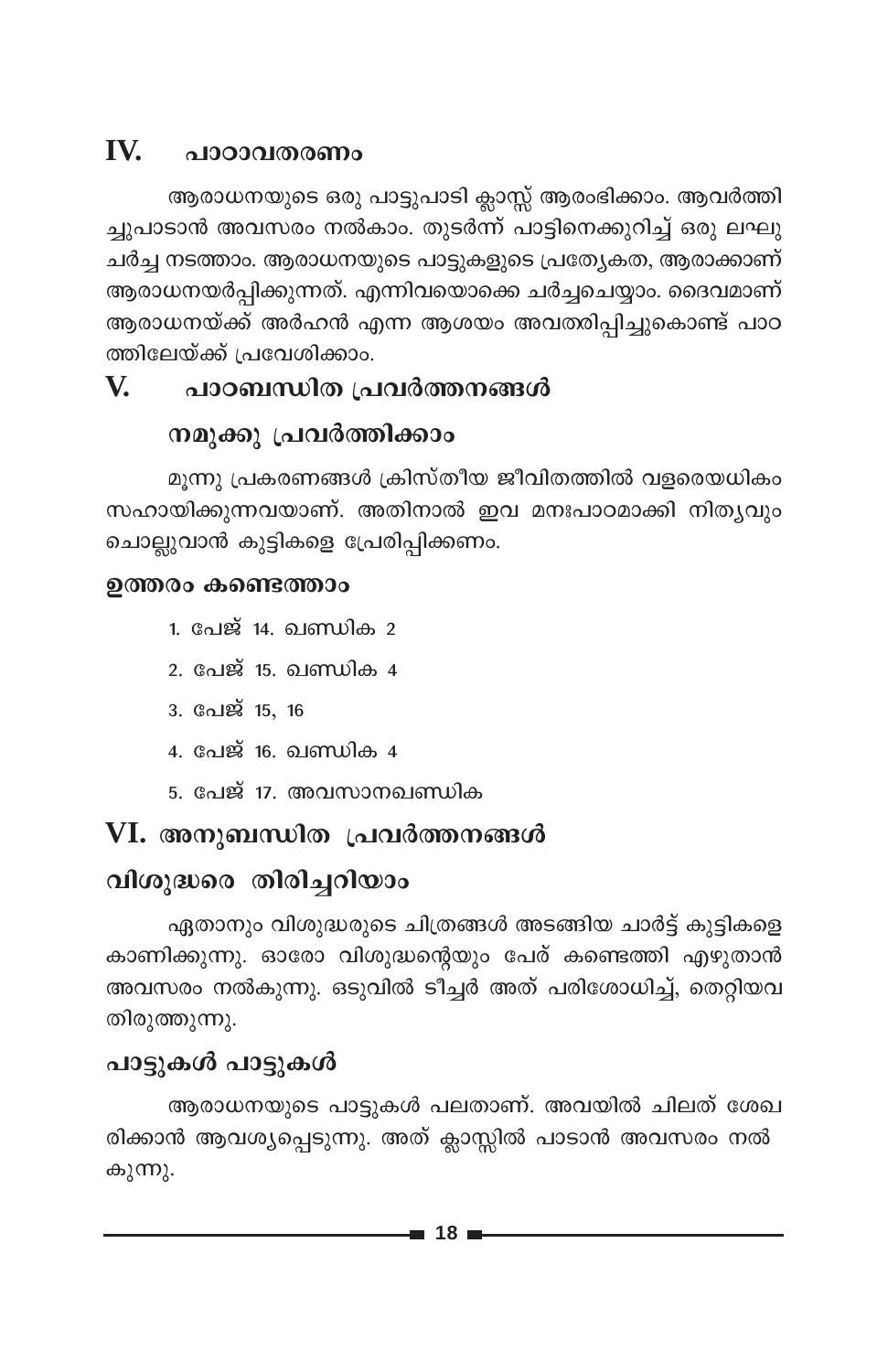$\overline{\mathbf{3}}$ 

## ദൈവനാമം ആരാധൃനാമം

#### Ī. ആമുഖം

ദൈവനാമം എപ്രകാരം ഉപയോഗിക്കണം, ഉപയോഗിക്കരുത് എന്ന് വിശദീകരിക്കുന്നതാണ് ഈ പാഠം. രണ്ടാം പ്രമാണത്തിന്റെ പാലനം ഏതെല്ലാം വിധത്തിൽ ആയിരിക്കണമെന്ന് മനസ്സിലാക്കാൻ ഈ പാഠം സഹായിക്കും. വിശ്വാസപരിശീലനത്തിന്റെ പാഥമിക തത്ത്വംകൂടി ഇതിൽ അടങ്ങിയിരിക്കുന്നു. ദൈവത്തിന്റെ നാമം ആദര വോടെ ഉപയോഗിക്കാനുള്ള മനോഭാവം കുട്ടികളിൽ വളര്ത്താൻ ശ്രദ്ധി ക്കേണ്ടതാണ്.

### കുട്ടികൾ സ്വന്തമാക്കേണ്ടത് **II.**

### a) ബോധ്യം

- ദൈവത്തിന്റെ നാമം ആദരവോടെ മാത്രമേ ഉപയോഗി ക്കാവൂ.
- $\blacklozenge$  വിശുദ്ധമായവയോടെല്ലാം ആദരവു പുലർത്തേണ്ടതാണ്.

### **)**  $\alpha$ **നോഭാവം**

- $\blacklozenge$  ബഹുമാനത്തോടെ ദൈവനാമം ഉച്ചരിക്കാൻ ശ്രദ്ധിക്കണം.
- $\blacklozenge$  ദൈവമഹത്വത്തിനാണ് നാം നാവ് ഉഫയോഗിക്കേണ്ടത്.

## c) ശീലം

എല്ലാ ആവശ്യങ്ങളിലും ഈശോയുടെ തിരുനാമം ഞാൻ വിളിച്ചപേക്ഷിക്കും

### III. ബോധനോപാധികൾ

സമ്പൂർണ്ണ ബൈബിൾ, അനുദിന വിശുദ്ധർ, ചാർട്ടുപേപ്പർ.

-∎ 19 ≡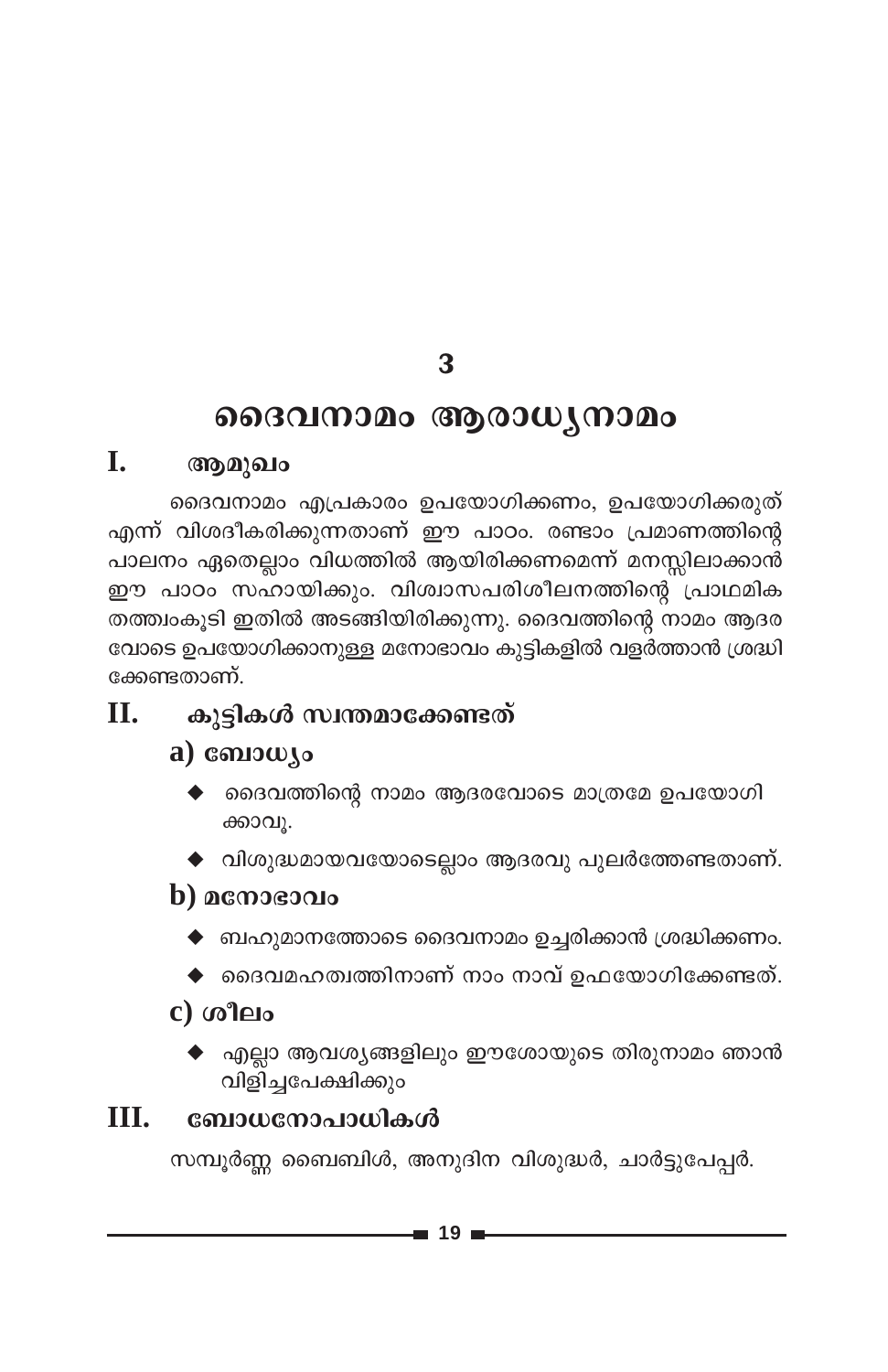### IV. **ം ഥാറാവതരണം**

ഒരു ലഘുചർച്ചയിലൂടെ പാഠാവതരണം നിർവ്വഹിക്കാം.

ദൈവനാമത്തിൽ ചെയ്യുന്ന കാര്യങ്ങൾ എന്തൊക്കെയാണ്? കുട്ടി കൾ പല ഉത്തരങ്ങൾ പറയും. ടീച്ചർ അവയെ ക്രോഡീകരിച്ച് അവത രിപ്പിച്ചാൽ മതി. പ്രാർത്ഥനകൾ ആരംഭിക്കുന്നത് ദൈവനാമത്തിലാ ണ്. അധികാരികൾ ചുമതലയേൽക്കുന്നത്, സത്യപ്രതിജ്ഞ ചെയ്യു ന്നത്, കോടതിയിൽ സത്യം ബോധിപ്പിക്കുന്നതും ഒക്കെ പ്രാധാന്യം വിശദീകരിച്ചുകൊണ്ട് പാഠത്തിലേയ്ക്ക് പ്രവേശിക്കാം.

### പാഠബന്ധിത പ്രവർത്തനങ്ങൾ V.

## നമുക്കു പ്രവർത്തിക്കാം

എല്ലാ കുട്ടികളോടും പേരിന്റെ വിശുദ്ധനെ/ലിശുദ്ധയെ കണ്ടെ ത്താൻ ആവശ്യപ്പെടണം. അതിനു സഹായിക്കണം. ജീവചരിത്രം വായി .<br>ക്കാൻ പ്രേരിപ്പിക്കണം. ജീവചരിത്രപുസ്തകം കുട്ടികൾക്ക് ലഭ്യമാ ക്കാൻ ശ്രമിക്കണം. ജീവചരിത്രക്കുറിപ്പ് എഴുതിക്കൊണ്ടുവരാൻ കുട്ടി കളോട് ആവശ്യപ്പെടുകയുമാവാം.

### ഉത്തരം കണ്ടെത്താം

- 1. ദൈവത്തിന്റെ സാന്നിദ്ധ്യം
- 2. ആബാ
- 3. പേജ് 21. ഖണ്ഡിക 3
- 4.ദൈവദൂഷണവും അസുദ്ധസഭാഷണവും
- <u>5. പേജ് 23. ഖണ്ഡിക 3</u>

### VI. അനുബന്ധിത പ്രവർത്തനങ്ങൾ

## തിരുനാൾദിനം

കുട്ടികളോട് അവരുടെ വിശുദ്ധനം/വിശുദ്ധയെ കണ്ടെത്തി, തിരുനാൾദിനം ആഘോഷിക്കാൻ ആവശ്യപ്പെടാം. തിരുനാൾദിനം കണ്ടുപിടിക്കാൻ 'അനുദിനവിശുദ്ധർ' എന്ന പുസ്തകമുപയേഗിച്ച<mark>്</mark> ടീച്ചർ കുട്ടികളെ സഹായിക്കണം. എല്ലാകുട്ടികളുടെയും ഫീസ്റ്റ്ഡേ അടങ്ങിയ ലിസ്റ്റ് ചാർട്ടുപേപ്പറിൽ തയ്യാറാക്കി ക്ലാസ്സിൽ പ്രദർശിപ്പി ക്കുന്നതു നല്ലതാണ്.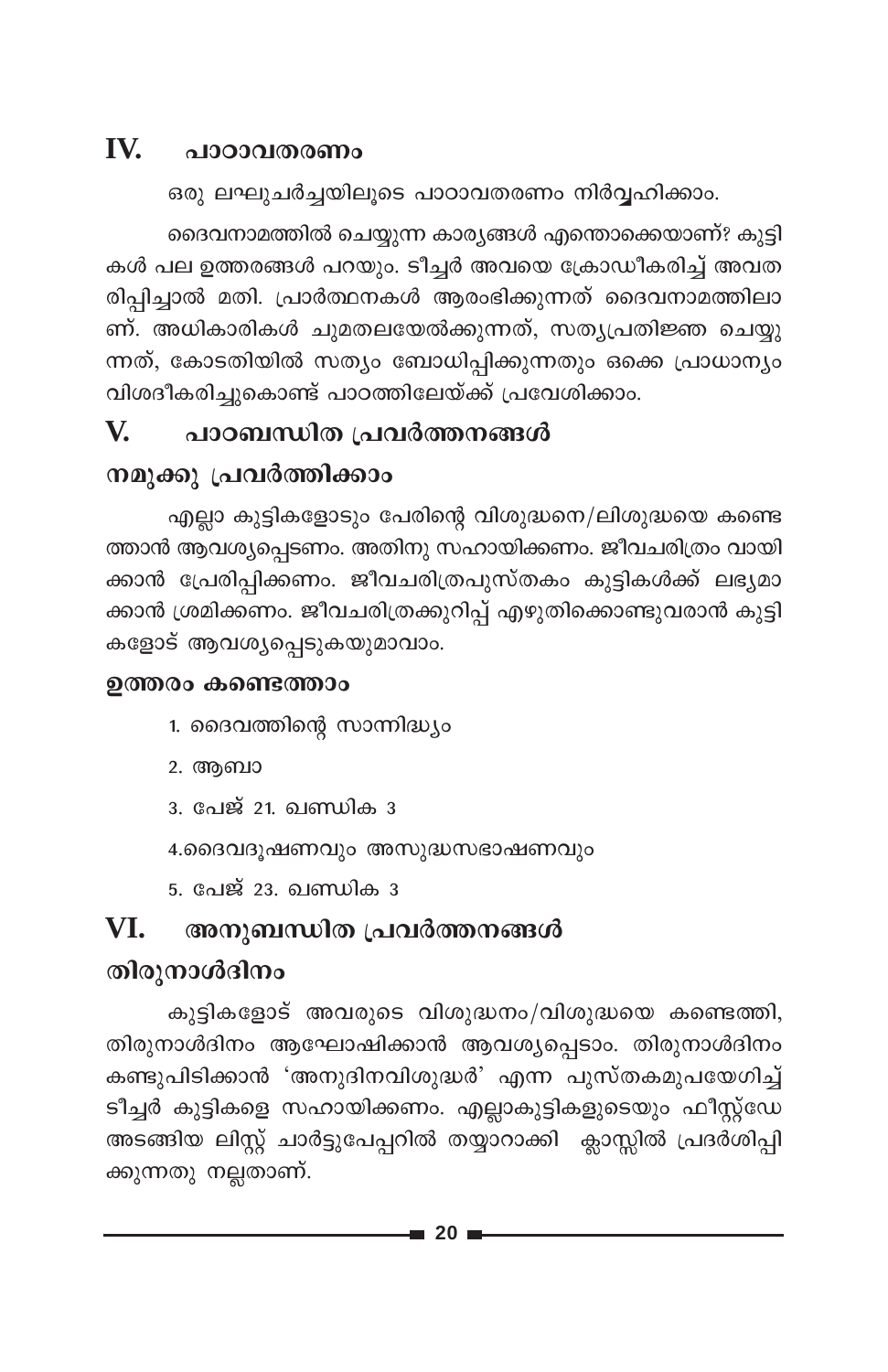### വിശുദ്ധ ഗ്രന്ഥവണക്കം

വിശുദ്ധഗ്രന്ഥം എടുക്കുമ്പോഴും വായിക്കുമ്പോഴും തിരികെവ യ്ക്കുമ്പോഴും പൂജ്യമായി ഉപയോഗിക്കാനുള്ള പരിശീലനം നൽകാ നുള്ള അവസരം ക്ലാസ്സിൽ സൃഷ്ടിക്കണം. കുട്ടികൾക്ക് വൃക്തിപര മായി അതിന് അവസ്രം നൽകണം. അതിനായി സമ്പൂർണ്ണമൈ ബിൾ ക്ലാസ്സിൽ ഉണ്ടാകണം.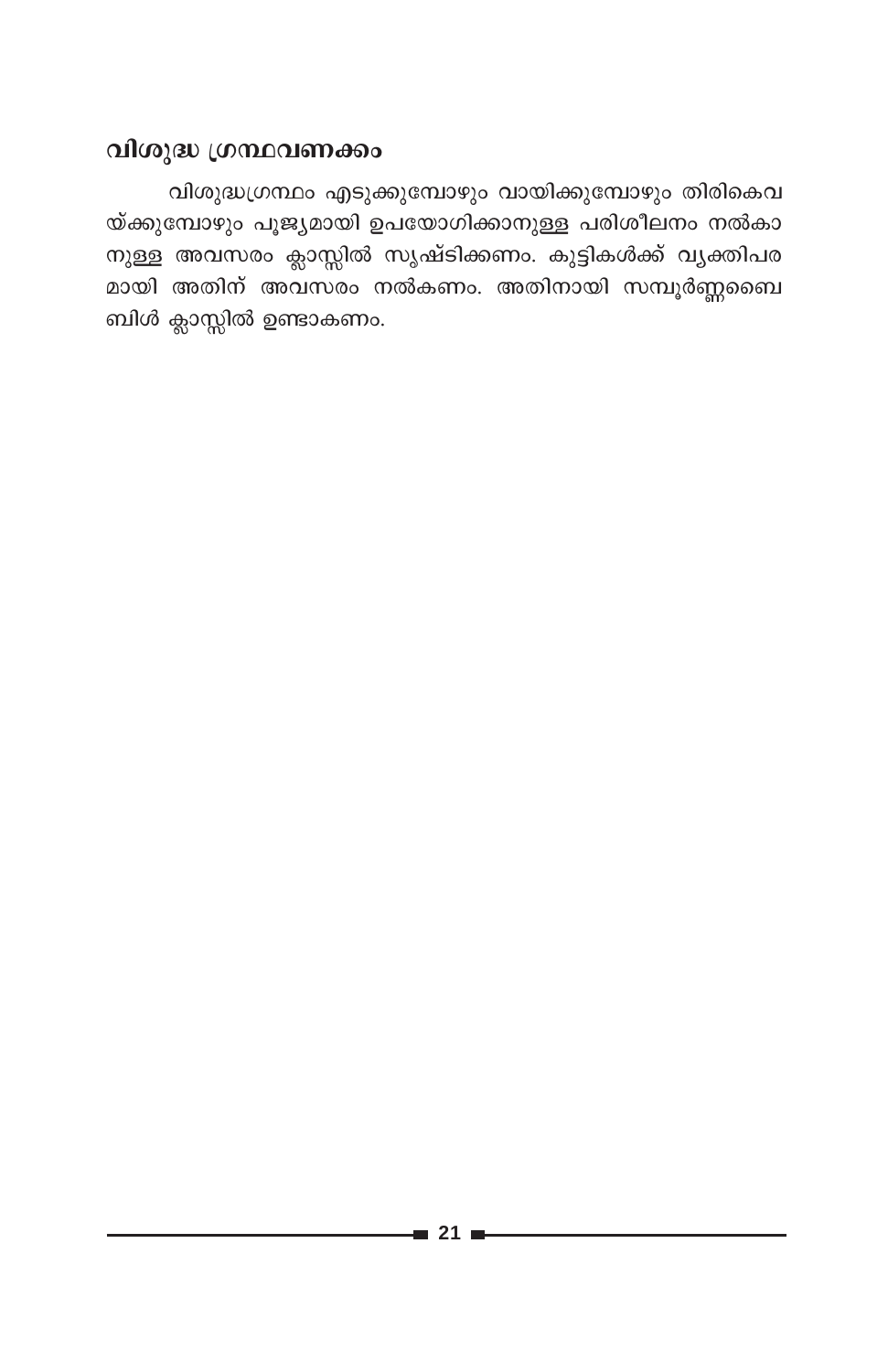$\boldsymbol{\Lambda}$ 

# കർത്താവിന്റെ ദിവസം

### L. ആമുഖം

കർത്താവിന്റെ ദിവസം പരിശുദ്ധമായി ആചരിക്കേണ്ടത് എങ്ങ നെയെന്ന് വിശദീകരിക്കുന്ന പാഠമാണിത്. പഴയനിയമത്തിലെ സാബ ത്താചരണവും പുതിയ നിയമത്തിലെ ഞായറാഴ്ച ആചരണവും ഇവിടെ വിശദമായി അവതരിപ്പിക്കുന്നു. ഞായറാഴ്ചകളിലും കടമുള്ള ദിവസങ്ങളിലും എപ്രകാരമാണ് പെരുമാറേണ്ടത് എന്നും എന്തെല്ലാം കടമകൾ നിർവ്വഹിക്കണമെന്നും കുട്ടികളെ പരിശീലിപ്പിക്കാൻ ഈ പാഠം ഉപകരിക്കുന്നു.

### Π. കൂട്ടികൾ സ്വന്തമാക്കേണ്ടത്

- a) ബോധ്യം
	- $\blacklozenge$  ഞായറാഴ്ച കർത്താവിന്റെ ദിനമാണ്.
	- $\blacklozenge$  സാബത്ത് നന്മചെയ്യാനുള്ള അവസരമാണ്.
- b)  $\alpha$  conserved
	- $\blacklozenge$  ഞായറാഴ്ച ദിവസം ദൈവാരാധനയ്ക്കായി ലഭിച്ചതിൽ നാം നന്ദിയുള്ളവരായിരിക്കണം.
	- $\blacklozenge$  ഞായറാഴ്ച കൂടുതൽ സത്പ്രവൃത്തികൾ ചെയ്യാൻ നാം കടപ്പെട്ടിരിക്കുന്നു.
- $c)$  ശീലം
	- $\blacklozenge$  ഞായറാഴ്ചകളിൽ ഞാൻ വിശുദ്ധ കുർബാനയിൽ പങ്കു കൊണ്ട് ഈശോയെ സ്വീകരിക്കും.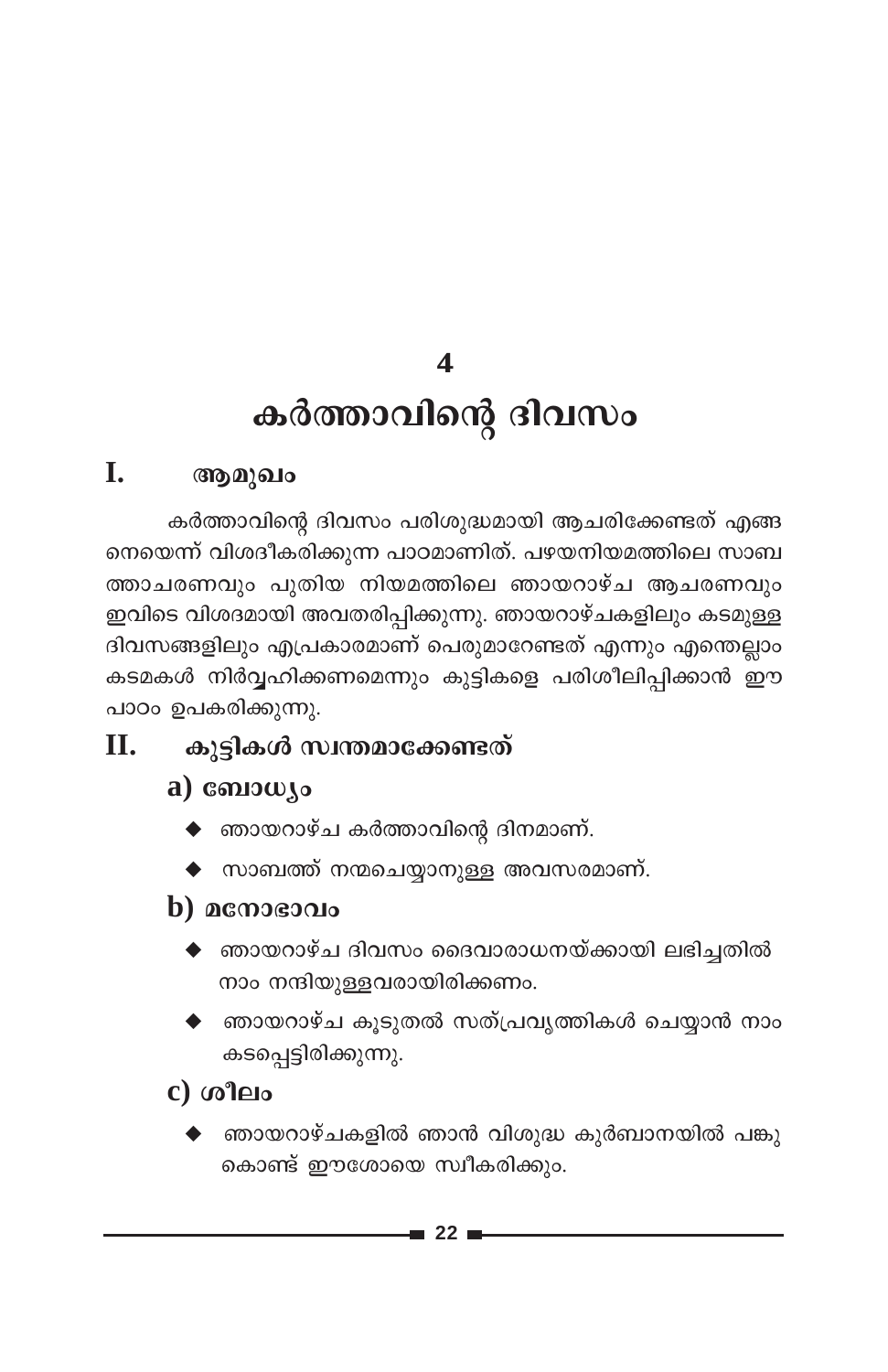#### III. ബോധനോപാധികൾ

സമ്പൂർണ്ണ ബൈബിൾ, കലണ്ടർ, ചാർട്ടുപേപ്പർ, ദൈവകല്പ നകൾ, ഒരു പഠനം, 'കർത്താവിന്റെ ദിനം'.

#### IV. പാഠാവതരണം

ആഴ്ചയിലെ ആദ്യദിനമേത്? ഞായർ. ഇംഗ്ലീഷിൽ Sunday എന്നു പറയും. Sun- സൂര്യൻ. വെളിച്ചും തരുന്നവനാണ് സൂര്യൻ. ലോക ത്തിനു വെളിച്ചം നൽകുന്നവനാണ് ഈശോ. 'ഞാൻ ലോകത്തിന്റെ പ്രകാശമാന്നു. ഈശോയുടെ ദിവസമാണ് Sunday അഥവാ ഞായർ. ഈശോ ഉയിർത്തെഴുന്നേറ്റ ദിവസമാണ് ഞായറാഴ്ച.

ഈ വിധത്തിൽ ചോദ്യോത്തരങ്ങളിലൂടെ സാബത്തിനെക്കുറിച്ച് പറഞ്ഞുകൊണ്ട് പാഠത്തിലേയ്ക്ക് പ്രവേശിക്കാം.

### V. പാഠബന്ധിത പ്രവർത്തനങ്ങൾ

## നമുക്കു പ്രവർത്തിക്കാം

ഞായറാഴ്ച ദിവസം ചെയ്യാൻ കഴിയുന്ന കാരുണ്യപ്രവൃത്തിക ളുടെ ലിസ്റ്റ് തയ്യാറാക്കിവരാൻ കുട്ടികളോട് ആവശ്യപ്പെടുക. അവ ക്ലാസ്സിൽ അവതരിപ്പിച്ച് പൊതുവായ ഒരു പട്ടികയെഴുതി ചാർട്ടുപേപ്പ റിൽ തയ്യാറാക്കി വയ്ക്കുന്നത് നല്ലതാണ്. അതനുസരിച്ച് പ്രവർത്തി ക്കാൻ കുട്ടികളെ പ്രോത്സാഹിപ്പിക്കണം.

### ഉത്തരം കണ്ടെത്താം

1. പേജ് 26. ഖണ്ഡിക 1 2. പേജ് 27. ഖണ്ഡിക 1 3. പേജ് 28. **ഖണ്ഡിക** 3  $4.$ പേജ് 28.  $5.$ പേജ് 28.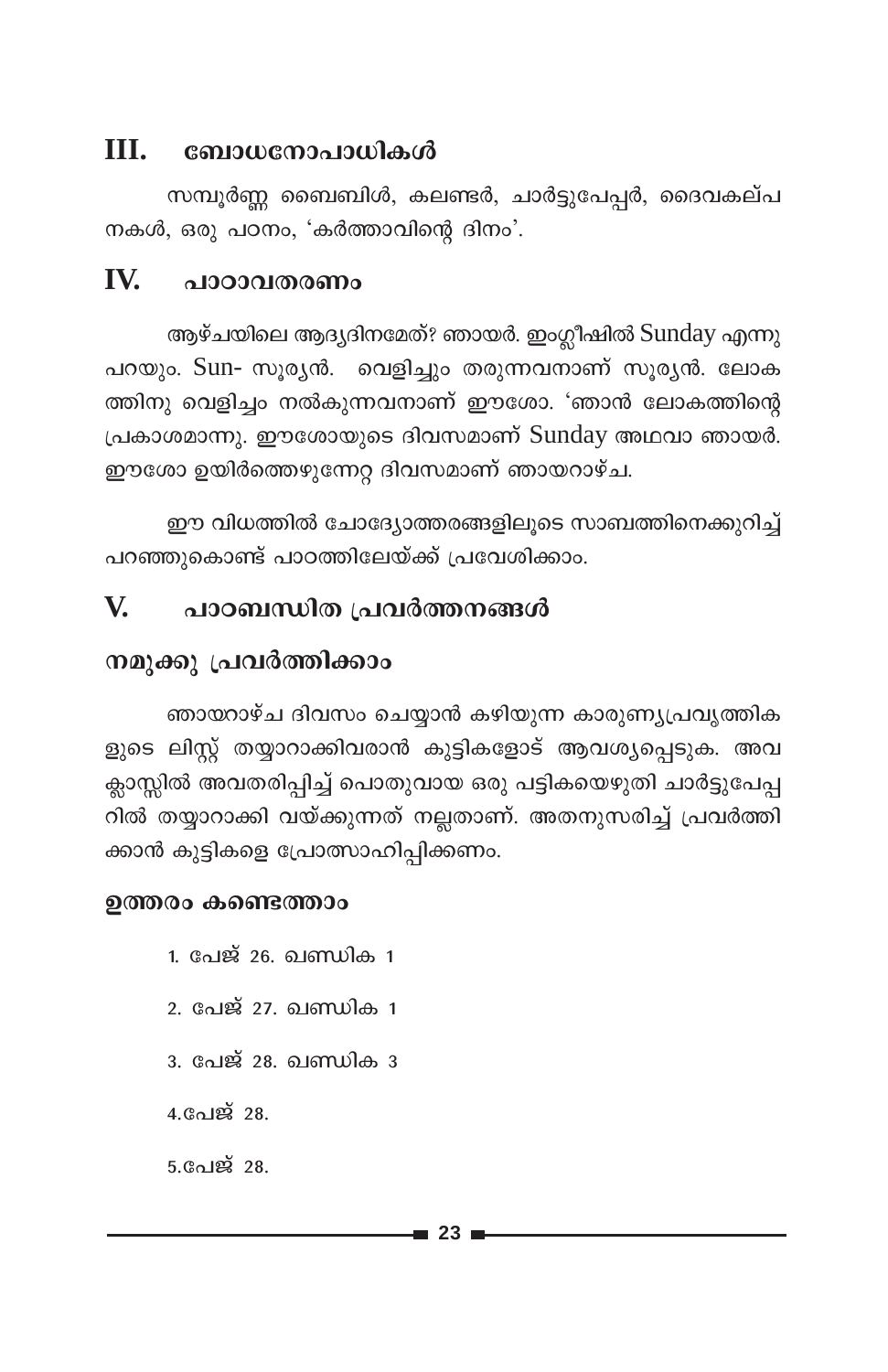### VI. അനുബന്ധിത പ്രവർത്തനങ്ങൾ

## എന്റെ ഡയറി

ഒരു ഞായറാഴ്ചദിവസം ചെയ്ത കാര്യങ്ങൾ വിശദമായി ഡയ റിയുടെ രൂപത്തിൽ എഴുതാൻ കുട്ടികളോട് നിർദ്ദേശിക്കാം. മാതൃക എവുതിക്കാണിക്കുന്നത് നല്ലതാണ്.

## കർത്താവിന്റെ ദിനം

ജോൺപോൾ രണ്ടാമൻ മാർപാപ്പ എഴുതിയ 'കർത്താവിന്റെ ദിനം' എന്ന അപ്പസ്തോലിക ലേഖനം കുട്ടികളെ പരിചയപ്പെടുത്താം. അതിലെ ചില ഭാഗങ്ങൾ വായിച്ചുകേൾപ്പിക്കാം.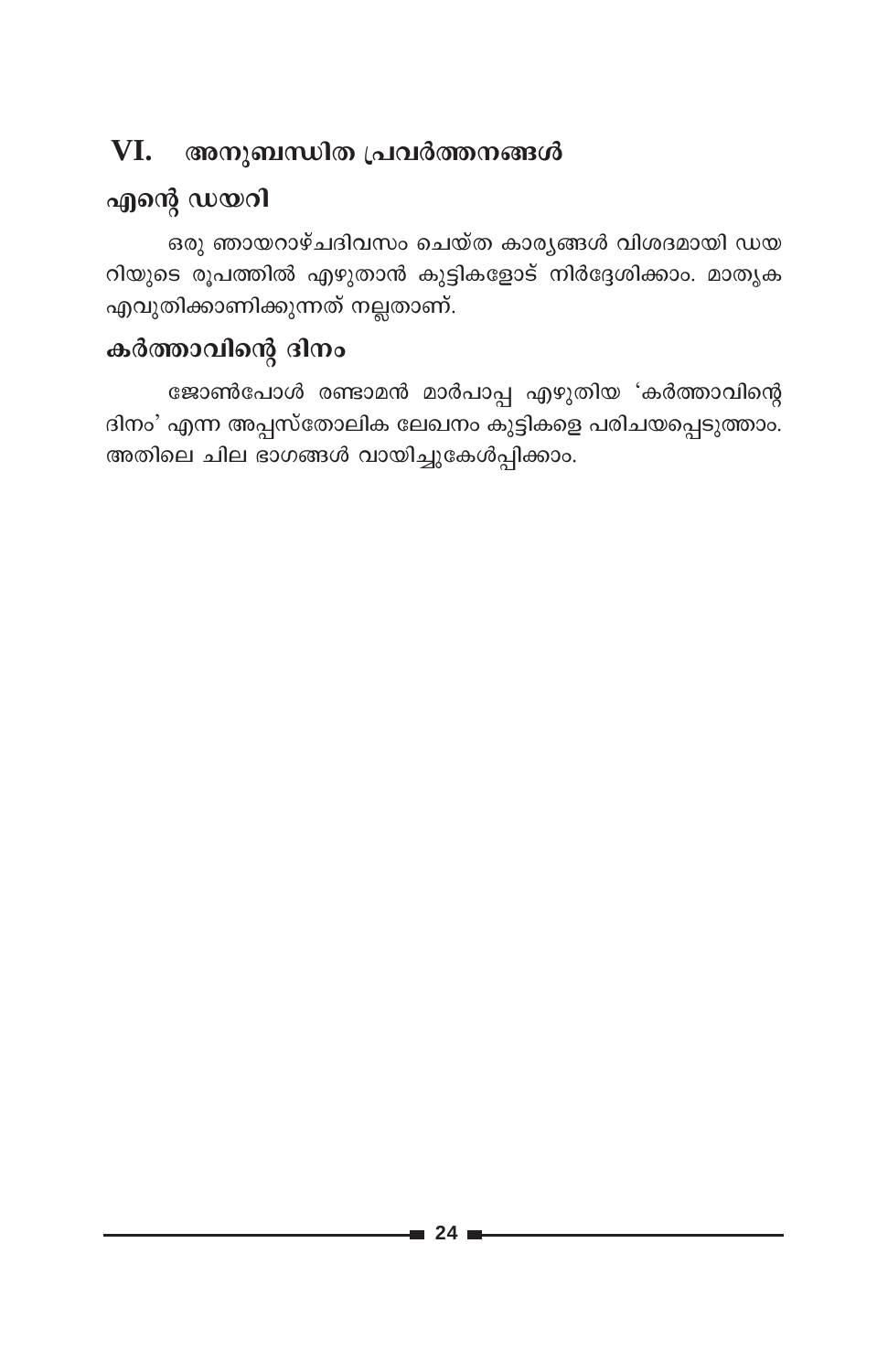5

# മാതാപിതാക്കളെ ബഹുമാനിക്കണം

#### L. ആമുഖം

പഴയനിയമത്തിലും പുതിയനിയമത്തിലും നാലം പ്രമാണം അനു ശാസിക്കുന്നത് എന്താണെന്ന് ഈ പാഠം വ്യക്തമാക്കുന്നു. മാതാപി താക്കളുടെയും മക്കളുടെയും കടമകൾ വിശദമായി ഇതിൽ അവതരി പ്പിക്കുന്നുണ്ട്. മുതിർന്നവരോടുള്ള ആദരവിലും സ്നേഹത്തിലും വളർന്നുവരാൻ കുട്ടികളെ പരിശീലിപ്പിക്കാൻ ഈ പാഠം ഉപകരിക്കുന്നു

### കുട്ടികൾ സ്വന്തമാക്കേണ്ടത് Π.

## a)  $\omega_{\text{10}}$

- $\blacklozenge$  മക്കൾ മാതാപിതാക്കളെ സ്നേഹിക്കുകയും ബഹുമാ നിക്കുകയും വേണം.
- $\blacklozenge$  നാം അധികാരികളെയും മുതിർന്നവരെയും ബഹുമാ നിക്കണം.

## $\mathbf b)$  മനോഭാവം

- $\blacklozenge$  മാതാപിതാക്കളെ നൽകിയ ദൈവത്തോട് നന്ദിയുള്ളവ രായിരിക്കണം.
- $\blacklozenge$  മക്കളുടെ കടമകൾ ചെയ്യാൻ നമുക്ക് ചുമതലയുണ്ട്.
- c) ശീലം
- $\blacklozenge$  മാതാപിതാക്കളെയും മുതിർന്നവരെയും ഞാൻ അനു സരിക്കും.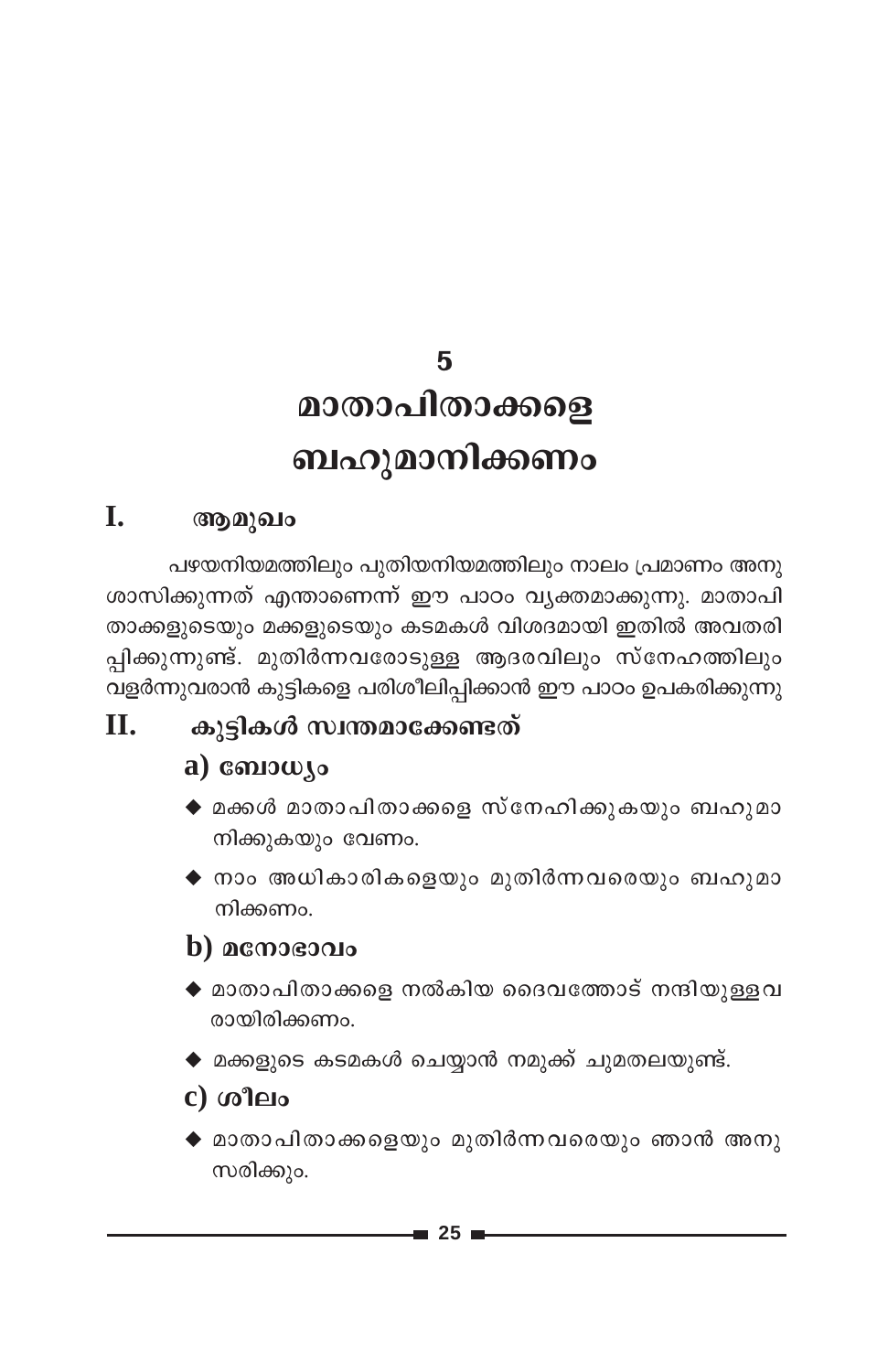#### III. ബോധനോപാധികൾ

വിവിധ ചിത്രങ്ങൾ, അനുദിനവിശുദ്ധർ, സമ്പൂർണ്ണ ബൈബിൾ, ചാർട്ടുപേപ്പർ

#### VI. പാഠാവതരണം

ചിത്രവായനയിലൂടെ പാഠാവതരണം നിർവ്വഹിക്കാം.

കുടുംബവുമായി ബന്ധപ്പെട്ട വിവിധ ചിത്രങ്ങൾ കുട്ടികളെ കാണിക്കുക. മക്കൾ മാതാപിതാക്കളോട് ആദരവ് പ്രകടിപ്പിക്കുന്ന തര ത്തിലുള്ള ചിതങ്ങളാണ് വേണ്ടത്. തുടർന്ന് ഓരോ ചിത്രത്തെക്കുറിച്ചു ലഘുചർച്ചയാവാം. കുട്ടികൾ തങ്ങളുടെ അഭിപ്രായങ്ങൾപറയട്ടെ. അതി നുശേഷം വിപരീതാനുഭവം പകരുന്ന ചില ചിത്രങ്ങൾ കുട്ടികളെ കാണിക്കുക. അവയെക്കുറിച്ചും സംസാരിക്കാൻ അവസരം നൽകണം. അതിനുശേഷം പാഠത്തിലേയ്ക്ക് പ്രവേശിക്കാം.

#### $\mathbf{V}$ പാഠബന്ധിത പ്രവർത്തനങ്ങൾ

### നമുക്കു പ്രവർത്തിക്കാം

മാതാപിതാക്കളെ സഹായിക്കാൻ സാധിക്കുന്ന വിവിധ അവസ രങ്ങലെക്കുറിച്ച് ക്ലാസ്സിൽ ചർച്ച ചെയ്യണം. തുടർന്ന് കുട്ടികളോട് 5 അവസരങ്ങൾ എവുതിക്കൊണ്ടുവരാൻ ആവശ്യപ്പെടണം <mark>അവ</mark> ക്ലാസ്സിൽ വായിപ്പിക്കണം. അവ പാലിക്കാൻ വേണ്ട നിർദ്ദേശങ്ങളും നൽകണം.

### ഉത്തരം കണ്ടെത്താം

- 1. പേജ് 31. അവസാനവരികൾ
- 2. പേജ് 32. ഖണ്ഡിക 3
- <u>3. പേജ് 33. ഖണ്ഡിക 2</u>
- $\frac{1}{2}$  പേജ് 34 ലെ ബ്രിക 2
- 5. പേജ് 33. ഖണ്ഡിക 4, 5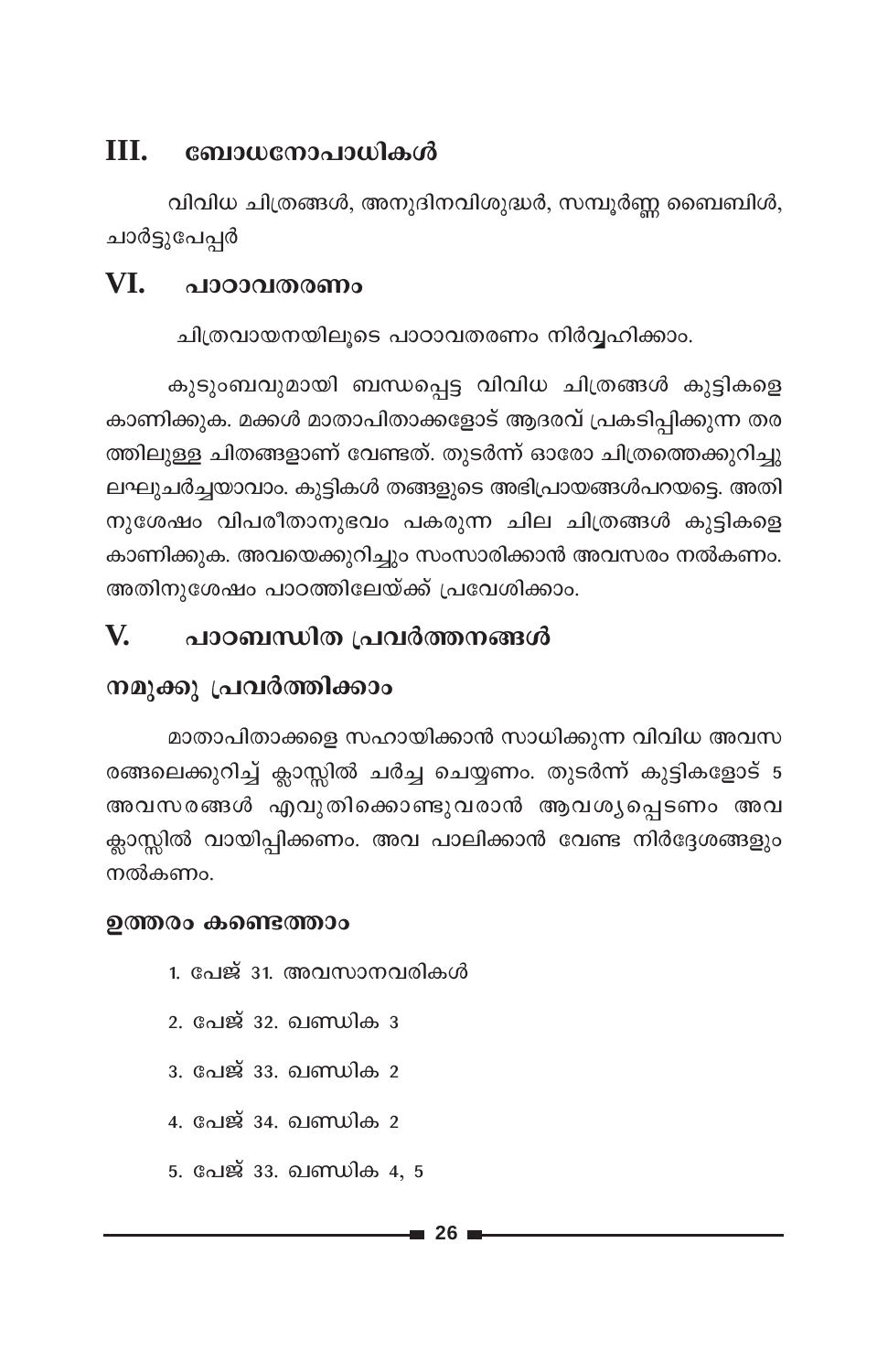### VI. അനുബന്ധിത പ്രവർത്തനങ്ങൾ

### മാതൃകാകഥകൾ

വിശുദ്ധരുടെ ജീവിതത്തിൽ നിന്ന്, അവർ മാതാപിതാക്കളെ ആദ രിച്ച് സംഭവങ്ങൾ കുട്ടികളോട് പറയുക. അത്തരം കഥകൾ ശേഖരി ക്കാൻ ആവശ്യപ്പെടുക.

### വചനം ശേഖരിക്കാം

നാലാം പ്രമാണവുമായി ബന്ധപ്പെട്ട അനേകം വചനങ്ങൾ ബൈബിളിലുണ്ട്. അവ ശേഖരിച്ച് ഗ്രൂപ്പടിസ്ഥാനത്തിൽ ചാർട്ടുപേപ്പ റിൽ എഴുതി പ്രദർശിപ്പിക്ാൻ അവസരം നൽക്കുക.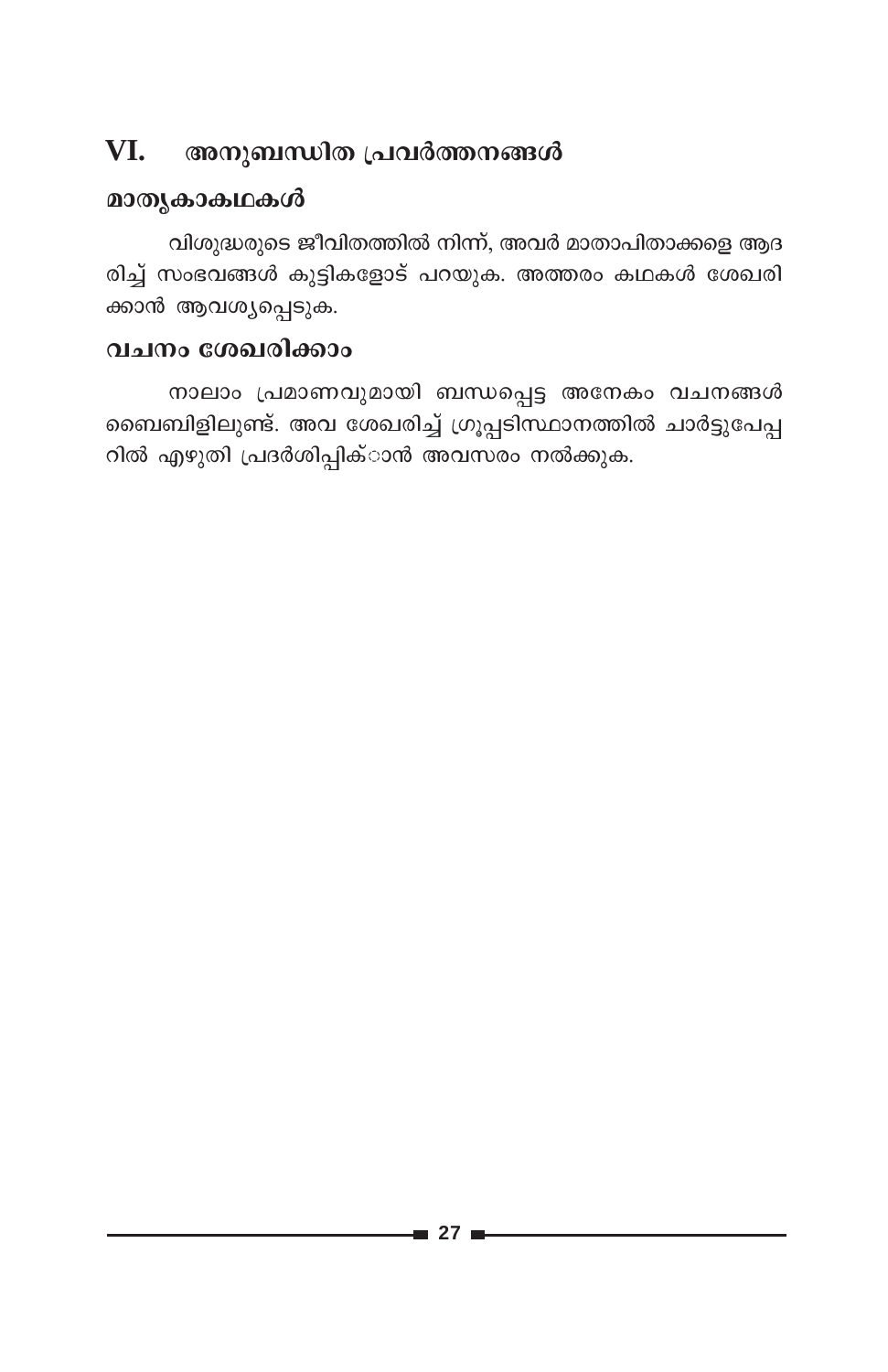6

## ജീവൻ ദൈവദാനം

### L. ആമുഖം

ജീവൻ നൽക്കുന്നത് ദൈവമാണെന്നും ജീവിനെ നശിപ്പിക്കാൻ മനുഷ്യന് അവകാസമില്ലെന്നും ഈ പാഠത്തിൽ പ്രതിപാദിക്കുന്നു. അഞ്ചാം പ്രമാണം പഴയനിയമത്തിലും പുതിയനിയമത്തിലും എങ്ങനെ അവതരിപ്പിക്കുന്നവെന്ന് ഈ പാഠം വ്യക്തമാക്കുന്നു. ജീവനെതിരെ യുള്ള തിന്മകൾ ഒഴിവാക്കാൻ മാത്രമല്ല, ജീവനെ സംരക്ഷിക്കാനുള്ള ചുമതല ഏറ്റെടുക്കാൻ കൂടി നാം പരിശ്രമിക്കണം. ജീവനോട് ആദ രവു പുലർത്താൻ ഈ പാഠം കുട്ടികളെ സഹായിക്കുന്നു.

### Π. കുട്ടികൾ സ്വന്തമാക്കേണ്ടത്

## a) ബോധ്യം

- $\blacklozenge$  ജീവൻ ദൈവത്തിന്റെ ദാനമാണ്.
- ♦ ജീവനെ ആദരിക്കാനും സംരക്ഷിക്കാനും നമുക്ക് കടമ യുണ്ട്.

## $\bf{b}$ ) മനോഭാവം

- $\blacklozenge$  ജീവൻ നൽകിയ ദൈവത്തോട് നാം നന്ദിയുള്ളവരായി രിക്കണം.
- $\blacklozenge$  ജീവന്റെ നാശത്തിനെതിരേ പ്രവർത്തിക്കാൻ നാം ഉത്സാ ഹിക്കണം.
- $c)$  ശീലം
	- $\blacklozenge$  ഞാൻ ജീവനെ നശിപ്പിക്കുന്ന ലഹരിവസ്തുക്കളൊന്നും ഉപയോഗിക്കുകയില്ല.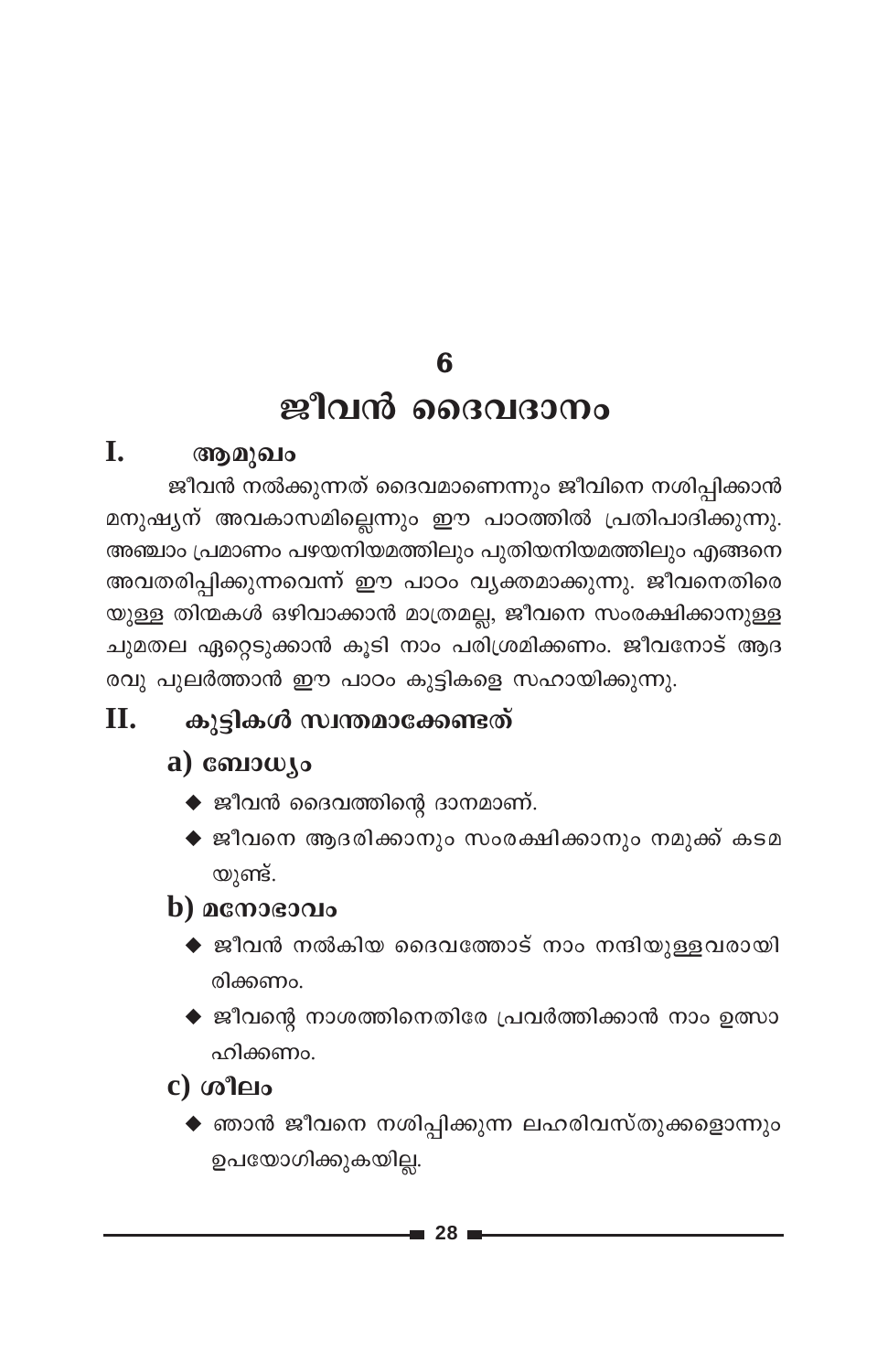### III. ബോധനോപാധികൾ

പലതരം ചിത്രങ്ങൾ, സമ്പൂർണ്ണബൈബിൾ, ചാർട്ടുപേപ്പർ.

#### IV. പാഠാവതരണം

ചിരിക്കുന്ന കുഞ്ഞ്, വടിക്കുത്തി നടക്കുന്ന മുത്തശ്ശി, മുലയൂ ട്ടുന്ന അമ്മ, കളിക്കുന്ന കുട്ടികൾ, ഇടികൂടുന്ന കുട്ടികൾ, തോക്കുചൂ ണ്ടുന്ന മനുഷ്യൻ, പുകവലിക്കുന്ന ആൾ, മദ്യപിക്കുന്ന രണ്ടുപേർ– തുടങ്ങിയ ചിത്രങ്ങൽ കുട്ടികളെ കാണിക്കുക. അവയെക്കുറിച്ച് അഭി പ്രായങ്ങൾ പറയട്ടെ, ജീവന് അനുകൂലവും, പ്രതികൂലവുമായ ചിത്ര ങ്ങൾ തരംതിരിക്കട്ടെ. അതിലൂടെ പാഠാവതരണം നിർവ്വഹിക്കാം.

#### $\mathbf{V}$ പാഠബന്ധിത പ്രവർത്തനങ്ങൾ

## നമുക്കു പ്രവർത്തിക്കാം

രോഗീസന്ദർശനം ഒരു പുണ്യകർമ്മമാണ്. അതിന്റെ പ്രാധാന്യം കുട്ടികളെ ഗ്രഹിപ്പിക്കണം. ടീച്ചറിന്റെ നേതൃത്വത്തിൽ കുട്ടികളെ രോഗീ സന്ദർശനത്തിന് കൊണ്ടുപോകുന്നത് നല്ലതാണ്.

### ഉത്തരം കണ്ടെത്താം

1.പേജ് 36. അവസാന ഖണ്ഡിക

- 2. പേജ് 37. അവസാനഖണ്ഡിക മുതൽ
- <u>3. പേജ് 38. ഖണ്ഡിക 3</u>
- 4. ആരോഗ്യസംരക്ഷണം, സമാധാന സംരക്ഷണം, പ്രകൃതി സംരക്ഷണം
- 5. പേജ് 38. ഖണ്ഡിക 5

### VI. അനുബന്ധിത പ്രവർത്തനങ്ങൾ

## അറിയാം അകറ്റാം

ലഹരിവസ്തുക്കളുടെ ഉപയോഗം വരുത്തുന്ന ദോഷങ്ങൾ ഏവ യെന്ന് കണ്ടെത്താൻ കുട്ടികളോട് നിർദ്ദേശിക്കാം. അവ ക്ലാസ്സിൽ അവ തരിപ്പിക്കാൻ അവസരം നൽകാം.

## പോസ്റ്റർ നിർമ്മിക്കാം

ലഹരിക്കെത്തിരെയുള്ള മുദ്രാവാകൃങ്ങൾ, ചിത്രങ്ങൾ എന്നിവ ഉൾപ്പെട്ട പോസ്റ്ററുകൾ നിർമ്മിക്കാൻ ആവശ്യപ്പെടാം. അവ ക്ലാസ്സിൽ അവതരിപ്പിക്കാം.

 $\blacksquare$  29  $\blacksquare$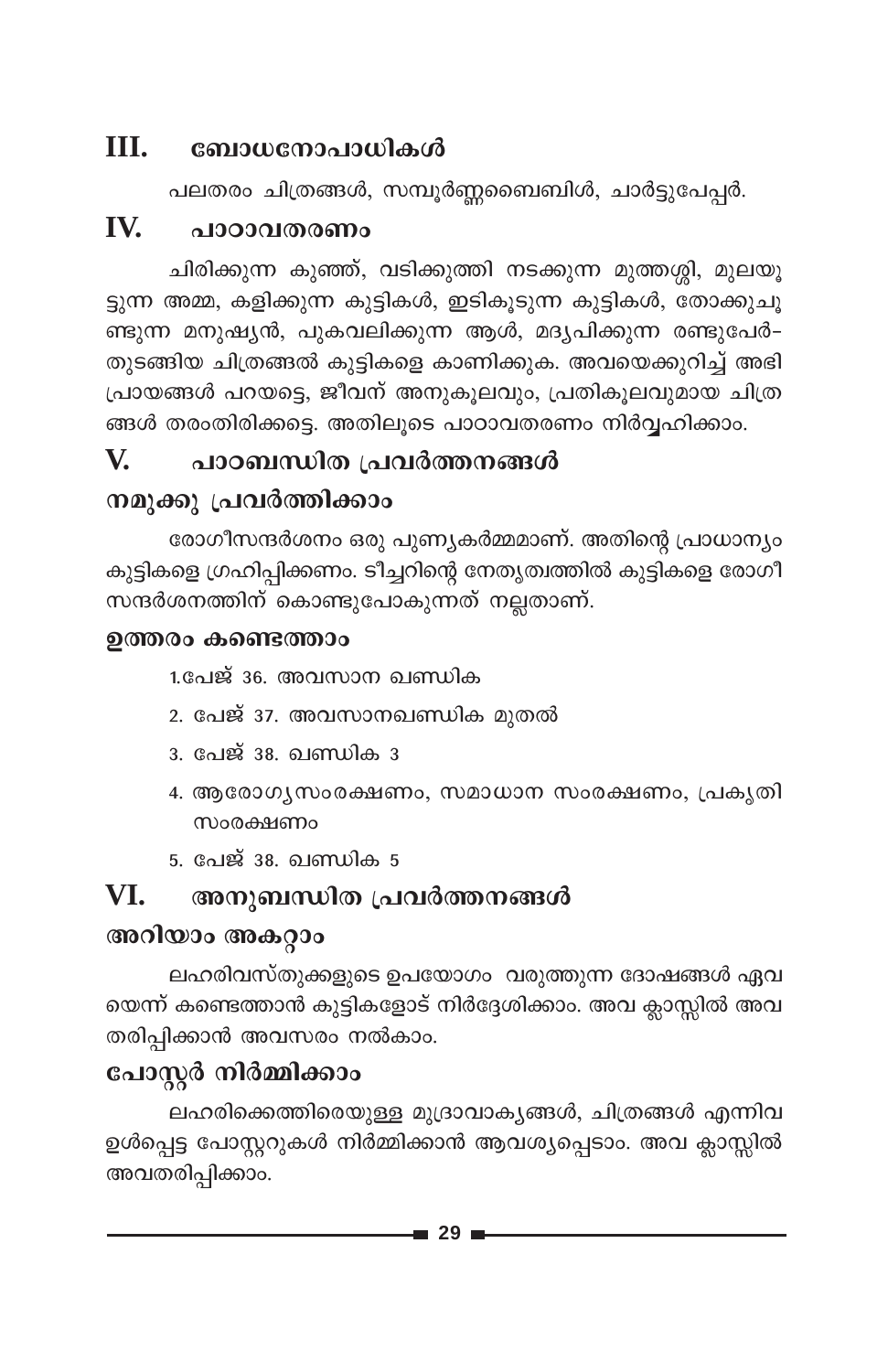7

# ലൈംഗിക വിശുദ്ധി

#### L. ആമുഖം

പരിശുദ്ധാത്മാവിന്റെ ആലയമായ ശരീരത്തെ എങ്ങനെ വിശു ദ്ധമായി കാത്തുസൂക്ഷിക്കണമെന്നാണ് ഈ പാഠം വ്യക്തമാക്കുന്നത്. ലൈംഗികതയെക്കുറിച്ച് പ്രാഥമികമായി പഠിപ്പിക്കുകയെന്നതും ഈ പാഠത്തിന്റെ ലക്ഷ്യമാണ്. വിശുദ്ധിയോടെ ജീവിക്കാൻ ആവശ്യമായ കാര്യങ്ങൾ ഈ പാഠത്തിൽ വിവരിക്കുന്നുണ്ട്. ജീവിതവിശുദ്ധി പാലിച്ചു ജീവിക്കാൻ കുട്ടികളെ പ്രേരിപ്പിക്കുന്നതാണ് ഇതിലെ ഉള്ളടക്കം

### കുട്ടികൾ സ്വന്തമാക്കേണ്ടത് П.

## a)  $\omega_{\text{10}}$

- $\blacklozenge$  സ്നേഹിക്കാനും സ്നേഹിക്കപ്പെടാനും ദൈവം മനുഷ്യനും കഴിവു നൽകി.
- $\blacklozenge$  ചിന്തയിലും വാക്കിലും പ്രവൃത്തിയിലും വിശുദ്ധി പാലി ക്കേണ്ടവനാണ് മനുഷ്യൻ.

## $\bf{b}$ ) മനോഭാവം

- $\blacklozenge$  സ്നേഹിക്കാൻ കഴിവുനൽകിയ ദൈവത്തോട് നാം നന്ദി യുള്ളവരായിരിക്കണം.
- സ്വന്തം ശരീരത്തെയും മറ്റുള്ളവരുടെ ശരീരത്തെയും ആദരവോടെ കാണാൻ ശ്രമിക്കണം.

## $c)$  ശീലം

 $\blacklozenge$  എന്റെ ശരീരവും മനസ്സും ഞാൻ വിശുദ്ധമായി കാത്തു സൂക്ഷിക്കും.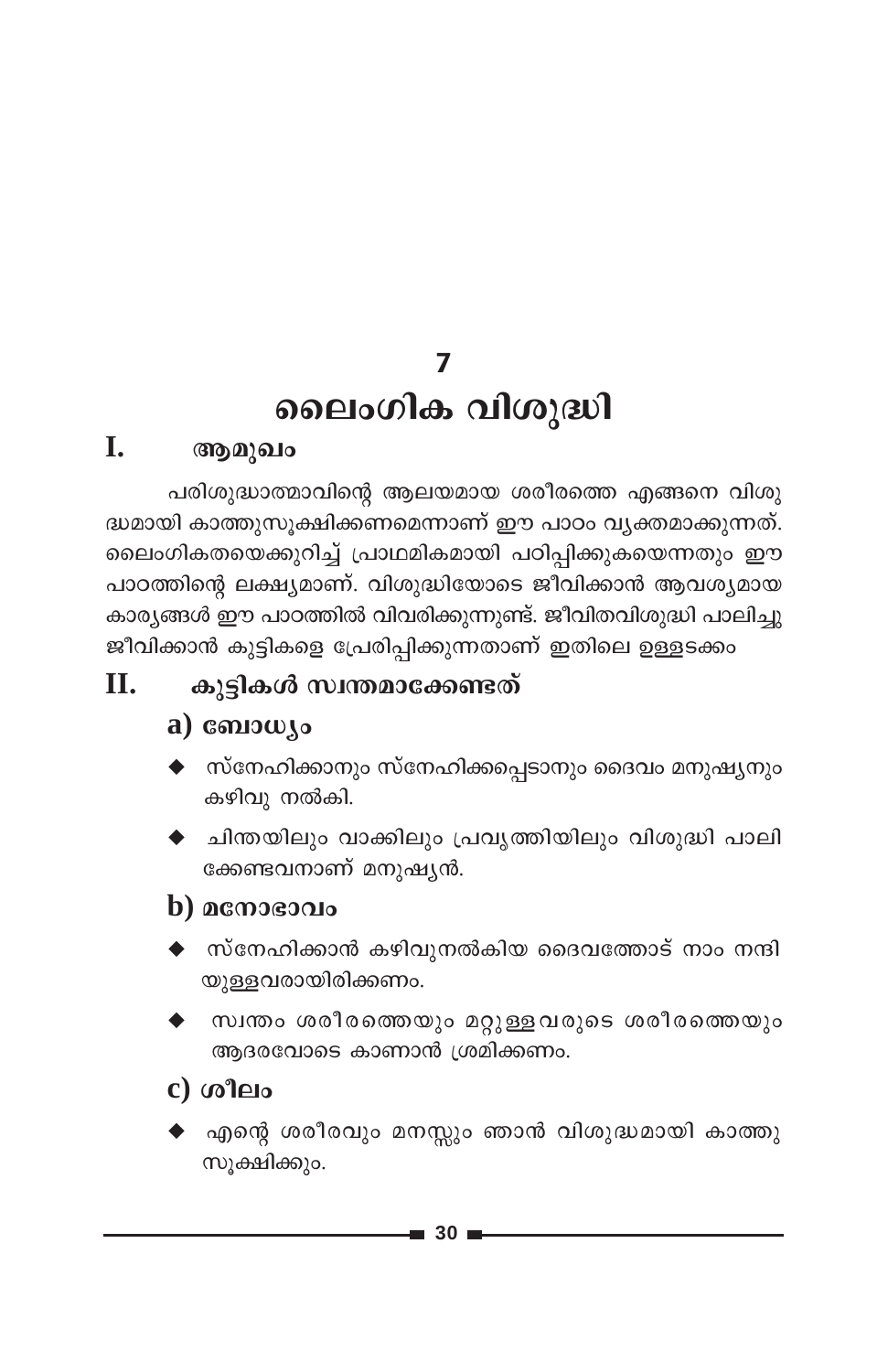### III. ബോധനോപാധികൾ

മരിയാ ഗൊരേത്തിയുടെ ചിത്രം, സമ്പൂർണ്ണമൈബിൾ, ഡോൺബോസ്കോയുടെ ചിത്രം.

#### IV പാറാവതരണം

വിശുദ്ധ മരിയാ ഗൊരേത്തിയുടെ ചിത്രം കുട്ടികളെ കാണിക്കു ന്നു. മരിയാ ഗൊരേത്തിയുടെ ജീവിത കഥ കുട്ടികളോട് വിവരിക്കു ന്നു. അത്തരം സാഹചര്യങ്ങളെക്കുറിച്ച് ചർച്ച ചെയ്യാം. തുടർന്ന് ജീവി തവിശുദ്ധിയുടെ പ്രാധാന്യത്തെക്കുറിച്ച് പറഞ്ഞുകൊണ്ട് പാഠത്തി ലേയ്ക്ക് പ്രവേശിക്കാം.

#### V. പാഠബന്ധിത പ്രവർത്തനങ്ങൾ

### നമുക്കു പ്രവർത്തിക്കാം

വിശുദ്ധ മരിയ ഗൊരേത്തിയുടെ ജീവിത കഥ കുട്ടികളോട് ഓർമ്മ യിൽ നിന്ന് പറയാൻ ആവശ്യപ്പെടാം. ആ പുണ്യവതിയുടെ ജീവിത ത്തിലെ വിവിധ സന്ദർഭങ്ങൾ വിവരിച്ചുകൊടുക്കാം.

### ഉത്തരം കണ്ടെത്താം

- <u>1. പേജ് 41. ഖണ്ഡിക 1</u>
- 2. പേജ് 41. ഖണ്ഡിക 3
- 3. പേജ് 42. ഖണ്ഡിക 2
- 4. പേജ് 42. ഖണ്ഡിക 4
- 5. പേജ് 43. ബോക്സ്

#### അനുബന്ധിത പ്രവർത്തനങ്ങൾ VI.

### കഥപറയാപ

വിശുദ്ധ ഡോൺബോസ്കോയുടെ അമ്മ മാർഗരറ്റ് കുട്ടികളുടെ സംഭാഷണങ്ഹൾ ശ്രദ്ധിച്ചിരുന്നു. ഒരിക്കൽ അയൽപക്കത്തെ കുട്ടി കളെല്ലാം ചേർന്ന് തീകാഞ്ഞ്, കഥ പറയുകയായിരുന്നു. അതിനിട യിൽ `ചില കുട്ടികൾ ചീത്തയായ സംസാരത്തിൽ ഏർപ്പെട്ടു. മാർഗ രറ്റ് അവരെ ശാസിച്ചു. ഇത്തരം വാക്കുകൾ പറഞ്ഞ് രസിക്കരുതെന്ന് അവരെ ബോധ്യപ്പെടുത്തി. പിൽക്കാലത്ത് ഡോൺബോസ്കോയും കുട്ടികളെ ഇക്കാര്യം ബോധ്യപ്പെടുത്തുമായിരുന്നു.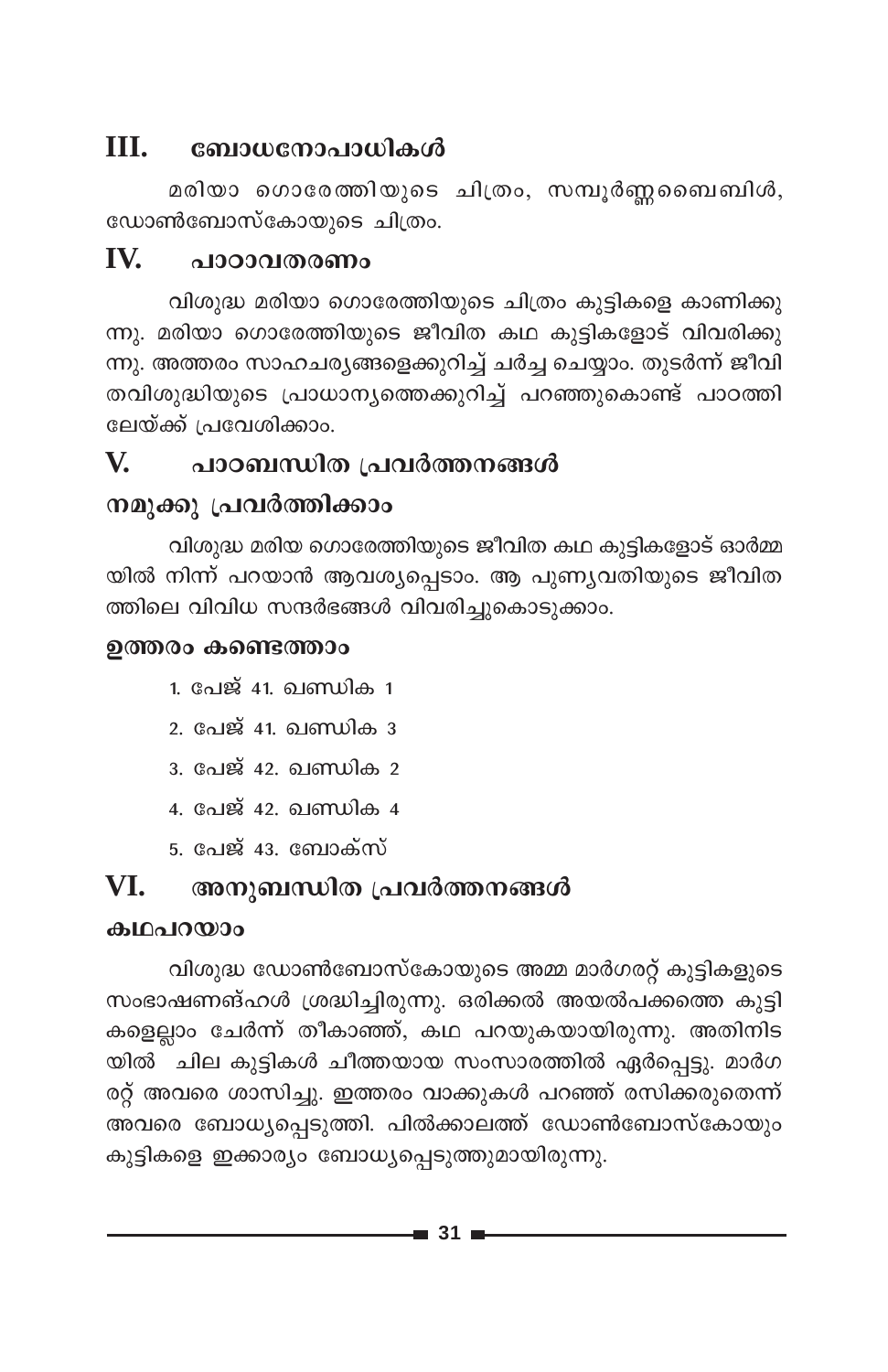## സുന്ദരികളും സുന്ദരന്മാരും

ക്ലാസ്സിലെ കുട്ടികളോട് സൗന്ദര്യമുള്ളവർ മാത്രം എഴുന്നേറ്റുനി ല്ക്കട്ടെ എന്നു പറയാം. ചർച്ചയിലൂടെ ശാരീരിക സൗന്ദര്യത്തെക്കാൾ ആത്മാവിന്റെ സൗന്ദര്യമാണ് പ്രധാനമെന്ന് ടീച്ചർ വ്യക്തമാക്കണം.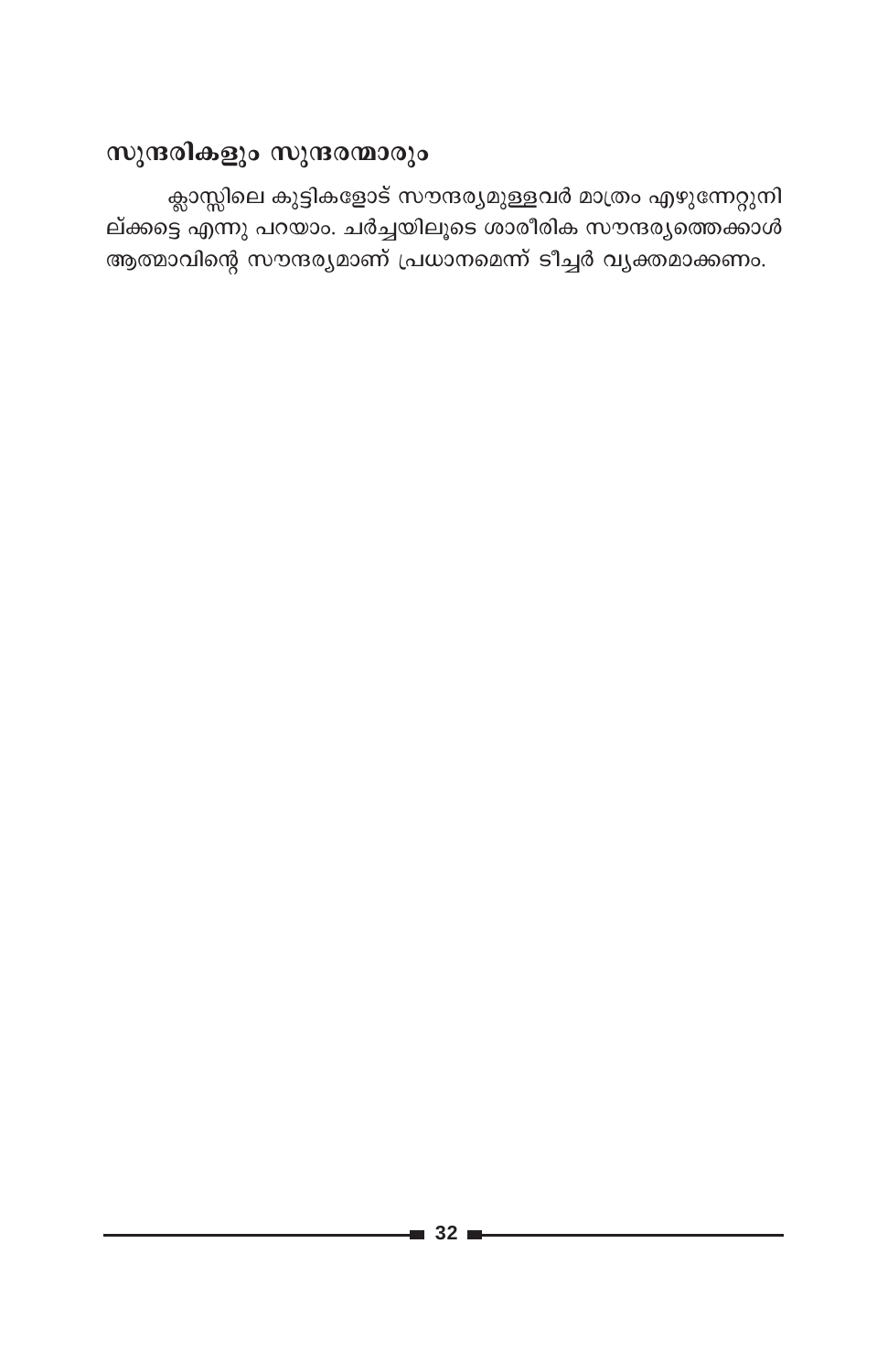# 8 മോഷ്ടിക്കരുത്

### I. ആമുഖം

സാമൂഹികതിന്മകളിൽ ഏറെ ഗൗരവമുള്ള മോഷണം എന്നെ പാപത്തെക്കുറിച്ചും അതിന്റെ ദോഷഫലങ്ങളെക്കുറിച്ചും. വിശുദ്മായി പ്രതിപാദിക്കുന്ന പാഠമാണിത്. സമ്പത്ത് ദൈവികദാനമാണെന്നും പങ്കു വചും സഹായിച്ചും നീതിബോധത്തോടെ ജീവിക്കാൻ മനുഷ്യനു കട മയുണ്ടെന്നും ഏഴാം പ്രമാണം പഠിപ്പിക്കുന്നു. ചെറുപ്പം മുതൻ ഇത്തരം കാര്യങ്ങളിൽ കുട്ടികളിൽ അവബോധം ജനിപ്പിക്കാൻ ഉതകുന്ന വിധ ത്തിൽ പാഠം അവതരിപ്പിക്കണം.

### Π. കുട്ടികൾ സ്വന്തമാക്കേണ്ടത്

## a)  $\omega_{\text{10}}$

- സമ്പത്ത് ദൈവികദാനമാണ്.
- ഓരോരുത്തർക്കും അവകാശപ്പെട്ടതു നൽകുന്നതാണ് നീതി.

## **)**  $\alpha$ **നോഭാവം**

- ♦ സമ്പത്ത് മറ്റുള്ളവരുമായി പങ്കുവയ്ക്കാൻ നാം കടപ്പെ ട്ടിരിക്കുന്നു.
- $\blacklozenge$  നാം നീതിബോധമുള്ളവരായി ജീവിക്കണം.

## c) ശീലം

 $\blacklozenge$  പൊതുവസ്തുക്കൾ ഞാൻ നശിപ്പിക്കുകയോ ദുരുപയോ ഗിക്കുകയോ ഇല്ല.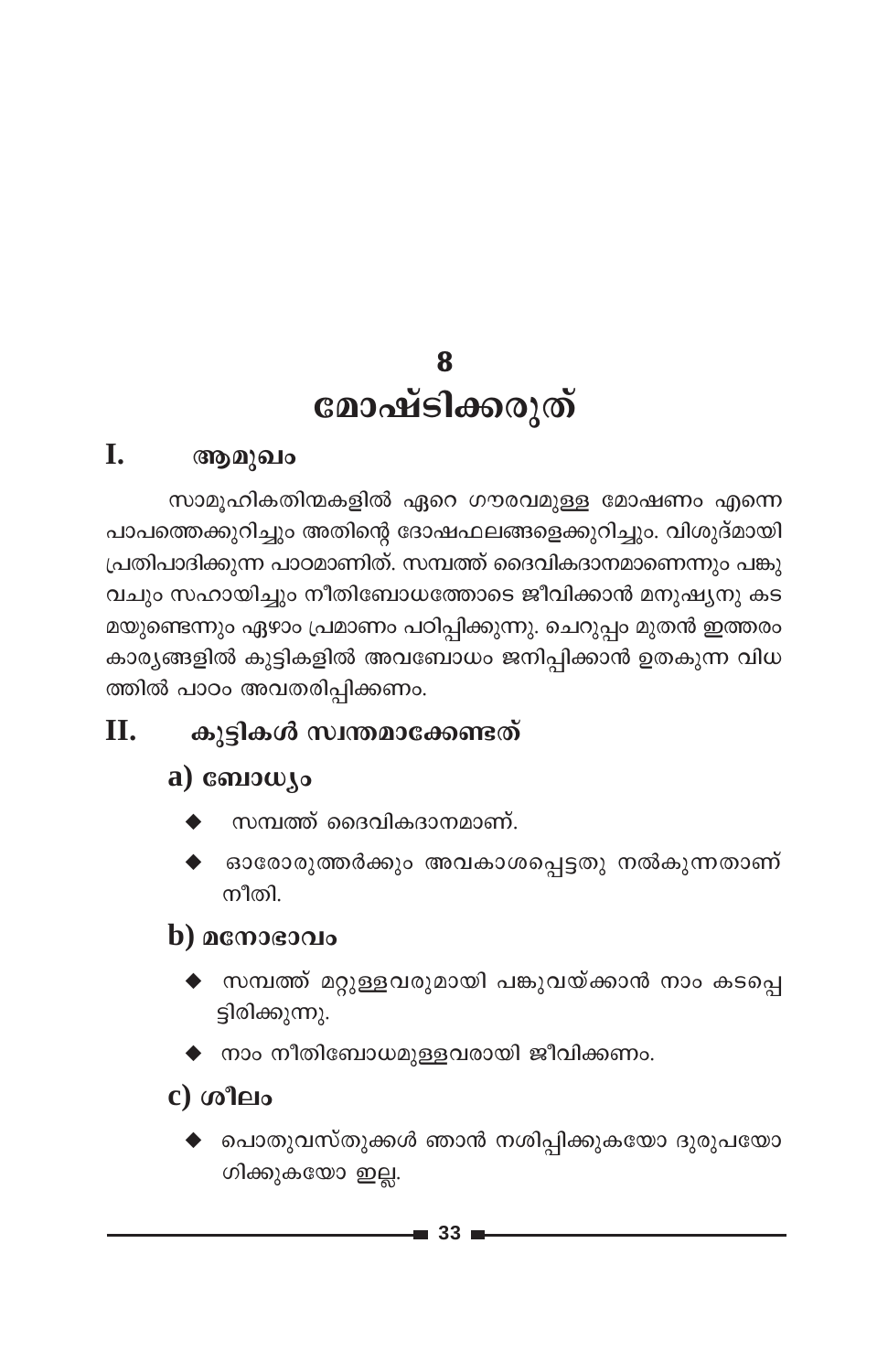#### Ш. ബോധനോപാധികൾ

സമ്പൂർണ്ണ ബൈബിൾ, ടോൾസ്റ്റോയ് കഥകള് ചാർട്ടുപേപ്പർ.

#### IV. പാഠാവതരണം

ഒരു കഥയിലൂടെ പാഠാവതരണം നിർവ്വഹിക്കാം.

ഒരു വീട്ടിൽ അപ്പച്ചനും അമ്മച്ചിയും മൂന്നുമക്കളും താമസിച്ചി രുന്നു. ഒരിക്കൾ അമ്മച്ചി കടയിൽ നിന്ന് കുറച്ചു മുന്തിരിങ്ങ വാങ്ങി കൊണ്ടു വന്നു. കറുത്തനിറമുള്ള നല്ല മുന്തിരിപ്പഴം. അമ്മ അതെടുത്ത് കഴുകി ഒരു വെളുത്ത പിഞാണത്തിൽവചു. കറുത്ത മുന്തിരി വെളുത്ത പിഞ്ഞാണത്തിൽ ഇരിക്കുമ്പോൾ നല്ല രസം.

ഇളയകുട്ടിക്ക് മുന്തിരിയൊന്നു കാണാൻ കൗതുകം തോന്നി. അവൻ ആരുമറിയാതെ മുന്തിരിയുടെ അടുത്തെത്തി. പിഞ്ഞാണ ത്തിന്റെ മുകളിൽ നിന്ന് മൂടിയെടുത്തുമാറ്റി. മുന്തിരികണ്ടപ്പോൾ അതൊന്നു തൊട്ടുനോക്കണമെന്ന് തോന്നി. ആരും കാണാതെ അവൻ മുന്തിരിയിൽ തൊട്ടുനോക്കി. നല്ല മാർദ്ദവം. അപ്പോൾ അതൊന്നു കയ്യി ലെടുത്തു നോക്കണമെന്ന് അവനു തോന്നി. ആരും കാണാതെ അവൻ മുന്തിരി കയ്യിലെടുത്തു. അപ്പോൾ അതൊന്നു മണത്തുനോക്കണമെന്ന് അവനു തോന്നി. അവൻ മുന്തിരി മണത്തുനോക്കി.

അപ്പോൾ മുന്തിരിയൊന്നു തിന്നു നോക്കണമെന്ന് അവനു തോന്നി. അവൻ കുറച്ചുമുന്തിരിയെടുത്തു തിന്നു. പക്ഷെ അമ്മച്ചി അതു കണ്ടുപിടിച്ചു അപ്പോൾ ഒന്നും പറഞ്ഞില്ല. വൈകിട്ട് അപ്പച്ചൻ വന്നപ്പോൾ കാര്യം പറഞ്ഞു. അപ്പച്ചൻ അത്താഴം കഴിഞ്ഞ് മൂന്നു മക്കളെയും അടുത്തുവിളിച്ചിട്ടു ചോദിച്ചു : "നിങ്ങളാരെങ്കിലും ഇന്ന് മുന്തിരി കട്ടുതിന്നോ?"

"ഇല്ല" മൂന്ന് പേരും മറുപടി നൽകി.

"ശരി. എന്നാൽ ഒരു കാര്യം കേട്ടോളൂ. മുന്തിരി കട്ടുതിന്നുമ്പോൾ അതിന്റെ കുരു വയറ്റിൽ പോയാൽ ആ കുട്ടി മൂന്നു ദിവസത്തിനകം മരിക്കും."

ഇതു കേടത്തേ ഇളയകുട്ടിയുടെ മുഖം വിളറി. അവൻ വിക്കി വിക്കി പറഞ്ഞു: "അപ്പച്ചാ, അതിന് ഞാൻ മുന്തിരിയുടെ കുരുവെല്ലാം ജനലിൽകൂടി പുറത്തേക്ക കളഞ്ഞല്ലോ"

അവന്റെ മുറുപടികേട്ട് എല്ലാവരും പൊട്ടിചിരിച്ചു.

 $\equiv$  34  $\equiv$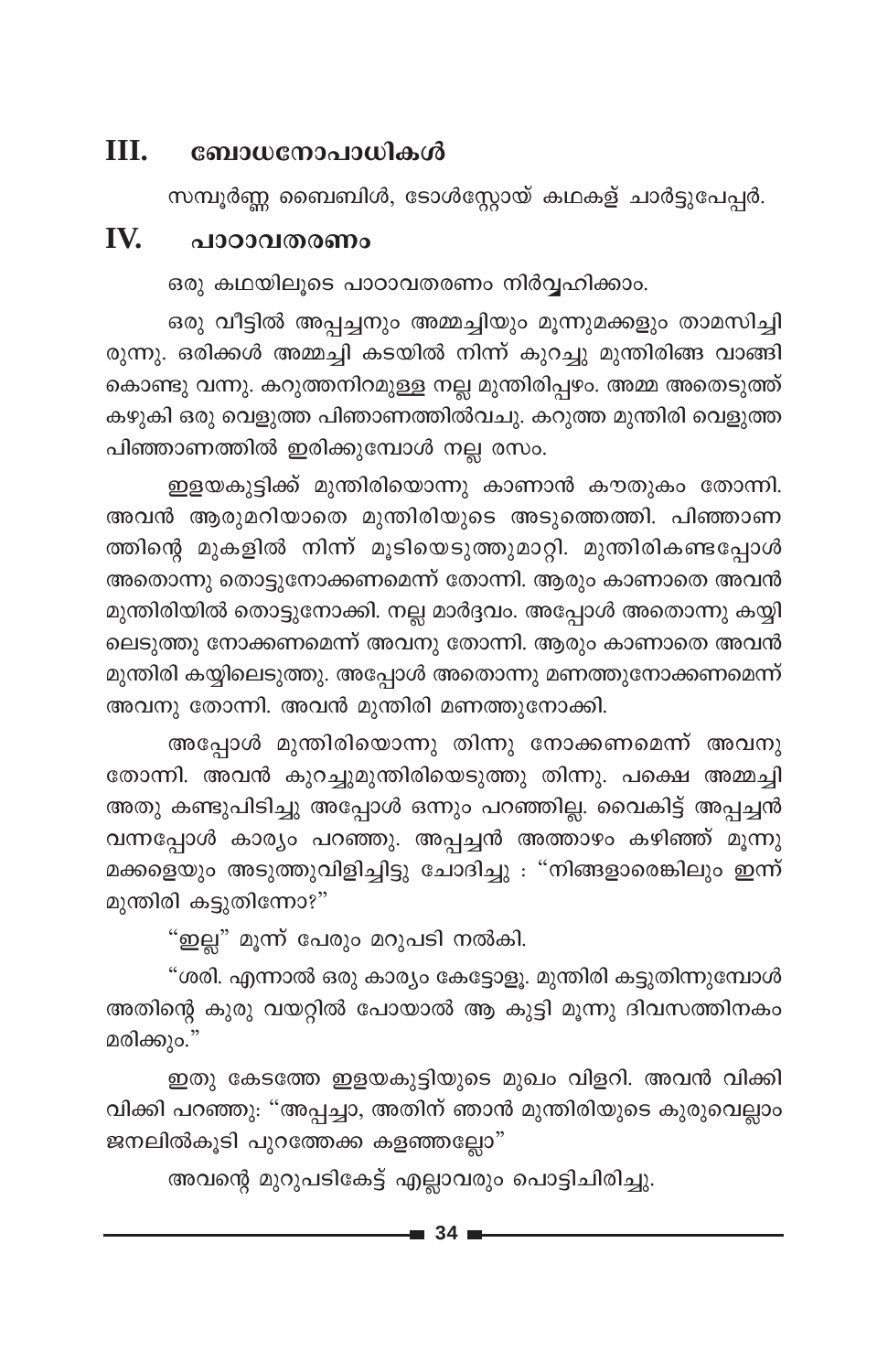ലിയോ ടോൾസ്റ്റോയ് എഴുതിയ ഈ ചെറുകഥ വിശദമായി അവ തരിപ്പിക്കാം. 'മോഷണം' എന്ന പാപത്തിലേക്കും 'മോഷ്ടിക്കരുത്' എന്ന കല്പനയിലേക്കും കുട്ടികളെ നയിക്കാം.

### പാഠബന്ധിത പ്രവർത്തനങ്ങൾ IV

## നമുക്ക് പ്രവർത്തിക്കാം

തിന്മകളും പരിഹാരമാർഗങ്ങളും ചർച്ച ചെയ്യനമ്പന്വോൾ ടീച്ചർ കുട്ടികളെ സഹായിക്കണം. ജീവിതത്തിൽ കുട്ടികൾക്ക് ഒരു ശീലമാ യിത്തീരാൻ അവരെ സഹായിക്കണം. അതിനു പറ്റിയ ചിന്തകളാണ് കുട്ടികൾക്ക് പകരേണ്ടത്.

### ഉത്തരം കണ്ടെത്താം

- 1. പേജ് 45. ഖണ്ഡിക 2
- 2. പേജ് 46. ഖണ്ഡിക 2
- 3. പേജ് 47. ഖണ്ഡിക 1
- 4. പേജ് 45. അവസാന ഖണ്ഡിക
- 5. പേജ് 47. അവസാന ഖണ്ഡിക

#### VI. അനുബന്ധിത പ്രവർത്തനങ്ങൾ

## ആരൊക്കെ ? ആർക്കൊക്കെ ?

ആരൊക്കെ കുട്ടികൾക്ക് സാമ്പത്തികമായി സഹായം നൽകി യിട്ടുണ്ട് എന്ന കാര്യം ചർച്ച ചെയ്യാം. അതുപോലെ കുട്ടികൾ ആർക്കൊക്കെ ചെറിയ സഹായങ്ങളെങ്കിലും ചെയ്തുവെന്നും ചർച്ച ചെയ്യാം.

### സമ്പത്ത് ഉണ്ടായാൽ

സമ്പത്തുകൊണ്ട് ചെയ്യാവുന്ന നന്മ പ്രവൃത്തികൾ ഏവയെന്ന് കണ്ടെത്താൻ കുട്ടികളോട് ആവശ്യപ്പെടാം. അവ ക്ലാസ്സിൽ അവതരി പ്പിക്കാൻ അവസരം നൽകാം.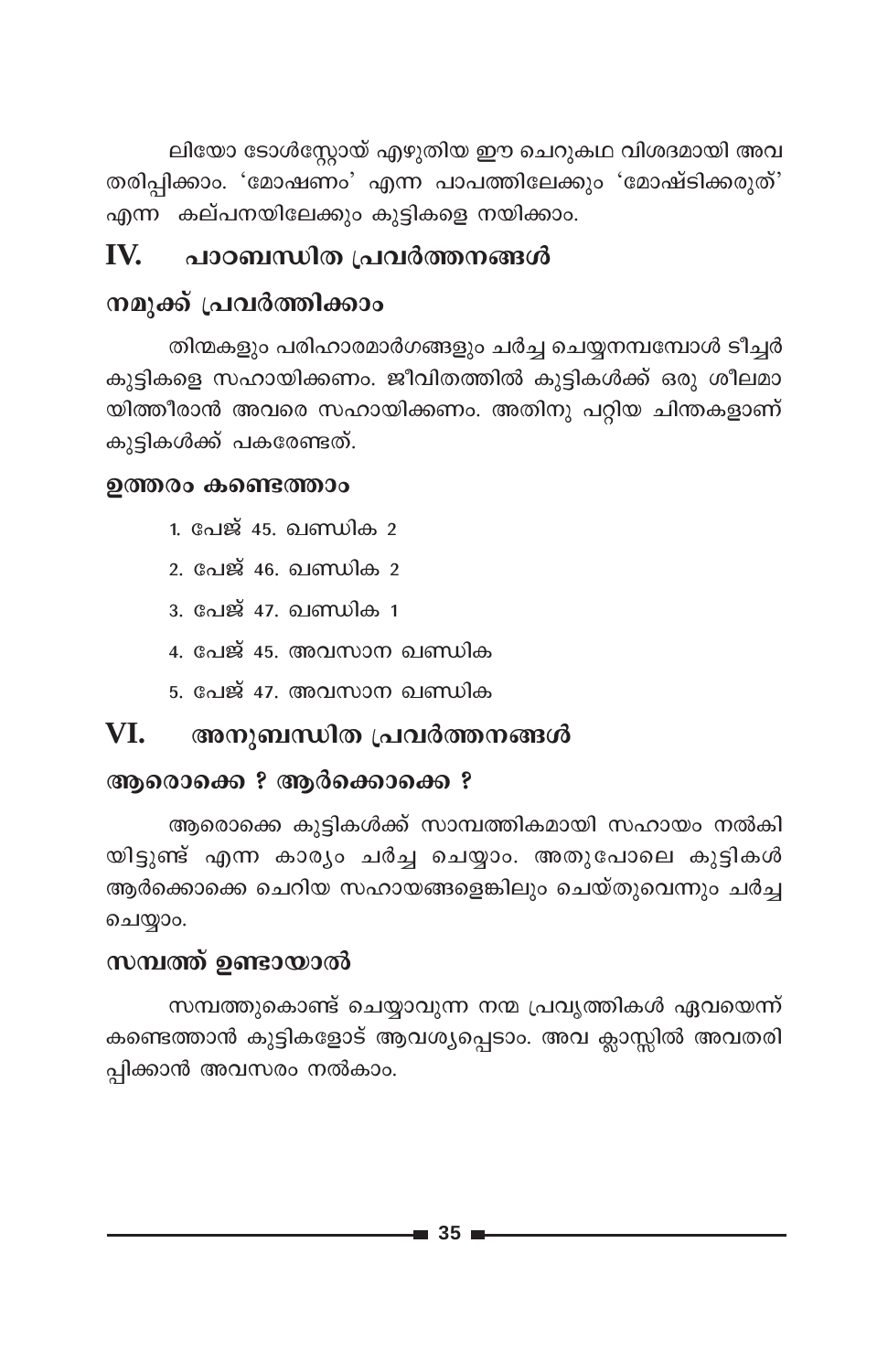$\boldsymbol{9}$ 

## സത്യം പറയുക

#### L. ആമുഖം

കള്ളം പറയരുത് സത്യം പറയണം എന്ന പ്രമാണം വിശദീകരി ക്കുന്ന പാഠമാണിത്. സതൃത്തിന് സാക്ഷ്യം വഹിക്കാൻ വന്ന ഈശോ കള്ളം പറയുന്നതിനെ വിലക്കുന്നു. സതൃത്തിന് വിരുദ്ധമായ തിന്മക ളെക്കുറിച്ചും അവ ഒഴിവാക്കേണ്ടതിന്റെ ആവശ്യകതെക്കുറിച്ചും ഈ പാഠത്തിൽ വിശദമായി പ്രതിപാദിക്കുന്നു. സത്യസന്ധരായി ജീവി ക്കാൻ കുട്ടികളെ പ്രേരിപ്പിക്കുന്ന വിധത്തിൽ പഠിപ്പിക്കേണ്ടതാണ് ഈപാഠം

### കുട്ടികൾ സ്വന്തമാക്കേണ്ടത് Π.

## $a)$  consulto

- $\blacklozenge$  സതൃത്തിനു സാക്ഷ്യം വഹിക്കാൻ ഈശോ ലോകത്തി ലേയ്ക്കു വന്നു.
- $\blacklozenge$  സത്യം അറിയാനുള്ള അവകാശം എല്ലാവർക്കുമുണ്ട്.

## $\bf{b}$ )  $\bf{a}$ c $\bf{a}$ o $\bf{a}$ o $\bf{a}$ o

 $\blacklozenge$  ചിന്തയിലും വാക്കിലും പ്രവൃത്തിയിലും സതൃസന്ധത പാലിക്കാൻ നാം കടപ്പെട്ടിരിക്കുന്നു.

## $c)$  ശീലം

 $\blacklozenge$  എന്തു വില കൊടുത്തും ഞാൻ സതൃസന്ധത പുലർത്തും.

### III. ബോധനോപാധികൾ

സമ്പൂർണ്ണ ബൈബിൾ, ചാർട്ടുപേപ്പർ, സാരോപദേശ കഥകൾ.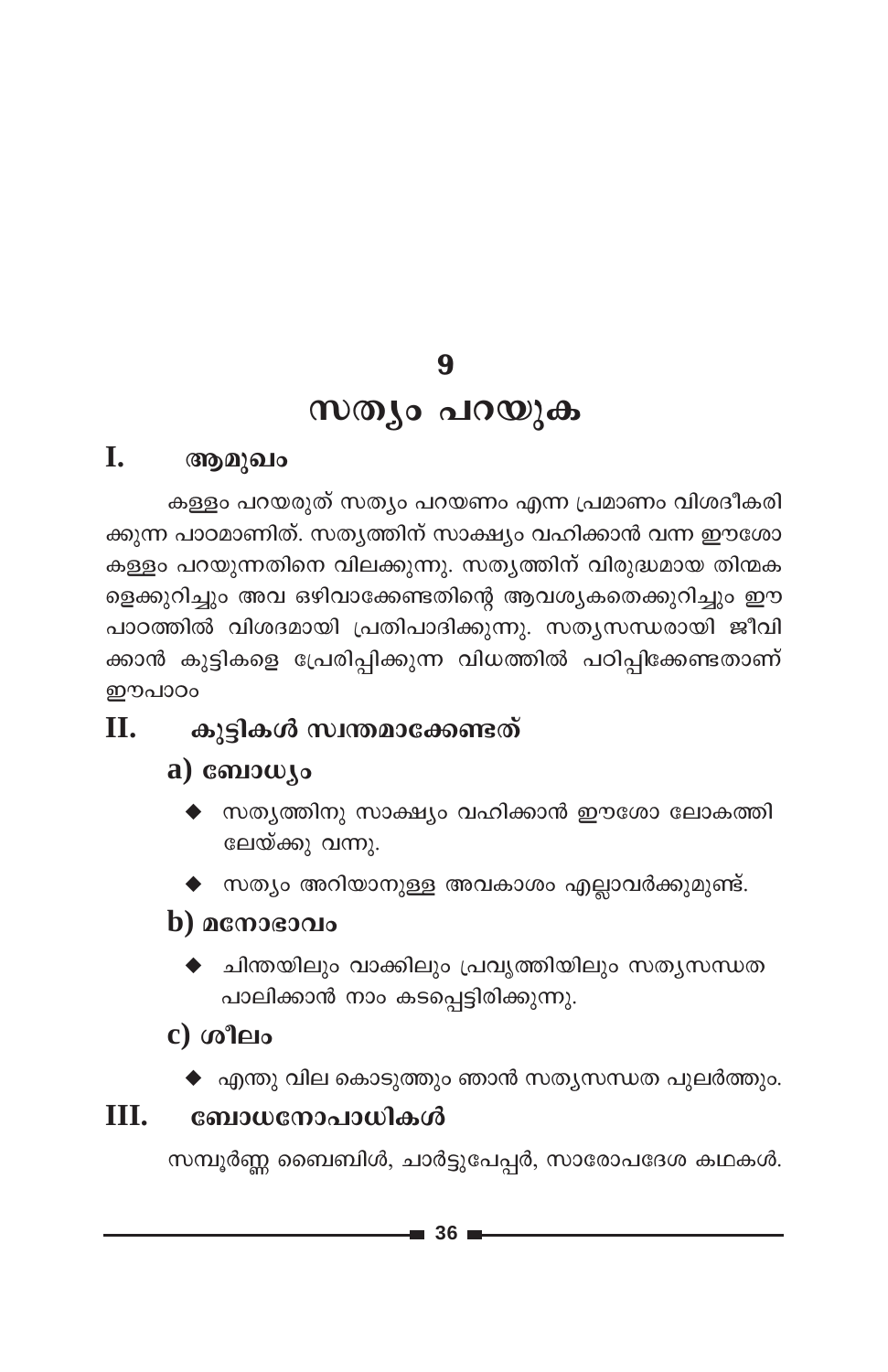### IV. പാഠാവതരണം

ഒരു കഥയിലൂടെ പാഠാവതരണം നടത്താം.

നേതാവ് സ്വർഗത്തിൽ ഒരു വിനോദയാത്രയ്ക്കുപോയി. മാലാഖ സ്വർഗ്ഗത്തിലെ കാഴ്ചകളൊക്കെ കാണിച്ചു. ഏറ്റവുമൊടുവിൽ അവർ സ്വർഗത്തിലെ വലിയൊരുമുറിയിലെത്തി. അവിടെ ചുവരുകൾ നിറയെ ക്ലോക്കുകൾ നിരത്തിവച്ചിരിക്കുന്നു. ഇതു സ്വർഗത്തിലെ ക്ലോക്കുകട യാണോ നേതാവിനു സംശയം തോന്നി. അപ്പോൾ മാലാഖ പറഞ്ഞു:" ഇതു ക്ലോക്കു വിൽക്കുന്ന കടയൊന്നുമല്ല. ഭൂമിയിൽ ജനിക്കുന്ന ഓരോ ആൾക്കും വേണ്ടി ഓരോ സൂചി വീതമേയുള്ളൂ. സമയമറിയാനല്ല ഈ ക്ലോക്ക്. ക്ലോക്കിന്റെ ഉടമസ്ഥനായ വ്യക്തി നുണ പറഞ്ഞാൽ ചലി ക്കുന്ന ക്ലോക്കാണിത്. ഒരു നുണ പറഞ്ഞാൻ സൂചി ഒരക്കം മാറും. രണ്ടുനുണ പറഞ്ഞാൽ രണ്ടക്കം മാറും'

ഇതു കേട്ട നേതാവിന് കൗതുകമായി. അയാൾ ക്ലോക്കുകൾ സൂക്ഷിച്ചുനോക്കി. ഒരു ക്ലോക്കിന്റെ സൂചി അനങ്ങിയിട്ടേയില്ല. അതാ രുടെ ക്ലോക്കാണെന്ന് അയാൾ അന്വേഷിച്ചു. അത് മദർ തെരേസയു ടേതാണെന്ന് മാലാഖ പറഞ്ഞു. തൊട്ടടുത്ായി രണ്ടക്കം മാറിയ സൂചി യുള്ള ക്ലോക്കു കണ്ടു. അത് ഗാന്ധിജിയുടേതാണെന്ന് മാലാഖ അറി യിച്ചു. ചെറുപ്പത്തിൽ ഗാന്ധിജി രണ്ടുതവണ കളവുപറഞ്ഞുതായി വായിച്ചിട്ടുള്ളത് അയാൾ ഓർത്തു. 'എന്റെ ക്ലോക്ക് ഇവിടെയുണ്ടോ?' നേതാവ് ചോദിച്ചു.

'നിങ്ങളുടെ ക്ലോക്ക് സ്വർഗ്ഗത്തിലുണ്ട്' മാലാഖ മറുപടി പറഞ്ഞു. 'എന്നാൽ അത് ഈ മുറിയിലല്ല, തൊട്ടപ്പുറത്തെ മുറിയിൽ ടേബിൾ ഫാനായി ഉപയോഗിക്കുകയാണ്.

ഈ കഥ ആകർഷകമായി അവതരിപ്പിക്കാം, ക്ലോക്ക് ടേബിൾ ഫാനായി മാറത്തക്കവിധം കളവുപറയുന്ന സ്വഭാവത്തെ പാപമായി വിശദീകരിക്കണം. നിങ്ങളുടെ ക്ലോക്കിന്റെ അവസ്ഥയെന്തായിരിക്കും എന്നൊരു ചോദ്യവും ഉന്നയിക്കാം. അതിൽ നിന്ന് പാഠത്തിലേയ്ക്ക് വരാം.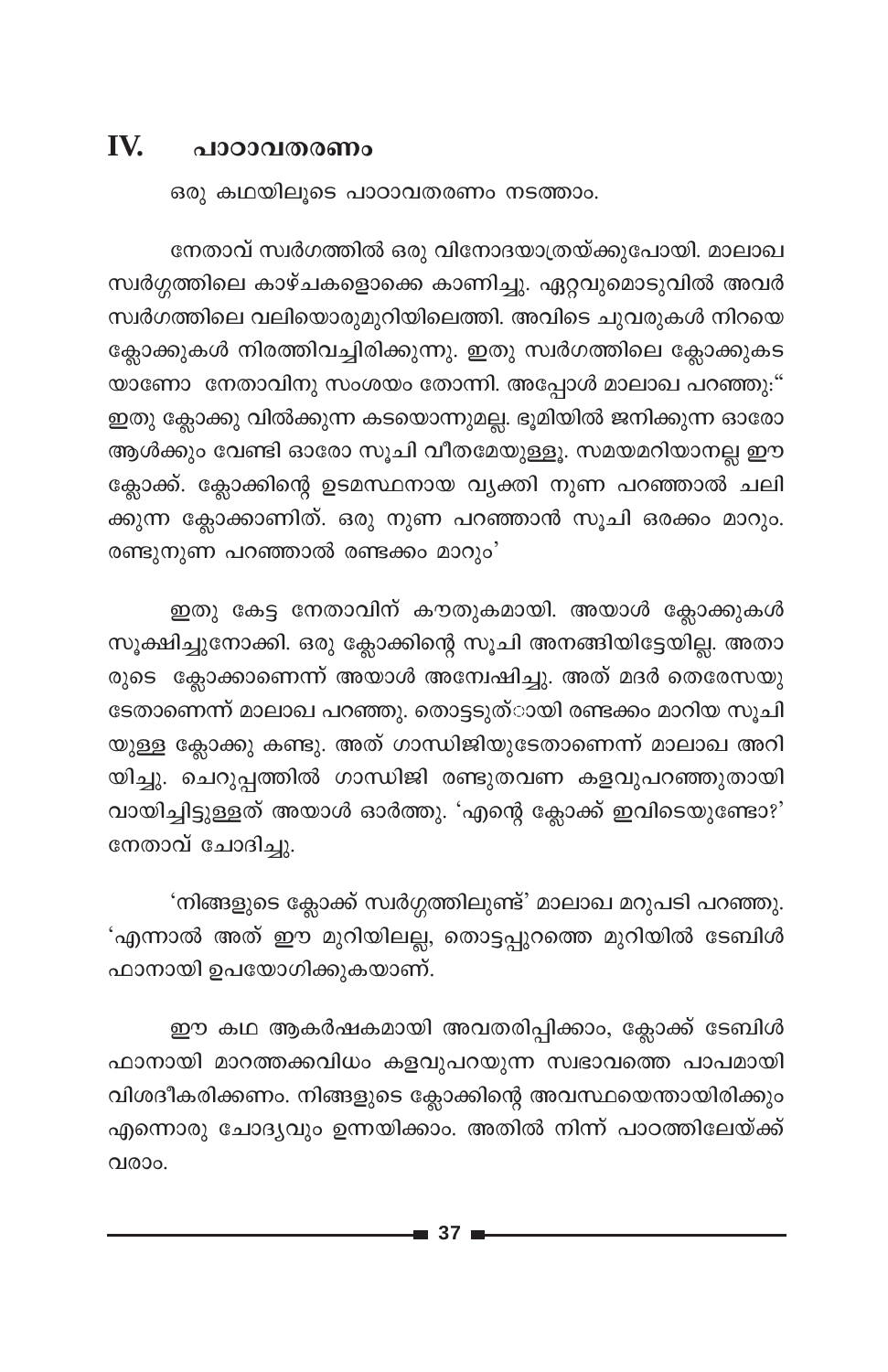#### $\mathbf{V}$ പാഠബന്ധിത പ്രവർത്തനങ്ങൾ

### നമുക്കു പ്രവർത്തിക്കാം

കള്ളം പറയുന്ന ശീളമുള്ള സുഹൃത്തിനെ തിരുത്തുന്നതുവഴി സ്വയം ആ തെറ്റ് ചെയ്യാതിരിക്കാൻ കൂടി കഴിയും. അതിനാൽ ഇക്കാ രൃത്തിൽ കുട്ടികളെ പ്രേരിപ്പിക്കുകയും പ്രചോദിപ്പിക്കുകയും ചെയ്യണം.

### ഉത്തരം കണ്ടെത്താം

1. പേജ് 50. ഖണ്ഡിക 3

- 2. പേജ് 51. ഖണ്ഡിക 1
- <u>3. പേജ് 52. ഖണ്ഡിക 3</u>
- 4. പേജ് 51, 52
- 5. പേജ് 52. അവസാന ഖണ്ഡിക

#### VI. അനുബന്ധിത പ്രവർത്തനങ്ങൾ

### മൊഴിമുത്തുകൾ

വിശുദ്ധരുടെ ജീവിതത്തിൽ നിന്ന് സത്യത്തെ പ്രകീർത്തിക്കുന്ന വാക്യങ്ങൾ ശേഖരിച്ച് എഴുതാൻ ആവശ്യപ്പെടാം. ക്ലാസ്സിൽ അവതരി പ്പിക്കുകയും ചെയ്യട്ടെ.

### ചർത്ത ചെയ്യാം

നുണ പറയുക, കോപ്പിയിക്കുക എന്നീ അവസരങ്ങളിൽ തനിക്കും മറ്റുള്ളവരക്കും ഉണ്ടാക്കുന്ന ദോഷങ്ങളെക്കുറിച്ചു ക്ലാസ്സിൽ ചർച്ചചെയ്യാം. ടീച്ചർ ഇടപെട്ട് ഉചിതമായ മനോഭാവത്തിലേയ്ക്ക് നയിക്കണം.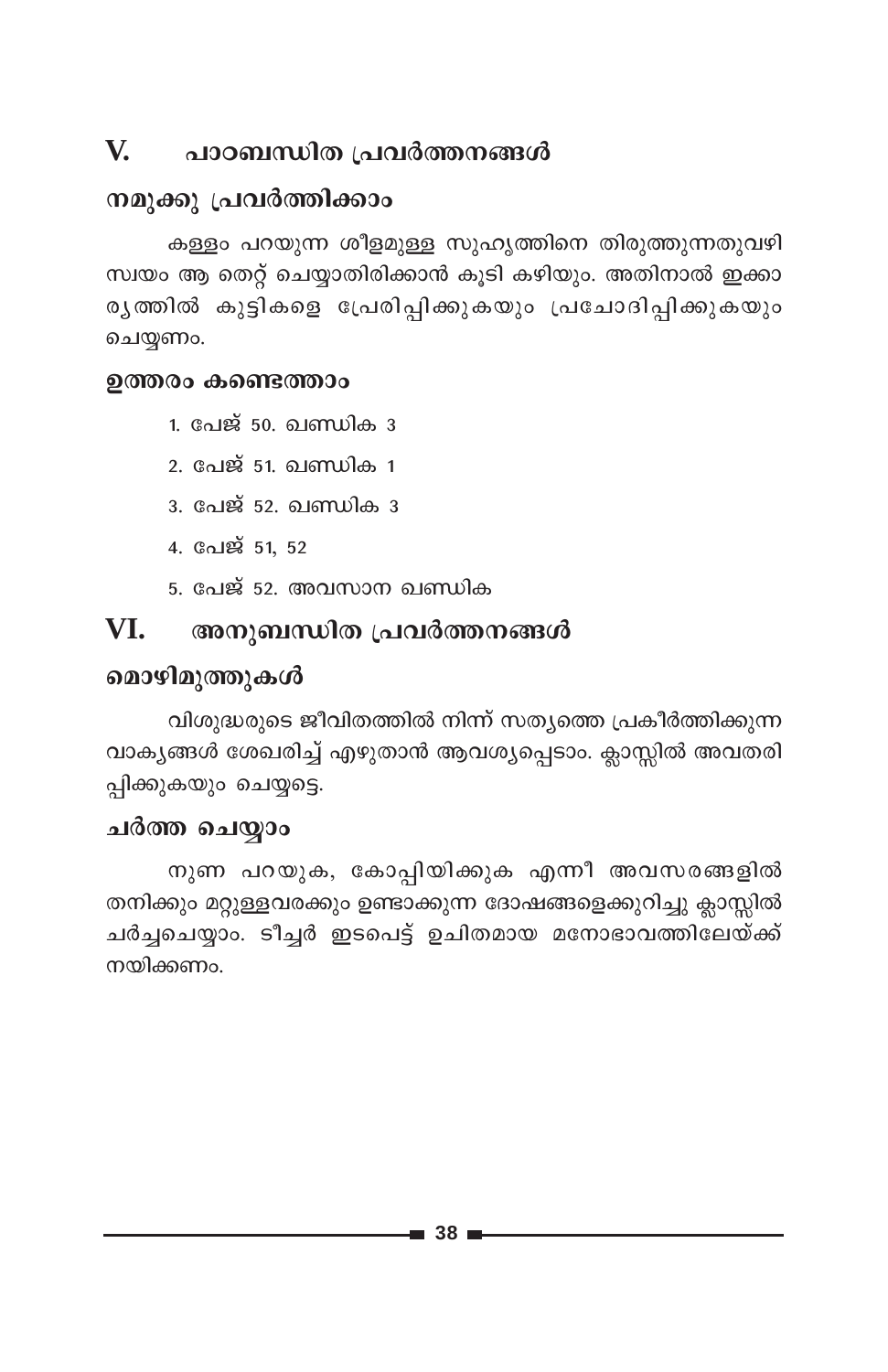## 10

# ദാമ്പതൃവിശുദ്ധി പാലിക്കുക

### I. ആമുഖം

വിവാഹബന്ധത്തിന്റെ പ്രാധാന്യത്തെക്കുറിച്ച് പഴയനിയമവും പുതിയ നിയമവും അവതരിപ്പിക്കുന്ന ചിന്തകളാണ് ഈ പാഠത്തിലു ള്ളത്. ദാമ്പത്യ ജീവിതത്തെ ഈശോ അനുഗ്രഹിക്കുന്നതായി ഇവിടെ കാണാം. വിശ്വസ്തതപാലിച്ച വിശുദ്ധിയിൽ ജീവിക്കാൻ ഈശോ ദമ്പ തികളെ ക്ഷണിക്കുന്നു. നല്ല കുടുംബങ്ങൾ ഭാവിയിൽ ഉണ്ടാകാൻ ഇന്നത്തെ കുട്ടികൾ നല്ല മനോഭാവത്തോടെ വളരണം. അതിനു സഹാ യിക്കുന്ന വിധത്തിൽ ഈ പാഠം ഉപയോഗിക്കണം

### П. കുട്ടികൾ സ്വന്തമാക്കേണ്ടത്

## a)  $\omega_{\text{10}}$

- $\blacklozenge$  വിവാഹം ഒരു കൂദാശയാണ്.
- $\blacklozenge$  നല്ല കുടുംബങ്ങളാണ് സഭയുടെയും സമൂഹത്തിന്റെയും നട്ടെല്ല്.

## **)**  $\alpha$  **cm**  $\alpha$  **as**  $\alpha$

- $\blacklozenge$  കുടുംബത്തിൽ ജനിക്കാനും ജീവിക്കാനും കഴിഞ്ഞതിൽ നാം ദൈവത്തോട് നന്ദിയുള്ളവരായിരിക്കണം.
- $\blacklozenge$  വിശുദ്ധമായ ജീവിതത്തിനുള്ള വിളയാണ് വിവാഹ ജീവിതമെന്ന് നാം മനസ്സിലാക്കണം.

## $c)$  ശീലം

കുടുംബങ്ങളുടെ വിശുദ്ധീകരണത്തിനുവേണ്ടി ഞാൻ ദിവസവും പ്രാർത്ഥിക്കും.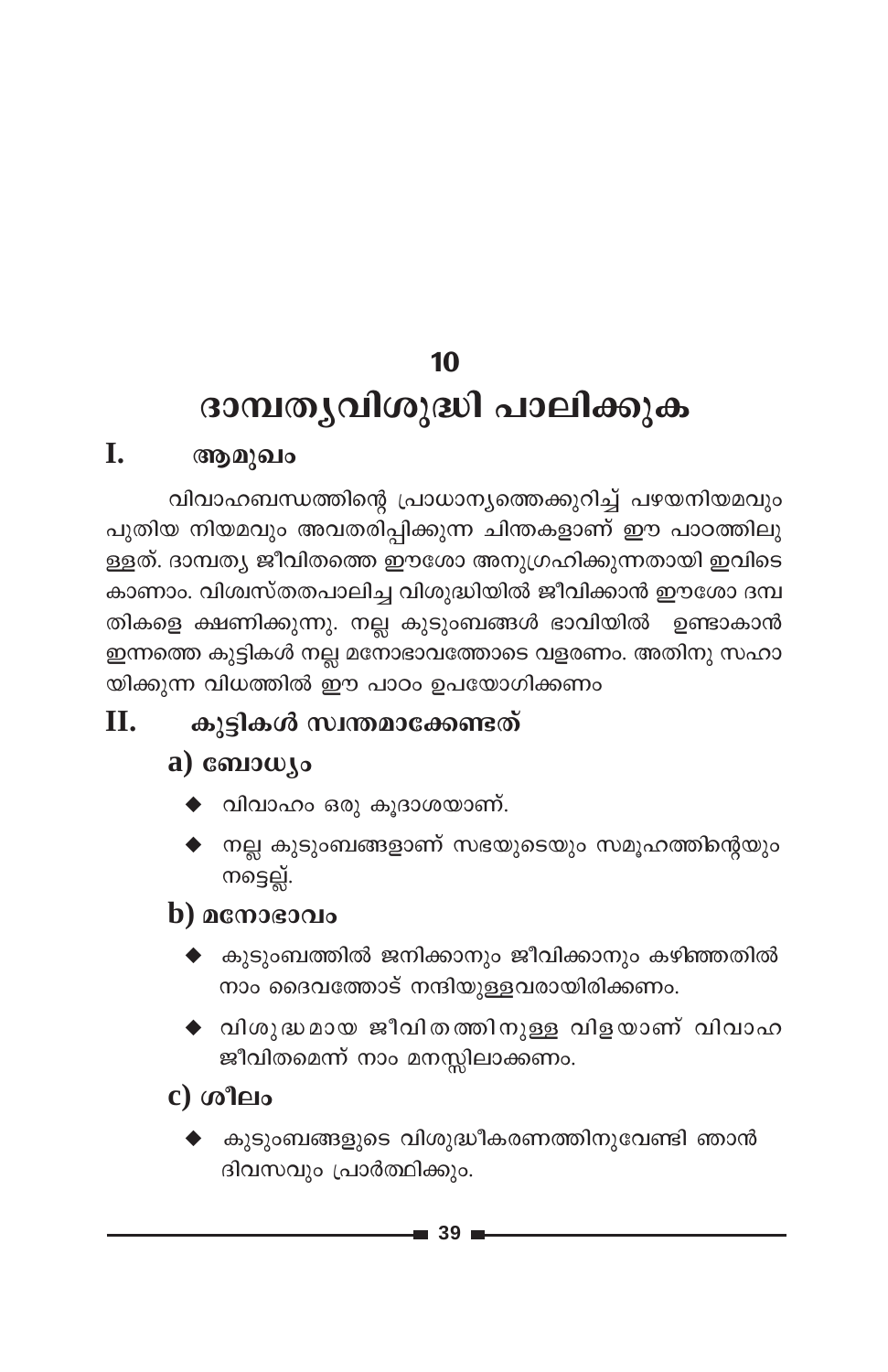### III. ബോധനോപാധികൾ

ആശംസാകാർഡുകൾ സമ്പൂർണ്ണബൈബിൾ, ചാർട്ടുപേപ്പർ, അനുദിനവിശുദ്ധർ

#### IV. പാഠാവതരണം

പദസൂര്യൻ തയ്യാറാക്കി പാഠാവതരണം നിർവ്വഹിക്കാം.



മുകളിൽ കൊടുത്തവിധം വിവാഹാഘോഷവുമായി ബന്ധപ്പെട്ട് വസ്തുക്കളുടെയും കർമ്മങ്ങളുടെയും പദസൂര്യൻ തയ്യാറാക്കാൻ ആവ ശ്യപ്പെടുക. പട്ടുസാരി, ആഭരണം, മോതിരം മാറൽ, വീഡിയോ, പന്തൽ, യാത്രകൾ, വിവാഹസദ്യ, മധുരംവയ്ക്കൽ തുടങ്ങിയ വാക്കുകൾ എഴുതാൻ ഇടയുണ്ട്. ഇവയിൽ കൂദാശ, ആശീർവാദം, കുർബ്ബാന, പ്രതിജ്ഞ തുടങ്ങിയവ ഉൾപ്പെട്ടിട്ടുണ്ടോയെന്ന് പരിശോധിക്കുക. അവ യിൽ ഊന്നി ലഘുചർച്ച നടത്തുക. കൗദാശികമായ കാര്യങ്ങൾക്കു പ്രാധാന്യം കൊടുക്കേണ്ടതിലേക്ക് ശ്രദ്ധയൂന്നി പാഠത്തിലേക്കു പ്രവേ ശിക്കാം.

താലികെട്ട്, മന്ത്രകോടി അണിയിക്കൽ, പ്രതിജ്ഞ എന്നിവയുടെ അർത്ഥം വിശദീകരിച്ച് വിവാഹജീവതത്തിലെ അടിസ്ഥാനകടമകൾ അവിഭാജ്യത, വിശുദ്ധി എന്നിവയൊക്കെ അവതരിപ്പിക്കാം.

### പാഠബന്ധിത പ്രവർത്തനങ്ങൾ V.

## നമുക്കു പ്രവർത്തിക്കാം

ചർച്ച ചെയ്യാനുള്ള വിഷയം കുട്ടികൾക്ക് വിശദമായി വൃക്തമാ ക്കിക്കൊടുക്കണം. അഴരുടെ നിലവാരത്തിനു ചേർന്ന കാര്യങ്ങൾ മാത്രം ചർച്ചച്ചെയ്താൽ മതി.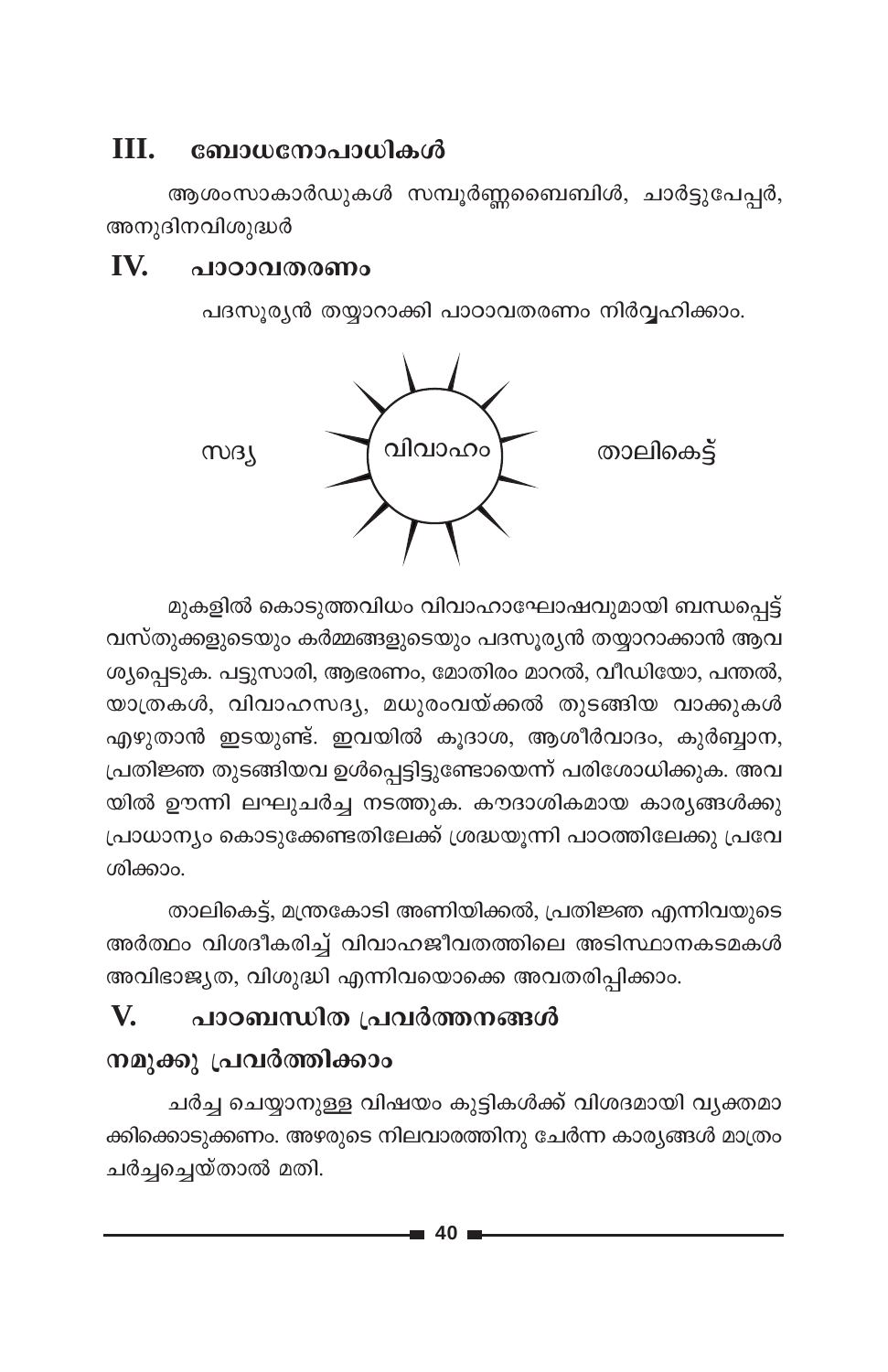### ഉത്തരം കണ്ടെത്താം

- 1. പേജ് 55. ഖണ്ഡിക 1
- 2. പേജ് 56. ഖണ്ഡിക<sup>3</sup>
- 3. പേജ് 56. അവസാന ഖണ്ഡിക
- 4. പേജ് 57. ഖണ്ഡിക 3
- 5. പേജ് 57. ഖണ്ഡിക 4, 5

#### VI. അനുബന്ധിത പ്രവർത്തനങ്ങൾ

### ആശംസകൾ

മാതാപിതാക്കളുടെ വിവാഹവാർഷികദിനം ഏതാണെന്ന് കുട്ടി കൾ ചോദിച്ചറിയട്ടെ. അന്നേദിവസം ആശംസകൾ അർപ്പിക്കാൻ നിർദ്ദേ ശിക്കാം. പൂക്കൾ, ആശംസകാർഡുകൾ, ചെറിയ സമ്മാനങ്ങൾ എന്നി വയിൽ ഏതെങ്കിലും നൽകുന്നതും നല്ലതാണ്.

### വിവാഹിതർ വിശുദ്ധർ

വിവാഹിതരായ വിശുദ്ധരുടെ പേരുകൾ ശേഖരിച്ച് എഴുതാൻ അവസരം നൽകണം. അവരെക്കുറിച്ച് കൂടുതൽ വിവരങ്ങൾ അറി യാനും ആവശ്യപ്പെടണം.

ഉദാ: വി.മോനിക്ക, വി.ജാന്നാ, വാ.പ്രെഡറിക്ക് ഓസാനാം.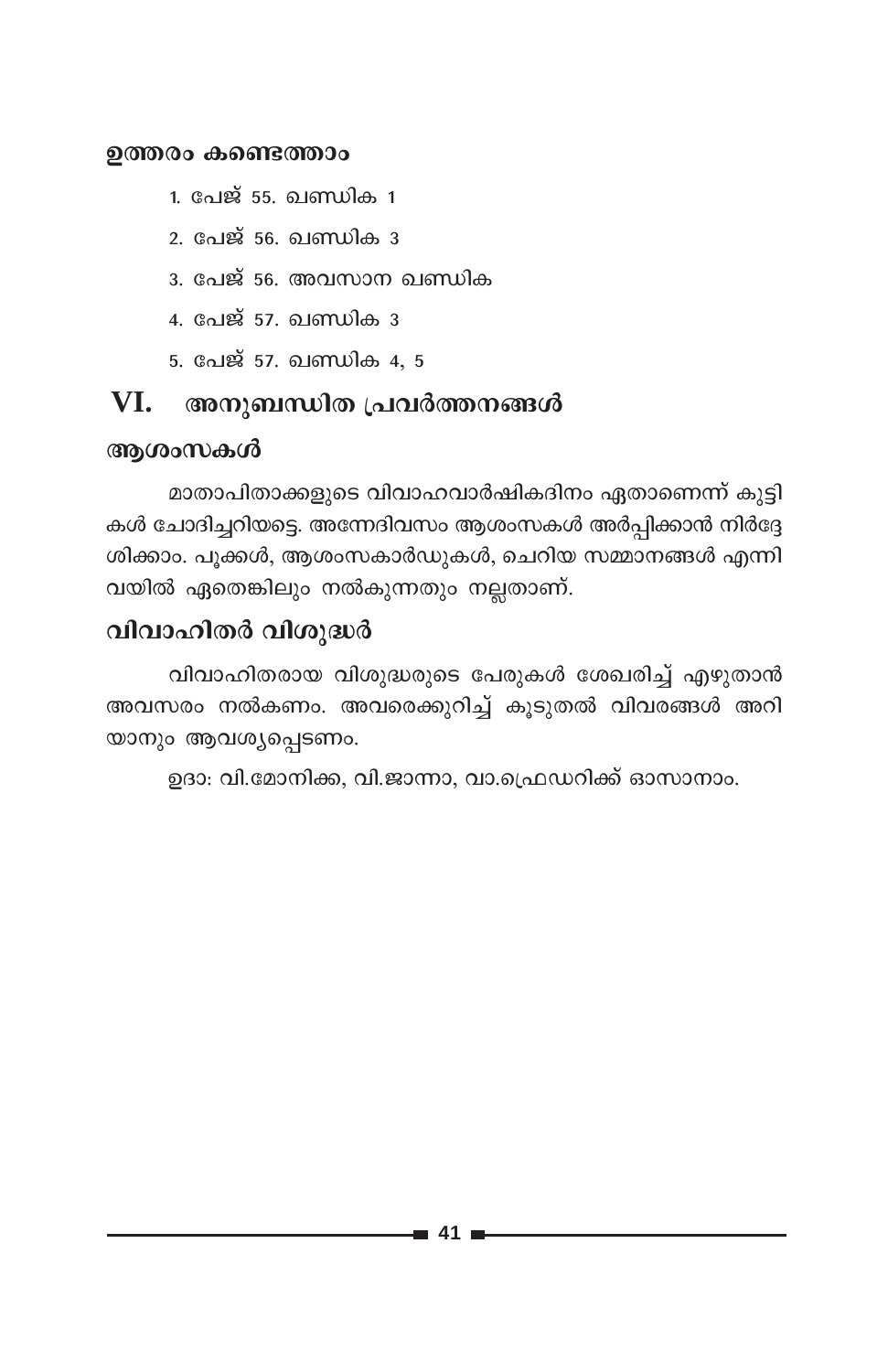# 11 അവകാശമില്ലാത്തത് ആഗ്രഹിക്കരുത്

### L. ആമുഖം

പണം എങ്ങനെ സമ്പാദിക്കണം, എങ്ങനെ ചെലവഴിക്കണം എന്ന് വ്യക്തമായി പഠിപ്പിക്കുന്ന പാഠമാണിത്. നീതിയോടെ വേണം ജീവിക്കാനെന്ന് ഈശോ പഠിപ്പിക്കുന്നു. അപരന് അവകാശപ്പെട്ട തൊന്നും ആഗ്രഹിക്കരുതെന്നും ഓരോരുത്തർക്കും കൊടുക്കാനുള്ളത് കൊടുക്കണമെന്നും കുട്ടികൾ മനസ്സിലാക്കി വളരണം. അതിനവരെ സഹായിക്കുന്ന വിധത്തിൽ പാഠം അവതരിപ്പിക്കണം.

### **II.** കൂട്ടികൾ സ്വന്തമാക്കേണ്ടത്

## a) ബോധ്യം

- അത്യാഗ്രഹം ദൈവകല്പനയുടെ ലംഘനമാണ്.
- മറ്റുള്ളവരുടെ സമ്പത്തിൽ നാം കണ്ണുവയ്ക്കരുത്.

## $\bf{b}$ ) മനോഭാവം

- $\blacklozenge$  ന്യായമായ മാർഗത്തിലൂടെ മാത്രമേ സ്വത്തു സമ്പാദി ക്കാൻ നമുക്ക് അവകാശമുള്ളൂ.
- ഉള്ളതിൽ നിന്ന് ഇല്ലാത്തവന് കൊടുക്കാൻ നമുക്ക് കട മയുണ്ട്.
- $c)$  ശീലം
	- $\blacklozenge$  എന്റെ ക്ലാസ്സിലെ പാവപ്പെട്ട കുട്ടികളെ ഞാൻ സഹായിക്കും.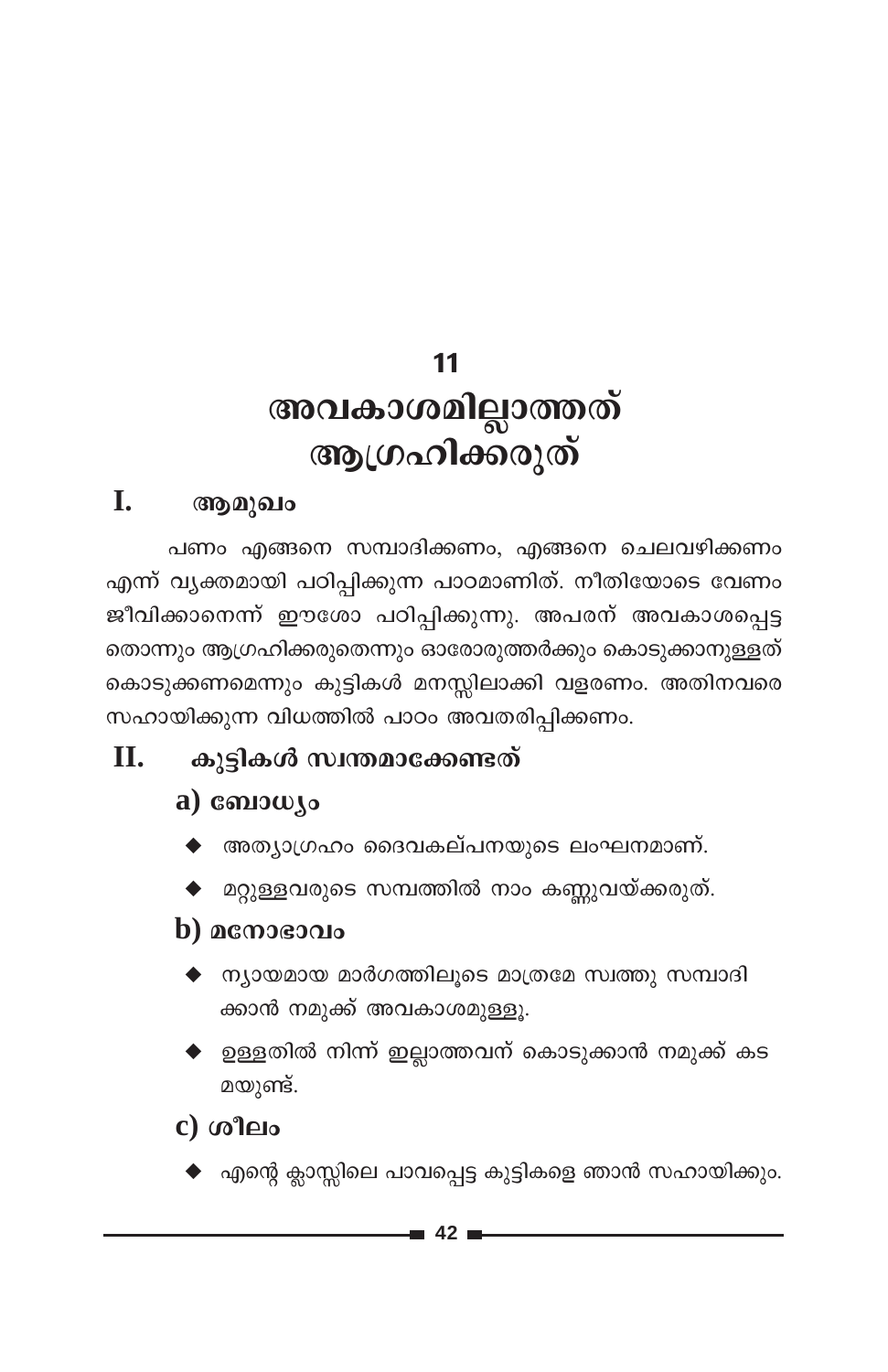#### TIT. ബോധനോപാധികൾ

ഡോൺബോസ്കോയുടെ ജീവചരിത്രം, സമ്പൂർണ്ണ ബൈബിൾ, ചാർട്ടു പേപ്പർ, പ്ലേറ്റ്, മിഠായി, ചെറിയ പടങ്ങൾ.

#### IV. പാഠാവതരണം

ക്ലാസ്സിൽ ആകെ 30 കുട്ടികൾ ഉണ്ടെന്നിരിക്കട്ടെ. ഒരു പ്ലേറ്റിൽ 30 മിഠായിയോ, പടമോ വയ്ക്കുക, എന്നിട്ടു പറയണം. നിങ്ങൾക്ക് എല്ലാവർക്കമുള്ള മിഠായി / പടം ഇവിടെ വച്ചിട്ടുണ്ട്. എല്ലാവരും എടു ത്തുകൊള്ളുക.

അല്പനേരത്തേക്ക് ടീച്ചർ മാറിനിൽക്കുക. പിന്നീട് എല്ലാവർക്കും മിഠായി/ പടം കിട്ടിയോ എന്ന് അന്വേഷിക്കുക. ആർക്കെങ്കിലും കിട്ടാ തായാൽ ആരാണ് കൂടുതൽ എടുത്തതെന്ന് അന്വേഷിക്കുക. അതു ശരിയാണോ എന്ന ചോദ്യമുന്നയിച്ച് ചർച്ച് നടത്താം. മറ്റുള്ളവരുടേ ത്, അവർക്ക് അവകാശപ്പെട്ടത് നാം കൈവശപ്പെടുത്തരുത് അങ്ങനെ ചെയ്താൽ അത് അനീതിയാണെന്ന ആശയത്തിലേയ്ക്ക് ചർച്ച എത്തി ചേരണം. ഇനി പാഠത്തിലേയ്ക്ക് പ്രവേശിക്കാം.

#### V. പാഠബന്ധിത പ്രവർത്തനങ്ങൾ

## നമുക്കു പ്രവർത്തിക്കാം

മൂലപാപങ്ങളും അവയ്ക്കെതിരായ പുണ്യങ്ങളും മനഃപാഠമാ ക്കാൻ കുട്ടികൾക്ക് വലിയ പ്രയാസമില്ല. എന്നാൽ അവയുടെ ആന്ത രാർത്ഥവും ഉദാഹരണങ്ങളും ചർച്ചകളിലൂടെ കുട്ടികൾക്ക് വ്യക്തമാ ക്കിക്കൊടുക്കാൻ ടീച്ചർ ശ്രദ്ധിക്കണം.

### ഉത്തരം കണ്ടെത്താം

- 1. പേജ് 61. ഖണ്ഡിക 3
- 2. പേജ് 61. ഖണ്ഡിക 3
- <u>3. പേജ് 62. ഖണ്ഡിക 3</u>
- 4. പേജ് 62. ഖണ്ഡിക 4. 5
- 5. പേജ് 62. ഖണ്ഡിക 1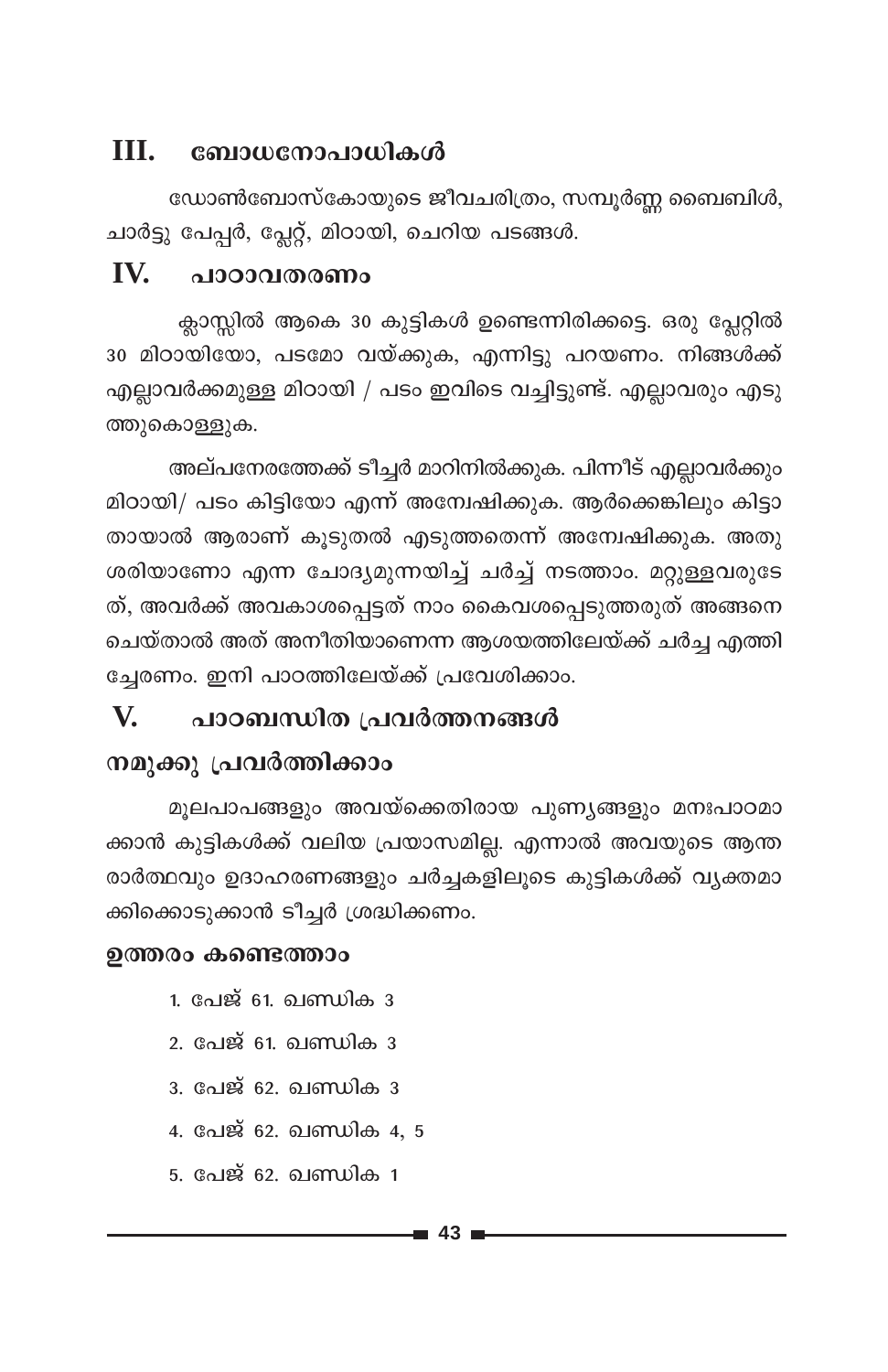### VI. അനുബന്ധിത പ്രവർത്തനങ്ങൾ

## അപ്പത്തിന്റെ കഥ

ഡോൺബോസ്കോ ചെറുപ്പത്തിൽ ആടുമേയ്ക്കാൻ പോയിരു ന്നു. ഒരു കൂട്ടുകാരനും ഒപ്പമുണ്ടായിരുന്നു. രുചിയില്ലാത്ത കറുത്ത അപ്പമാണ് കൂട്ടുകാരൻ ഉച്ചയ്ക്കുകഴിക്കാൻ കൊണ്ടുവന്നിരുന്നത്. ഡോൺബോസ്കോയാവട്ടെ മധുരമുള്ള വെള്ളുത്ത അപ്പവും. ഡോൺ ബോസ്കോ പലപ്പോഴും തന്റെ അപ്പം കൂട്ടുകാരനു കൊടുത്ത്, കൂട്ടു കാരന്റെ അപ്പം വാങ്ങി കഴിക്കുമായിരുന്നു. അതു തനിക്ക് വലിയ ഇഷ്ട മാണെന്നായിരുന്നു ഡോൺബോസ്കോ പറഞ്ഞിരുന്നത്.

ഈ കഥ വിശദമായി കുട്ടികൾക്കു പറഞ്ഞുകൊടുക്കാം.

### എഴുതാം എഴുതാം

ദൈവം ദാനമായി തന്നിട്ടുള്ള കാര്യങ്ങൾ എന്തെക്കെയെന്ന് ഓർത്തെഴുതാൻ കുട്ടികളോട് ആവശ്യപ്പെടാം. അവയ്ക്കുവേണ്ടി നന്ദി പറയാൻ അവരെ പ്രേരിപ്പിക്കാം.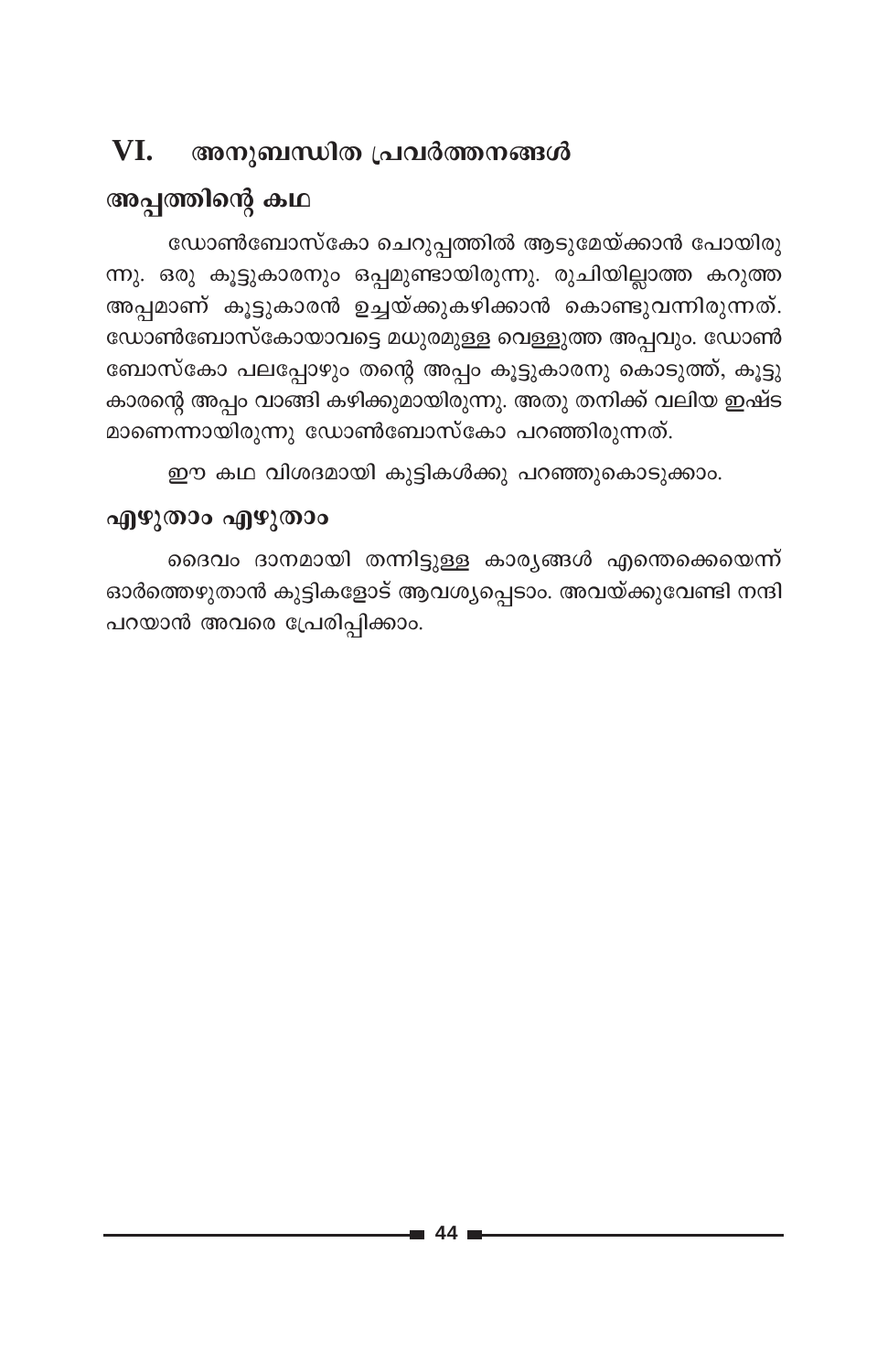## $12$ ശ്രേഷ്ഠമായ കല്പന

### I. ആമുഖം

സ്നേഹമാണ് കല്പനകളുടെ കാതൽ എന്നു പഠിപ്പിക്കുന്ന പാഠ മാണിത്. ഈശോ നൽകിയ സ്നേഹത്തിന്റെ കല്പനയ്ക്ക് രണ്ടുവശ ങ്ങളുണ്ട്. ദൈവസ്നേഹവും സഹോദരസ്നേഹവും.സ്നേഹത്തിന്റെ പുതിയ കല്പനയ്ക്ക് ഇക്കാലത്തുള്ള വലിയ വില വൃക്തമാകത്തക്ക വിധത്തിൽ ഈ പാഠം അവതരിപ്പിക്കണം

### Π. കുട്ടികൾ സ്വന്തമാക്കേണ്ടത്

## a) ബോധ്യം

- $\blacklozenge$  സ്നോഹമാണ് ദൈവകല്പനകളുടെ സാരം.
- $\blacklozenge$  സ്നേഹത്തിന്റെ രണ്ടു വശങ്ങളാണ് ദൈവസ്നേഹവും സഹോദരസ്നേഹവും.

## $\bf{b}$ ) മനോഭാവം

- $\blacklozenge$  മനുഷ്യരെ സ്നേഹിക്കുമ്പോഴാണ് നമുക്ക് ദൈവത്തെ സ്നേഹിക്കാൻ കഴിയുന്നത്.
- സ്നേഹത്തിന്റെ പുതിയ കല്പന നൽകിയ ഈശോയെ നമുക്ക് സ്തുതിക്കാം.

## $c)$  ശീലം

എന്റെ സ്നേഹം ഞാൻ ദിവസവും പ്രവൃത്തികളിലൂടെ പ്രകടിപ്പിക്കും.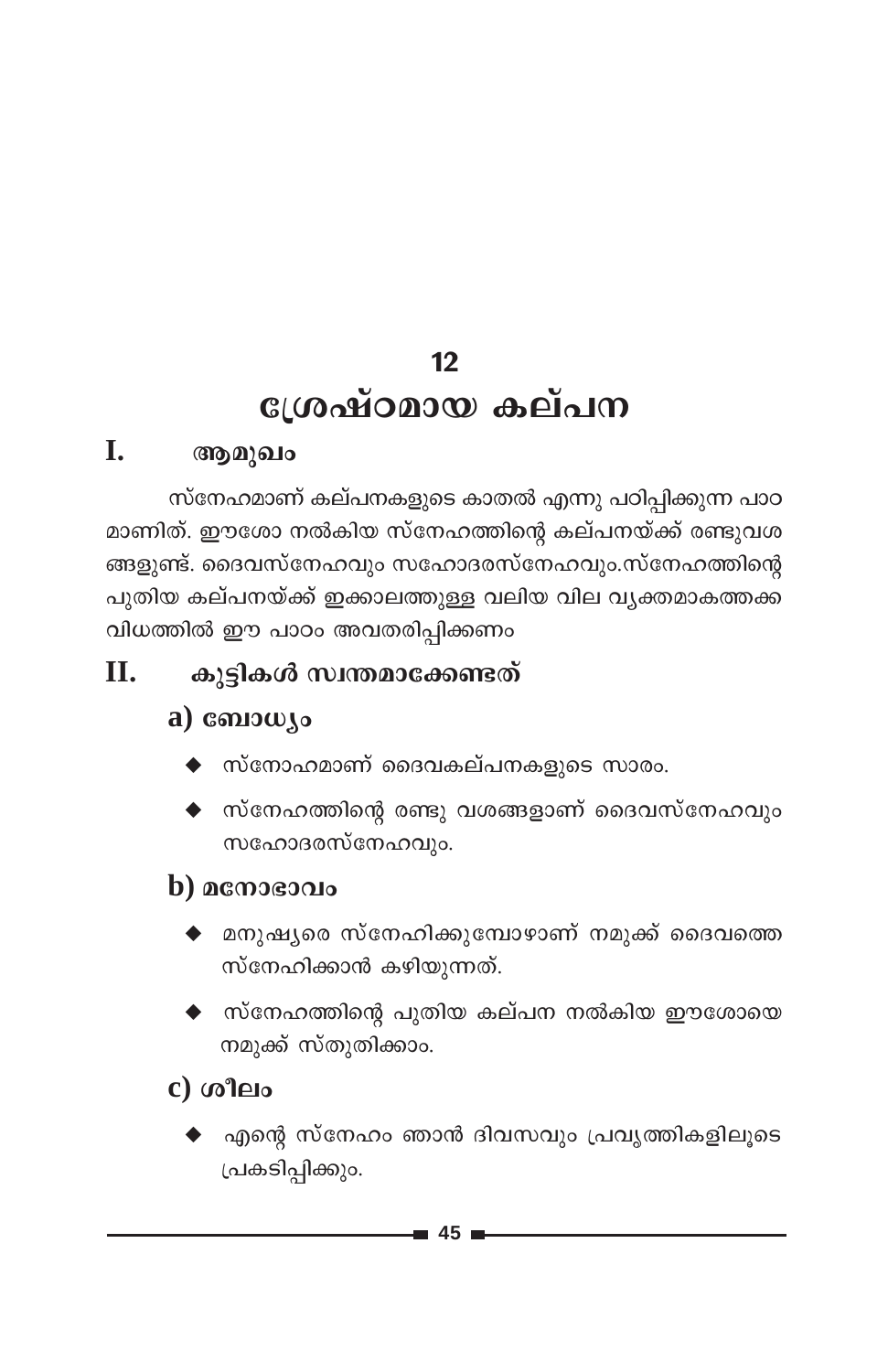### Ш. ബോധനോപാധികൾ

പദക്കാർഡുകൾ, ചാർട്ടുപേപ്പർ, സമ്പൂർണ്ണ ബൈബിൾ

### IV. പാഠാവതരണം

കുട്ടികൾക്ക് ഓരോ പദങ്ങളെഴുതിയ നറുക്കുകൾ നൽകുന്നു. കിട്ടിയ നറുക്ക് രഹസ്യമായി വായിച്ച് കൈയ്യിൽ പിടിക്കുന്നു.

നന്മ, സ്നേഹം, അനുസരണം, നീതി, ക്ഷമ, അച്ചടക്കം, തിന്മ, ദേഷ്യം, വെറുപ്പ്, അഹങ്കാരം, വിരോധം, അലസത.

എന്നിങ്ങനെ രണ്ടുതരത്തിലുംപെട്ട കാര്യങ്ങളാണ് നറുക്കുക ളിൽ എഴുതേണ്ടത്. കിട്ടിയ നറുക്കുകളുടെ അടിസ്ഥാനത്തിൽ രണ്ടു ഗ്രൂപ്പായി തിരിയാൻ ആവശ്യപ്പെടുന്നു. നന്മയും തിന്മും എന്ന നിലയ്ക്ക് രണ്ടു ഗ്രൂപ്പുകൾ ഉണ്ടാക്കും. അവയിൽ ഏതു ഗ്രൂപ്പാണ് നല്ലത്? നന്മയുടെ ഗ്രൂപ്പ് തിന്മയുടെ ഗ്രൂപ്പിനെ നറുക്കുകൾ തിരിച്ചു വാങ്ങി സ്വസ്ഥാനങ്ങളിൽ ഇരുത്തുന്നു. നന്മയുടെ ഗ്രൂപ്പ് ചേർന്ന് ഏറ്റവും നല്ല കാര്യത്തെ തെരഞ്ഞെടുക്കട്ടെ. ഉത്തരം 'സ്നേഹം' എന്നാ വണം. ടീച്ചർ ആവശ്യമെന്നു തോന്നിയാൽ കുട്ടികളെ അതിനു സഹാ യിക്കണം. മറ്റ് നന്മകളെല്ലാം ഉണ്ടാവുന്നത് സ്നേഹം ഉള്ളപ്പോഴാണ്. സ്നേഹം ഇല്ലാതായാൽ മറ്റു നന്മകൾ അർത്ഥശൂന്യമായിത്തീരും എന്ന ആശയം കുട്ടികളിൽ ഉറപ്പിക്കണം. ഇനി ഒന്നുമെഴുതാത്ത നറു ക്കുകൾ എല്ലാവർക്കും കൊടുക്കുക. അതിൽ 'സ്നേഹം' എന്നെഴു താൻ എല്ലാവരോടും ആവശ്യപ്പെടുക.

എല്ലാ കുട്ടികളും സ്നേഹം എന്നെഴുതുന്നു. അവ ഉയർത്തിപ്പി ടിക്കുന്നു. സ്നേഹത്തിന്റെ ആശയം വിശദമാക്കുന്ന പാട്ടുപാടുന്നു. തുടർന്ന് പാഠത്തിലേയ്ക്ക് പ്രവേശിക്കാം.

### V. പാഠബന്ധിത പ്രവർത്തനങ്ങൾ

## നമുക്കു പ്രവർത്തിക്കാം

അഞ്ചു വിശുദ്ധരുടെ പേരുകൾ കണ്ടെത്തിയാൽ അവരുടെ ലഘുജീവചരിത്രവും ചിത്രവും ശേഖരിക്കാൻ നിർദ്ദേശിക്കാം. അതിന് കുട്ടികളെ ടീച്ചർ സഹായിക്കുകയും വേണം.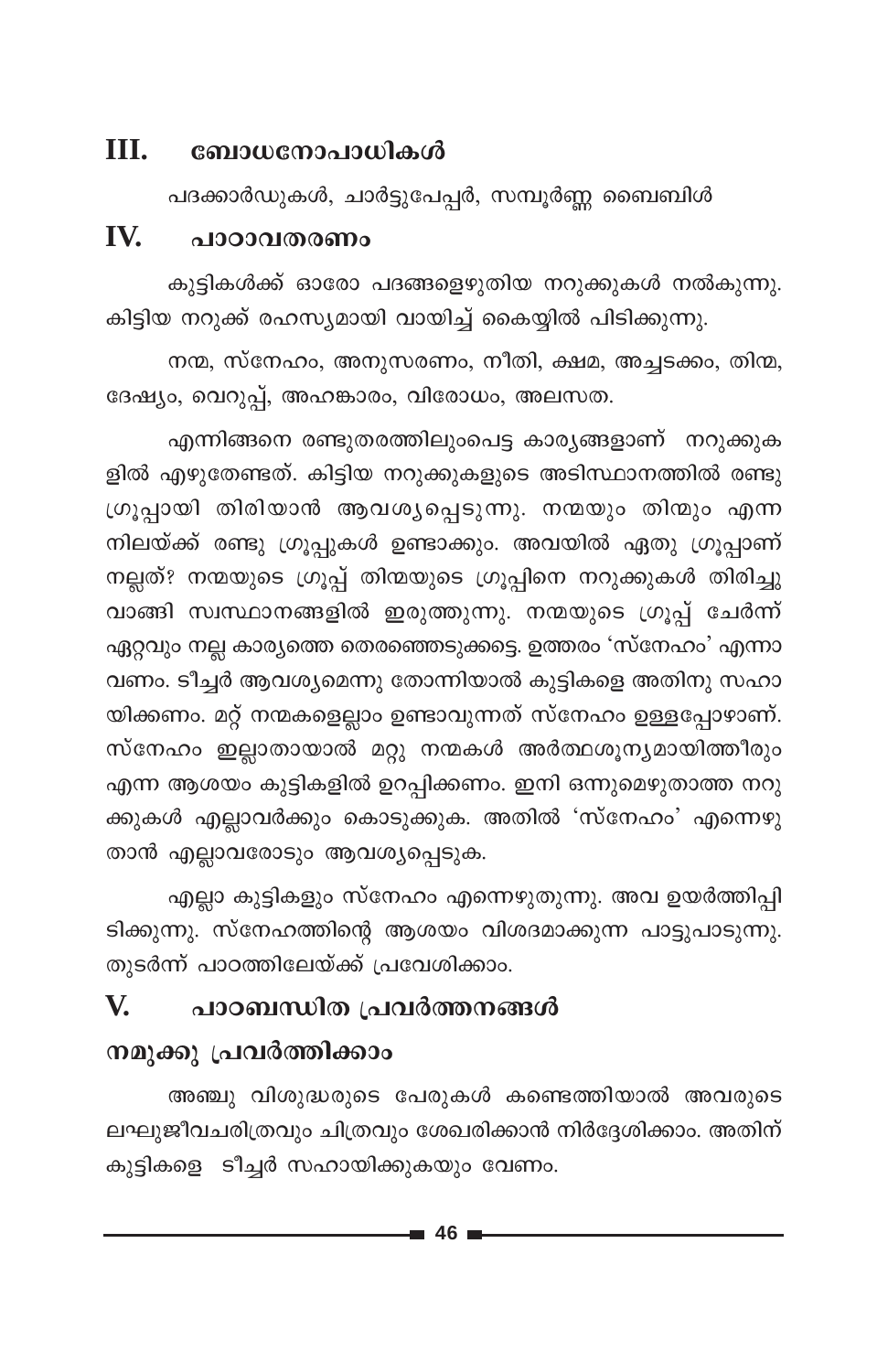### ഉത്തരം കണ്ടെത്താം

- 1. പേജ് 65. ഖണ്ഡിക 2
- 2. പേജ് 66. ഖണ്ഡിക 3
- 3. പേജ് 68. ഖണ്ഡിക 2
- 4. പേജ് 68. ബോക്സ്
- <u>5. പേജ് 68. ഖണ്ഡിക 3</u>

### VI. അനുബന്ധിത പ്രവർത്തനങ്ങൽ

### സ്നേഹമൊഴികൾ

സ്നേഹത്തെക്കുറിച്ചുള്ള കവിവാകൃങ്ങൾ ശേഖരിച്ച് എഴുതാൻ കുട്ടികളോട് ആവശ്യപ്പെടാം. അവ വലിയ ചാർട്ടുപേപ്പറിൽ എഴുതി പ്രദർശിപ്പിക്കുകയുമാവാം.

## വായിക്കാം എഴുതാം

1 കോറി. 13: 4-8 എന്ന വചനഭാഗം കുട്ടികൾ വായിക്കട്ടെ. ചാർട്ടു പേപ്പറിൽ എഴുതി ക്ലാസ്സിൽ ഒട്ടിച്ചുവയ്ക്കാൻ നിർദ്ദേശിക്കാം.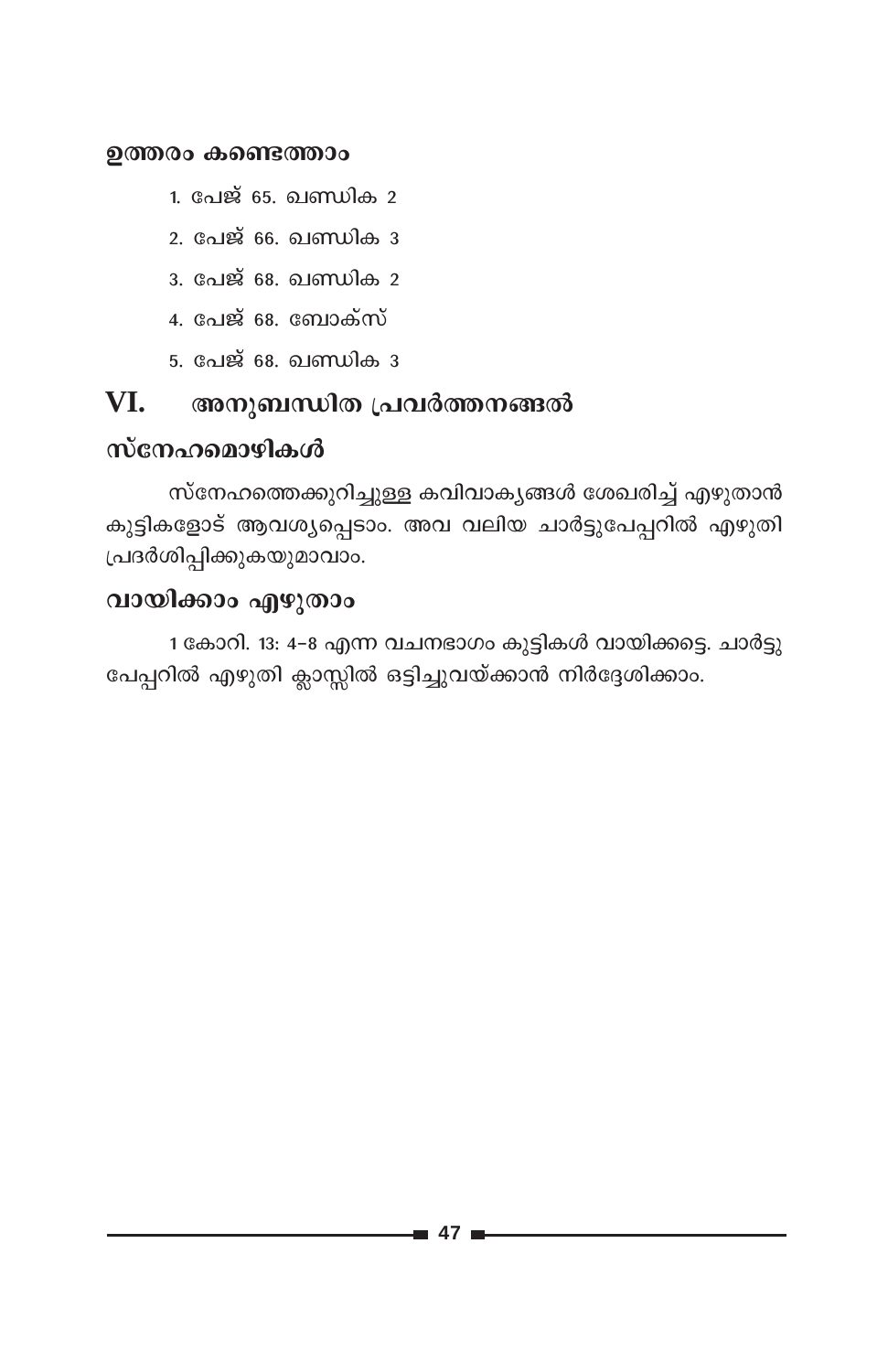### 13 തിരുസഭയുടെ കല്പനകൾ I. ആമുഖം

തിരുസ്സഭ, അംഗങ്ങൾക്ക് പാലിക്കുന്നതിനായി അഞ്ചു കല്പന കൾ നൽകിയിട്ടുണ്ട്. അവപാലിക്കാൻ സഭാംഗങ്ങൾക്കെല്ലാം കടമയു ണ്ട്. ദൈവകല്പനകൾ സകല മനുഷ്യർക്കും വേണ്ടിയാണെങ്കിൽ തിരു സ്സഭയുടെ കല്പനകൾ സഭയിലെ വിസ്ഥസികൾക്കുവേണ്ടിയുള്ളതാ ണ്. അവ പാലിക്കുന്നതു വഴിസഭയുടെ ഐകൃവും വളർച്ചയും ഉണ്ടാ കും. നമ്മുടെ ആത്മീയ വളർച്ചയ്ക്കും ഇവ സഹായിക്കുമെന്ന് ഈ പാഠം വൃക്തമാക്കുന്നു.

### കൂട്ടികൾ സ്വന്തമാക്കേണ്ടത് **II.**

### a) ബോധ്യം

- $\blacklozenge$  ദൈവകല്പനകൾ എല്ലാ മനുഷ്യർക്കും വേണ്ടിയുള്ളതാണ്.
- $\blacklozenge$  തിരുസ്സഭയുടെ കല്പനകൾ സഭയിലെ എല്ലാ അംഗങ്ങൾക്കും വേണ്ടിയുള്ളതാണ്.

## $\bf{b}$ )  $\bf{a}$  conservation

- സഭയുടെ ഐക്യത്തിനും വളർച്ചയ്ക്കും തിരുസ്സഭയുടെ കല്പനകൾ ഉപകരിക്കുന്നു.
- $\blacklozenge$  നമ്മുടെ ആത്മീയവളർച്ചയെ ഈ കല്പനകൾ സഹായിക്കുന്നു.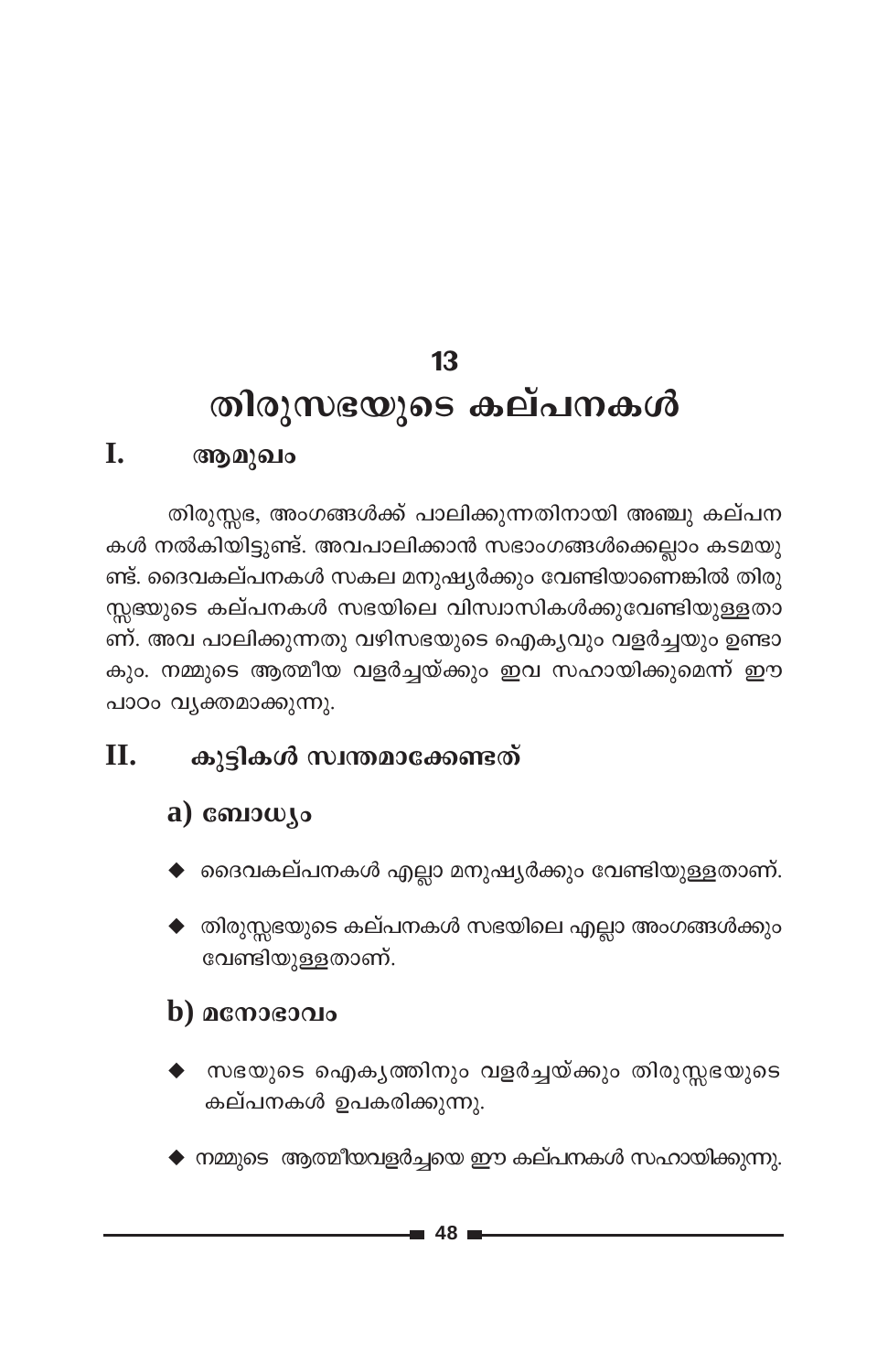## $h$ ) ( $a$  $n$  $p$

 $\blacklozenge$  തിരുസ്സഭയുടെ കല്പനകൾ പാലിച്ച് ഞാൻ സഭയുടെ വിശ്വസ്ത അംഗമായി ജീവിക്കും.

#### III. ബോധനോപാധികൾ

ചിത്രങ്ങൾ, പോസ്റ്റർ, സമ്പൂർണ്ണബൈബിൾ, ചാർട്ടുപേപ്പർ.

#### IV. പാഠാവതരണം

ഒരുചർച്ചയിലൂടെ പാഠം അവതരിപ്പിക്കാം. സ്കൂൾ നിയമങ്ങൾ, റോഡുനിയമങ്ങൾ, സ്കൗട്ടുനിയമങ്ങൾ, ആശുപത്രി നിയമങ്ങൾ തുട ങ്ങിയവയൊക്കെ കുട്ടികൾക്ക് പരിചിതങ്ങളാണ്. സ്ഥാപനം, പ്രസ്ഥാ നം, സംഘടന എന്നിവയ്ക്കൊക്കെ നിയമങ്ങൾ ഉണ്ട്. അവയുടെ നില നില്പിനും വളർച്ചയ്ക്കും നിയമങ്ങൾ ഉപകരിക്കുന്നു. അവയിൽ അംഗ ങ്ങളായവർ നിയമങ്ങൾ അനുസരിക്കണം. അതുപോലെ സഭയ്ക്കും നിയമങ്ങൾ ഉണ്ട്. ഈ വിധത്തിൽ നിയമങ്ങളെക്കുറിച്ചുള്ള പൊതുവായ ചർച്ചയിലൂടെ സഭയുടെ കല്പനകളിലേയ്ക്കും പാഠഭാഗത്തേയ്ക്കും എത്തിച്ചേരാം.

### $\mathbf{V}$ പാഠബന്ധിത പ്രവർത്തനങ്ങൾ

## നമുക്കു പ്രവർത്തിക്കാം

തിരുസ്സഭയുടെ കല്പനകൾ മനഃപാഠമാക്കാൻ പ്രയാസമില്ല. അവകൃത്യമായി അനുസരിക്കുന്നതിനുള്ള മനോഭാവം കുട്ടികളിൽ വളർത്താൻ ടീച്ചർ ശ്രദ്ധിക്കണം.

### ഉത്തരം കണ്ടെത്താം

- 1. പേജ് 71. ഖണ്ഡിക 2, 3
- 2. പേജ് 72, 73
- <u>3. പേജ് 72. ഖണ്ഡിക 2</u>
- 4. പേജ് 72. ഖണ്ഡിക 4
- 5. പേജ് 74. ഖണ്ഡിക 4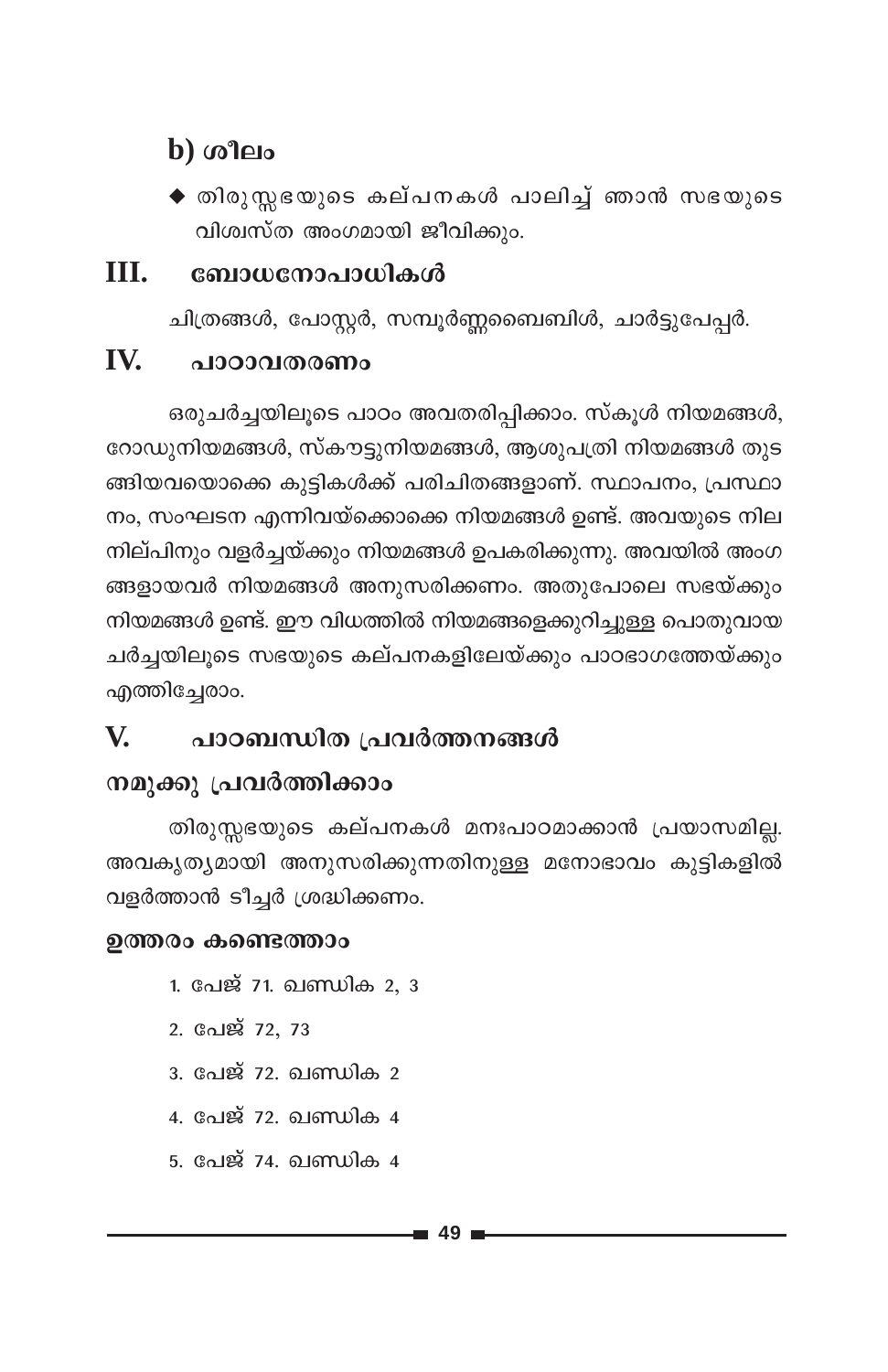### VI. അനുബന്ധിത പ്രവർത്തനങ്ങൾ

## ചർച്ച ചെയ്യാം

ഉപവാസംഎന്നാലെന്ത്? ഉപവാസത്തിന്റെ ഗുണങ്ങളേവ? ഉപ വാസദിനങ്ങളേവ ? കുട്ടികൾഎങ്ങനെ ഉപവാസത്തിൽ പങ്കുചേരണം എന്നീ കാര്യങ്ങൾ ചർച്ചചെയ്യണം.

തിരുസ്സഭയുടെ കല്പനകൾ ചിത്രീകരിക്കുന്ന പോസ്റ്ററ് തയ്യാ റാക്കി ക്ലാസ്സിൽ അവതരിപ്പിക്കാൻ അവസരം നൽകാം.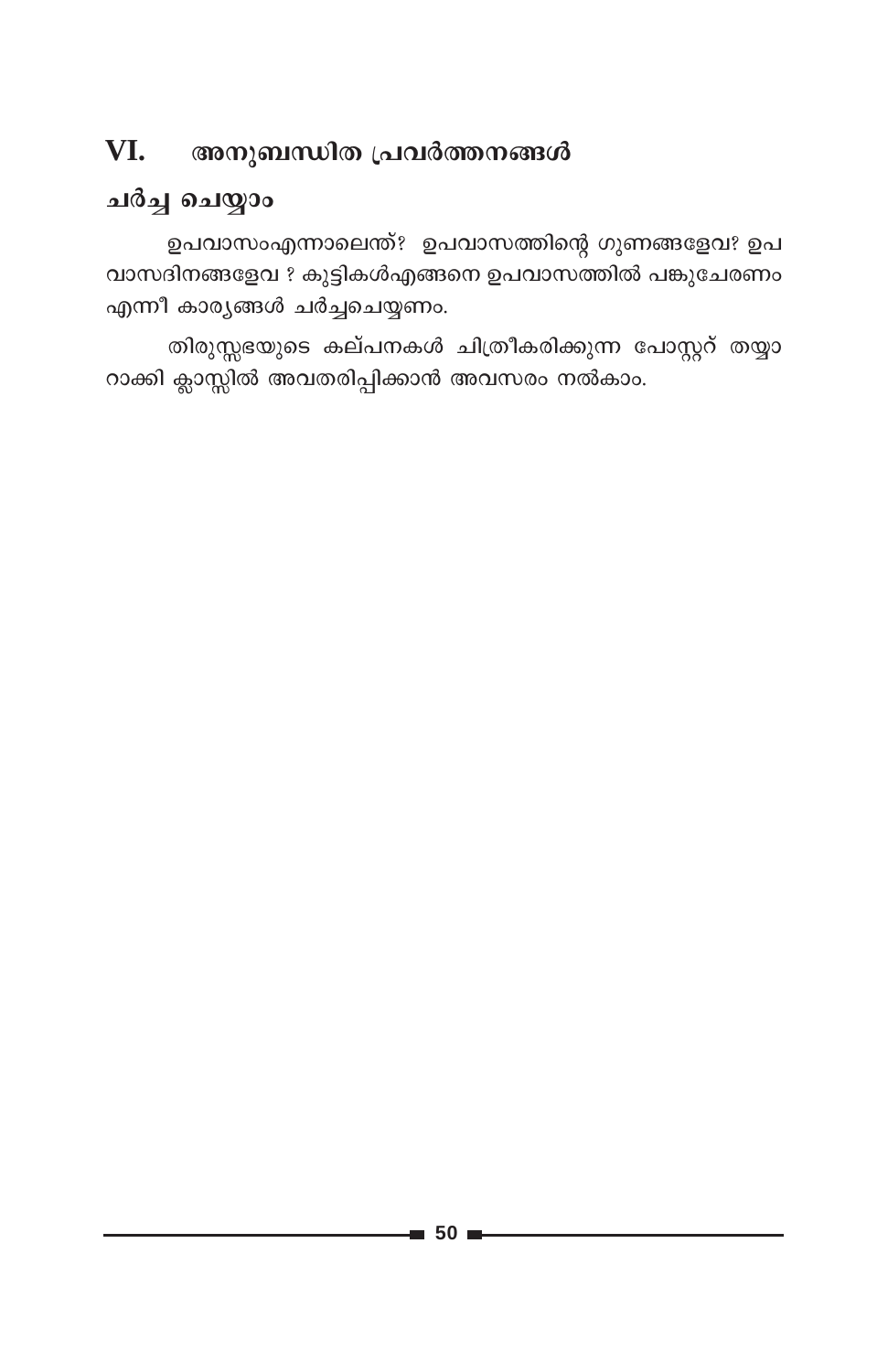## 14

# മനഃസാക്ഷി രൂപീകരണം

### I. ആമുഖം

ദൈവത്തിന്റെ സ്വരമായ മനഃസാക്ഷിയെക്കുറിച്ച് പഠിപ്പിക്കുന്ന പാഠമാണിത്. മനഃസാക്ഷിയുടെ പ്രത്യേകതകൾ, മനഃസാക്ഷിയും വിശ്വാ സവും, മനഃസാക്ഷി രൂപീകരണം തുടങ്ങിയ കാര്യങ്ങൾ വളരെ വിശ ദമായി പാഠത്തിൽ വിവരിക്കുന്നു.

### **II.** കൂട്ടികൾ സ്വന്തമാക്കേണ്ടത്

## a)  $\omega_{\text{10}}$

- $\blacklozenge$  ദൈവത്തിന്റെ സ്വരമാണ് മനഃസാക്ഷി.
- $\blacklozenge$  ഈശോയിൽ വിശ്വസിക്കുന്നവർക്ക് വിശ്വാസമാണ് മനഃ സാക്ഷിയുടെ അടിസ്ഥാനം.

## $\bf{b}$ ) മനോഭാവം

- മനഃസാക്ഷി രുപീകരണം വിശ്വാസത്തിനനുസൃതം നട ക്കേണ്ടതാണ്.
- ◆ തിന്മയെ ഉപേക്ഷിക്കാനം നന്മയെ മുറുകെപ്പിടിക്കാനും നാം പരിശ്രമിക്കണം.

## $c)$  ശീലം

മനഃസാക്ഷിയുടെ സ്വരം കേട്ട് ഞാൻ പ്രവർത്തിക്കും

### III. ബോധനോപാധികൾ

പുതിയ നിയമം, ചാർട്ടു പേപ്പർ, ജീവിജലങ്ങൾ- വാഹനങ്ങൾ-സംഗീതോപകരണങ്ങൾ തുടങ്ങിയവയുടെ ചിത്രങ്ങൾ.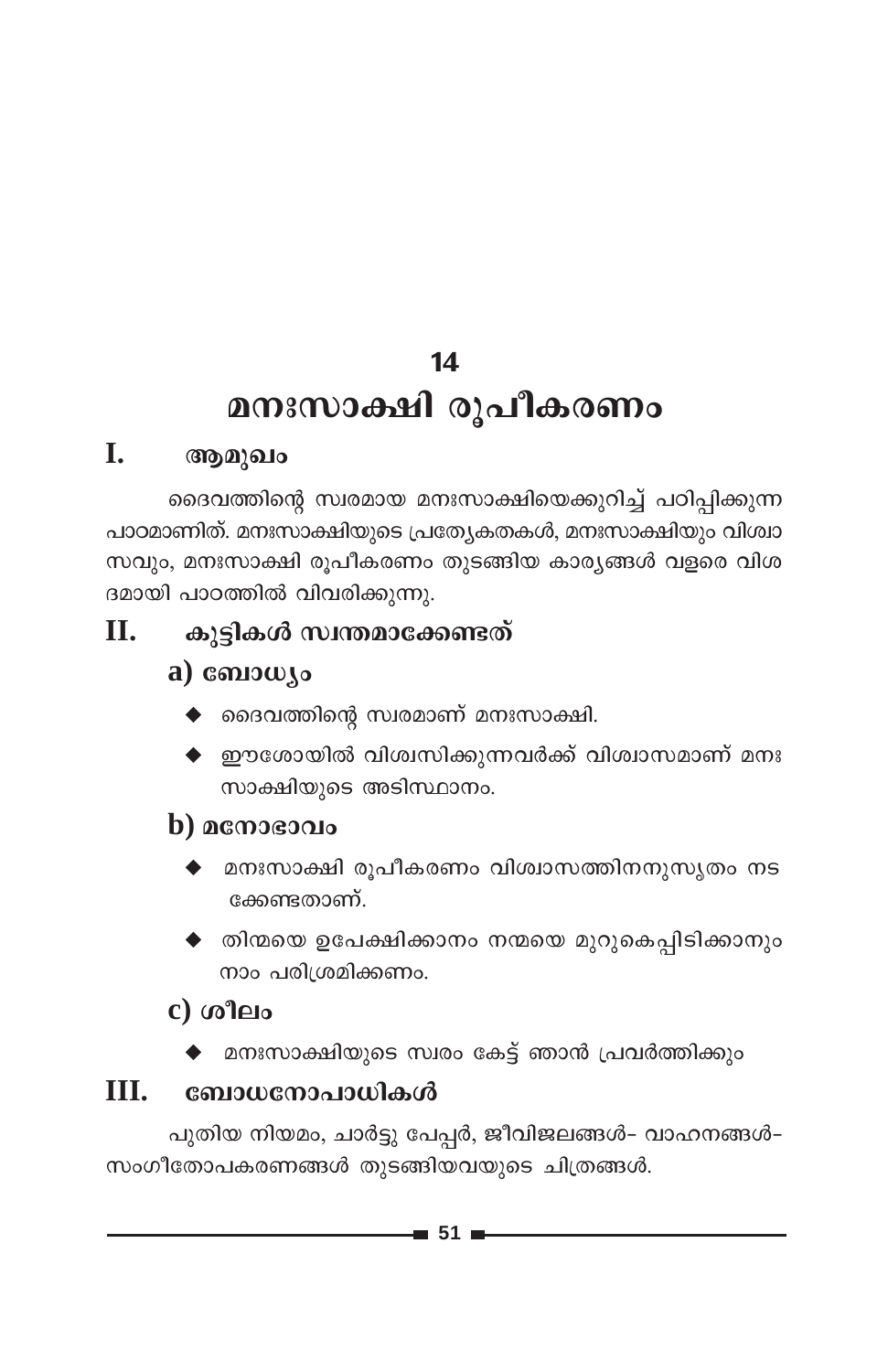#### IV. ചാറാവതരണം

താഴെക്കാണുംവിധത്തിലുള്ള ഒരു ചർച്ചയിലൂടെ പാഠം അവത രിപ്പിക്കാം.

പലതരം സ്വരങ്ങൾ നാം കേൾക്കാറുണ്ട്. സ്വന്തം സ്വരം, മറ്റു മനുഷ്യരുടെ സ്വരം, ജീവജാലങ്ങളുടെ സ്വരം, വാഹനങ്ങളുടെ സ്വരം, സംഗീതോപകരണങ്ങളുടെ സ്വരം, റേഡിയോ-ടി.വി സ്വരം, മൈക്കി ലൂടെ വലിയ സ്വരം, ഫോണിലൂടെ ചെറിയ സ്വരം തുടങ്ങി പലതരം സ്വരങ്ങൾ, ഇവയൊക്കെ നാം കേൾക്കുന്നതോടൊപ്പം മറ്റാർക്കും കേൾക്കാനാവാത്തതുമായ സ്വരമുണ്ട്. അതാണ് നമ്മുടെയുള്ളിൽ നിന്ന് മുഴങ്ങുന്ന സ്വരം. അതു നമുക്ക് മാത്രം കേൾക്കാം. അത് നമ്മുടെ മനസ്സിന്റെ അഥവാ മനഃസാക്ഷിയുടെ സ്വരമാണ്.

ഈ വിധത്തിൽ കുട്ടികളെ പാഠത്തിലേയ്ക്കു നയിക്കാം.

#### V. പാഠബന്ധിത പ്രവർത്തനങ്ങൾ

### നമുക്കു പ്രവർത്തിക്കാം

മനഃസാക്ഷിയെക്കുറിച്ചുള്ള ചർച്ചയിൽ ടീച്ചർ കുട്ടികളെ സഹാ യിക്കണം. നിരവധി ഉദാഹരണങ്ങൾ അവതരിപ്പിക്കാൻ കഴിഞ്ഞാൽ കുട്ടികൾ ചർച്ചയിൽ സജീവമായി പങ്കുകൊള്ളും. ഉത്തമമായ മനഃ സാക്ഷി അവരിൽ രുപപ്പെടാൻ തക്കവിധം ചർച്ചയെ നിയന്ത്രിക്കണം.

### ഉത്തരം കണ്ടെത്താം

- 1. പേജ് 76. ഖണ്ഡിക 2
- 2. പേജ് 77. അവസാനഖണ്ഡിക
- 3. പേജ് 78. ഖണ്ഡിക 2
- 4. പേജ് 78, 79
- <u>5. പേജ് 79. ഖണ്ഡിക 4</u>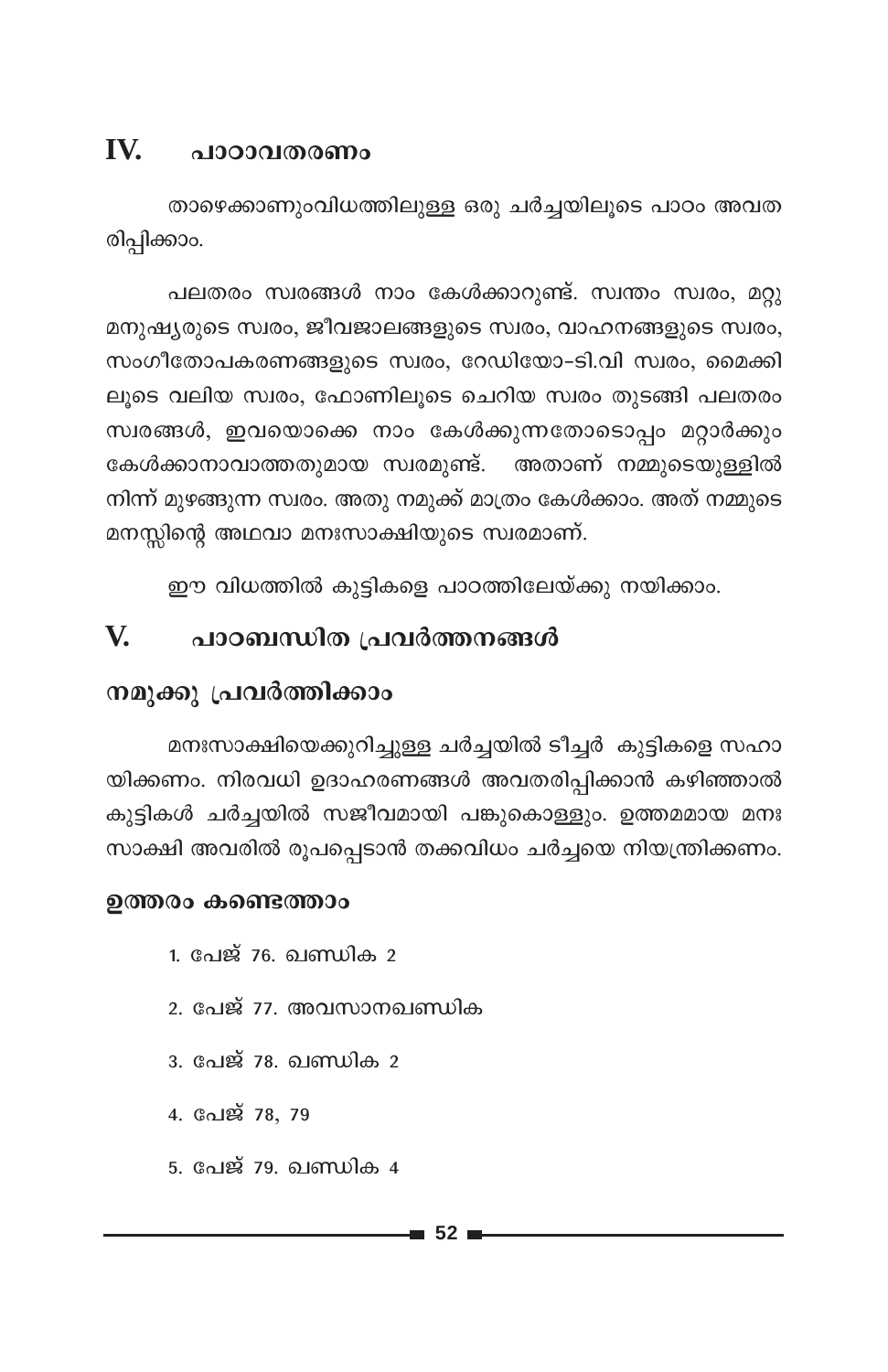### VI. അനുബന്ധിത പ്രവർത്തനങ്ങൾ

### ഓർത്തുപറയാം

മനഃസാക്ഷിയുടെ സ്വരം ശ്രവിച്ച് നന്മചെയ്ത ഒരു സന്ദർഭം ഓർത്തുപറയാൻ കുട്ടികൾക്ക് അവസരം നൽകാം.

### വചനമെഴുതാം

മനഃസാക്ഷിയെക്കുറിച്ച് ബൈബിളിലെ ലേഖനഭാഗങ്ങളിലുള്ള വചനഭാഗം കണ്ടെത്തി എഴുതുവാൻ അവസരം നൽകാം.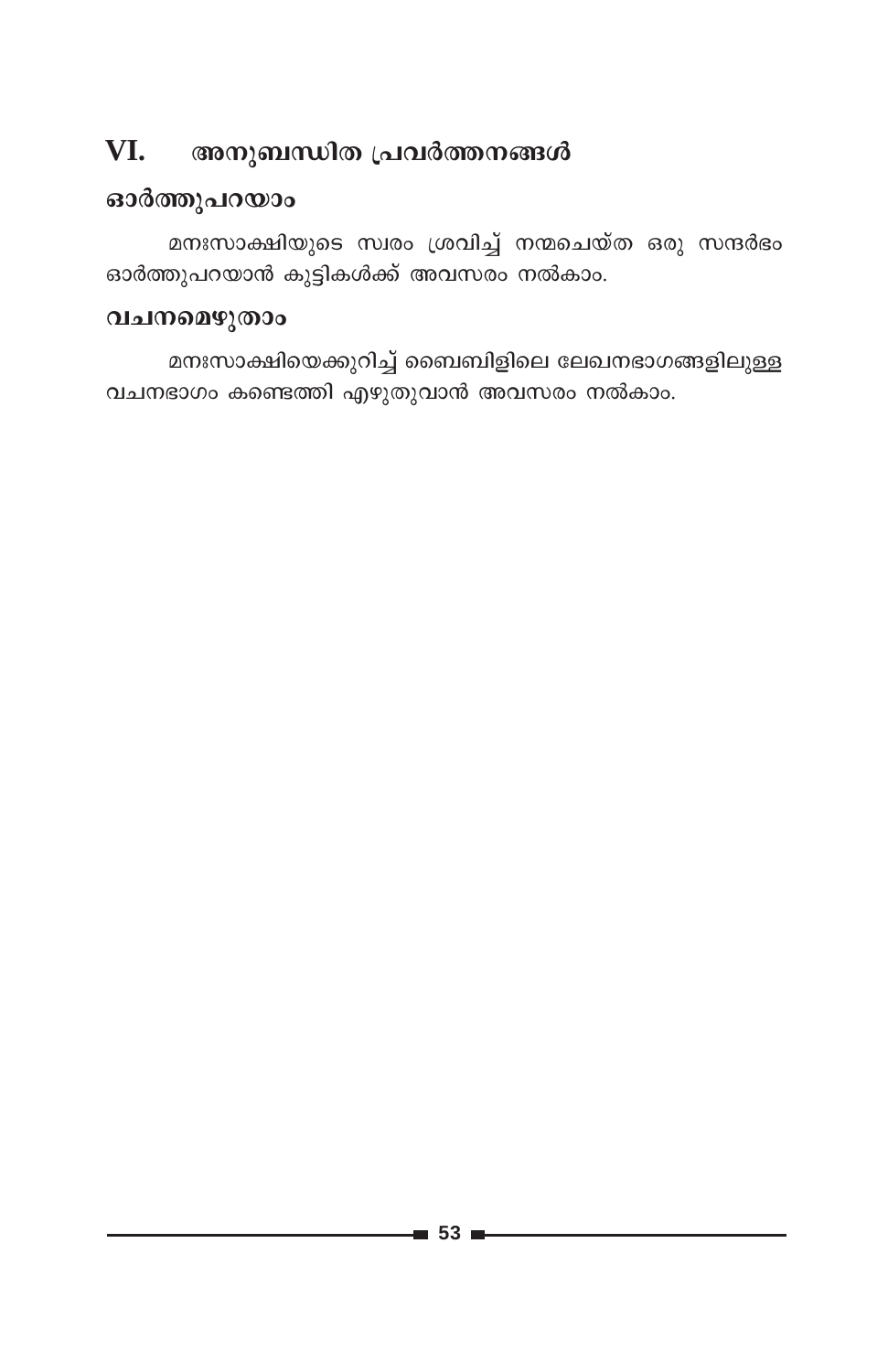## 15

# സുവിശേഷ ഭാഗ്യങ്ങൾ

### L. ആമുഖം

ഈശോയുടെ പ്രബോധനങ്ങളിൽ പ്രധാനപ്പെട്ടതാണ് മലയിലെ പ്രസംഗം. അതിന്റെ സാരാംശമാണ് സുവിശേഷഭാഗ്യങ്ങൾ അവയെ ക്കുറിച്ച് വിശദമായി പ്രതിപാദിക്കുന്ന പാഠമാണിത്. യതാർത്ഥ ക്രിസ്തു ശിഷ്യനായി ജീവിക്കാൻ സഹായിക്കുന്ന കാര്യങ്ങളാണിവ. കുട്ടികളുടെ ഹൃദയത്തിൽ പതിയുന്ന വിധത്തിൽ ഈശോയുടെ പഠനങ്ങൾ നൽകാൻ ടീച്ചർ ശ്രദ്ധിക്കണം.

### $\Pi$ . കുട്ടികൾ സ്വന്തമാക്കേണ്ടത്

### a) ബോധ്യം

- മലയിലെ പ്രസംഗത്തിന്റെ സാരാംശം സുവിശേഷഭാ ഗൃങ്ങളാണ്.
- $\blacklozenge$  സുവിശേഷഭാഗൃങ്ങൾ അനുസരിക്കുമ്പോഴാണ് നാം ക്രിസ്തുശിഷ്യരായിത്തീരുന്നത്.

### $\bf{b)}$  acmosono

 $\blacklozenge$  സുവിശേഷഭാഗൃങ്ങളിലൂടെ ക്രിസ്തുശിഷ്യരുടെ ഗുണങ്ങൾ പഠിപ്പിച്ച് ഈശോയോട് നാം നന്ദിയുള്ളവരായിരിക്കണം.

## $c)$  ശീലം

◆ ഈശോയുടെ വചനമനുസരിച്ച് ഞാൻ ജീവിക്കും.

### III. ബോധനോപാധികൾ

ബൈബിൾ- പുതിയനിയമം, വിവിധ ചിത്രങ്ങൾ, ചാർട്ടുപേപ്പർ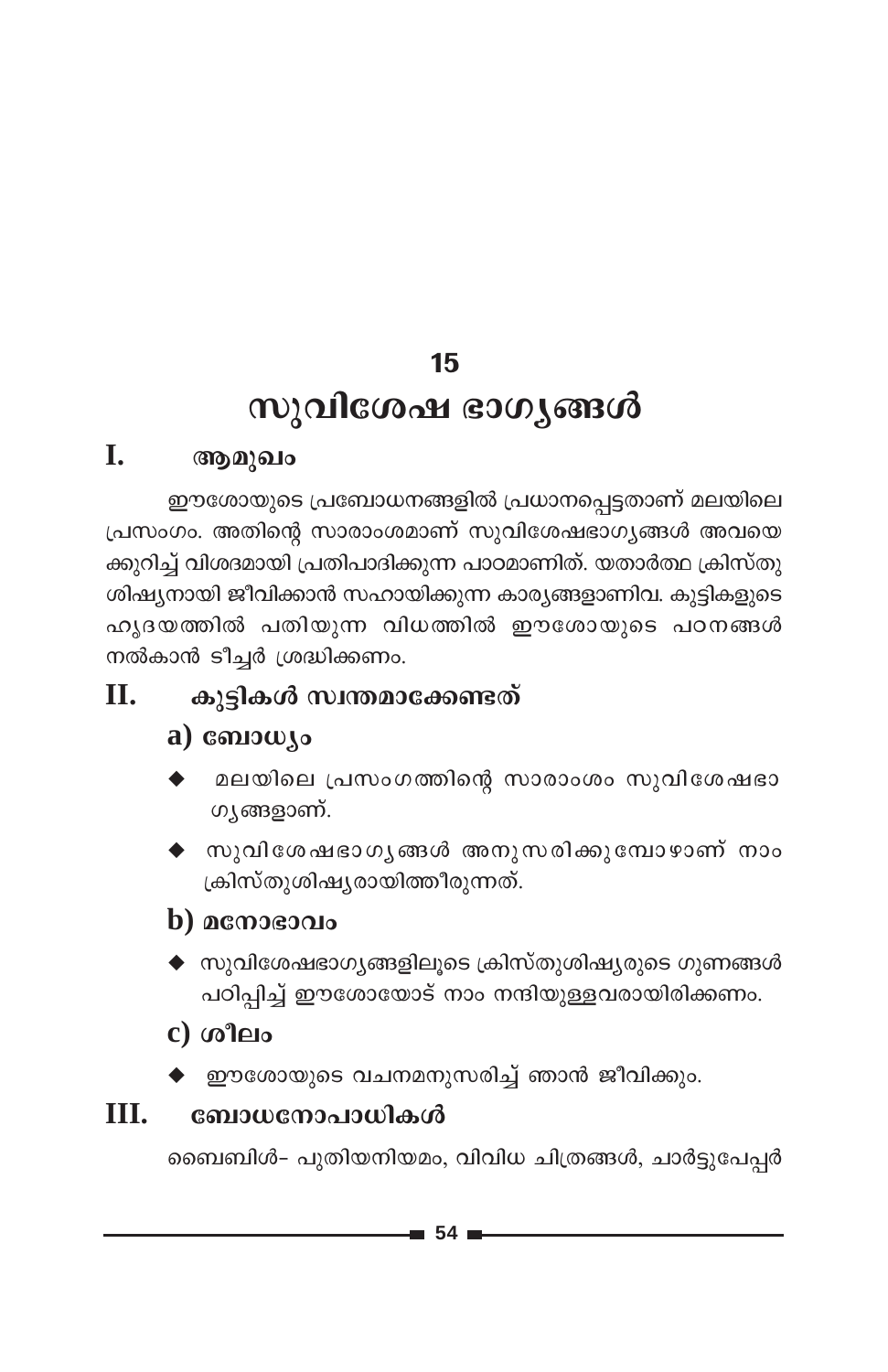### IV. പാഠാവതരണം

ചിത്രവായനയിലൂടെ പാഠാവതരണം നിർവ്വഹിക്കാം.

മാർപാപ്പ വത്തിക്കാനിൽ പൊതു പ്രസംഗം നടത്തുന്നതിന്റെ ചിത്രം, രാഷ്ട്രത്തലവന്മാർ രാഷ്ട്രത്തെ സംബോധന ചെയ്യുന്ന ചിത്രം (അരിക്കിൽ പതാക ഉണ്ടാകണം) ഉദാ: പ്രധാനമന്ത്രി, പ്രസിഡന്റ്.

മേൽപ്പറഞ്ഞ ചിത്രങ്ങൾ കാണിച്ച് ചോദ്യങ്ങൾ ചോദിക്കണം. ചിത്രത്തിൽ കാണുന്നതാര്? അവർ എന്തു ചെയ്യുന്നു? സന്ദർഭം ഏത്? പ്രത്യേകതയെന്ത്? ഔദ്യോഗികമായി പഠിപ്പിക്കുന്നതിന്റെ പ്രാധാന്യം വ്യക്തമാക്കുന്നു. തുടർന്ന് മലയിലെ പ്രസംഗത്തിന്റെ ചിത്രം കാണി ക്കുന്നു. ഈശോയുടെ മലയിലെ പ്രസംഗത്തിന്റെ പ്രത്യേകത ചർച്ച ചെയ്യുന്നു. ക്രിസ്തുശിഷ്യരുടെ സവിശേഷതകളെക്കുറിച്ച് ഈശോ പഠിപ്പിക്കുന്നത് മലയിലെ പ്രസംഗത്തിൽ വച്ചാണ്. ഈ പശ്ചാത്തല ത്തിൽ പാഠഭാഗത്തേയ്ക്കു പ്രവേശിക്കാക്കാം.

### പാഠബന്ധിത പ്രവർത്തനങ്ങൾ  $\mathbf{V}$

## നമുക്കു പ്രവർത്തിക്കാം

സുവിശേഷഭാഗ്യങ്ങൾ മനഃപാഠമാക്കാൻ മാത്രമല്ല, അവ സ്വായ ത്തമാക്കാനും ശീലമാക്കി മാറ്റാനും കുട്ടികളെ പ്രേരിപ്പിക്കണം.

### ഉത്തരം കണ്ടെത്താം

- 1. പേജ് 81. അവസാന ഖണ്ഡിക മുതൽ
- 2. ഭൂമിയുടെ ഉപ്പും ലോകത്തിന്റെ പ്രകാശവും
- <u>3. പേജ് 83. ഖണ്ഡിക 1</u>
- 4. പേജ് 83. ഖണ്ഡിക 4
- 5. പേജ് 83. ഖണ്ഡിക 4